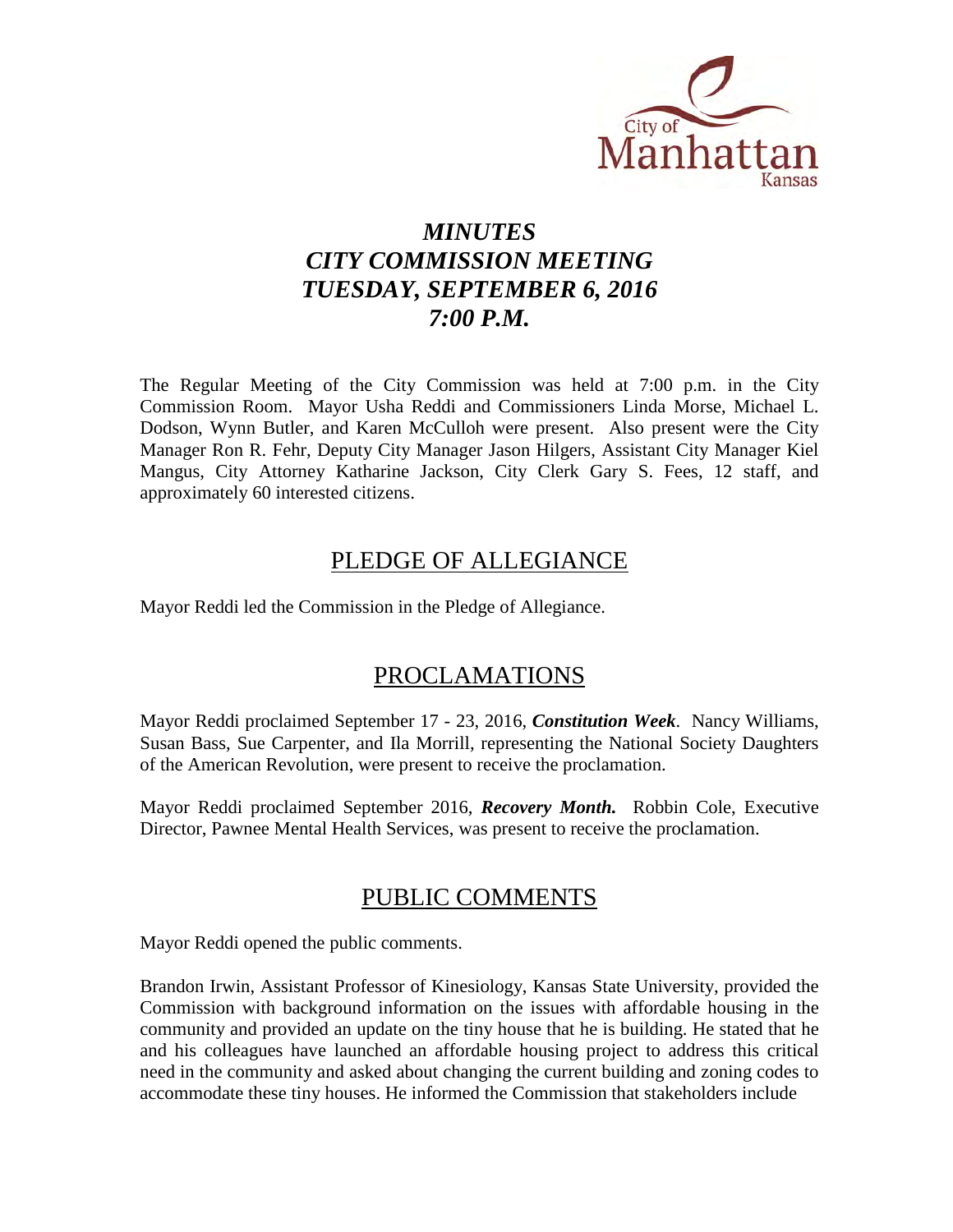# PUBLIC COMMENTS *(CONTINUED)*

Habitat for Humanity, Manhattan Area Housing Partnership, and said that he has received support and donations from local businesses. He encouraged the community to learn more about the tiny house project and asked the Commission to help address the issue of sustainability in the community.

Mayor Reddi stated that she would be attending a roundtable discussion at the League of Kansas Municipalities Conference on this topic.

Hearing no other comments, Mayor Reddi closed the public comments.

# COMMISSIONER COMMENTS

Commissioner McCulloh stated that her grandchildren were recently in town for the Speedy P.D. Race for Parkinson's Disease on Saturday, August 27, 2016, and appreciated City Park Pool being open through Labor Day.

Commissioner Morse informed the community that the North Central-Flint Hills Area Agency on Aging would be hosting the 2016 Sunflower Fair in Salina for senior citizens on September 20, 2016, and encouraged everyone interested to attend.

Mayor Reddi stated that the Manhattan/Riley County League of Women Voters were hosting a Community Conversation on Saturday, September 10, 2016, starting at 9:30 a.m., at the College Avenue Methodist Church, with members of the City Commission attending. She encouraged those interested to attend and stated there would also be a presentation from Rob Ott, Director of Public Works, regarding the sales tax initiative for street maintenance. She congratulated Anne Smith, Director of the Flint Hills ATA, for being recognized for her outstanding dedication and work to improve public transportation.

# CONSENT AGENDA

(\* denotes those items discussed)

# **MINUTES**

The Commission approved the minutes of the Regular City Commission Meeting held Tuesday, August 16, 2016.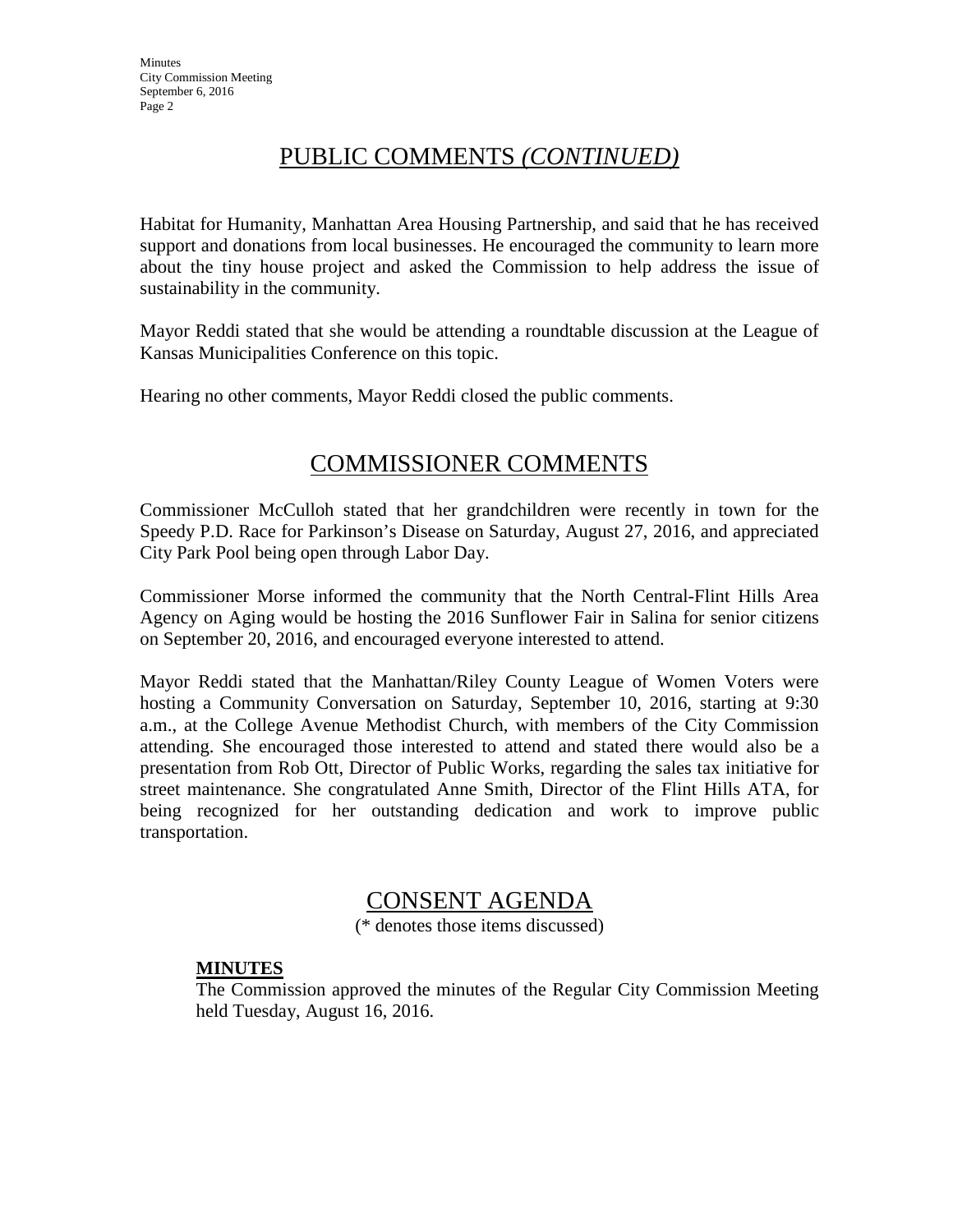# **CLAIMS REGISTER NO. 2829**

The Commission approved Claims Register No. 2829 authorizing and approving the payment of claims from August 10, 2016, to August 30, 2016, in the amount of \$3,754,072.62.

# **ORDINANCE NO. 7240 - FRANCHISE AGREEMENT - WAMEGO TELECOM**

The Commission approved Ordinance No. 7240 amending Article XI of Chapter 15 of the Code of Ordinances, authorizing a competitive infrastructure provider franchise with Wamego Telecom.

# **\* ORDINANCE NO. 7241 - ADOPT - 2017 BUDGET**

Commissioner Butler requested that the 2017 Budget item be moved to the end of the General Agenda.

**\* RESOLUTION NO. 090616-A - APPROVE - 2017-2022 CAPITAL IMPROVEMENT PROGRAM**

Commissioner Butler requested that the 2017 Budget item be moved to the end of the General Agenda.

- **\* ORDINANCE NO. 7242 AMEND EMPLOYEE BENEFIT FUND** Commissioner Butler requested that the 2017 Budget item be moved to the end of the General Agenda.
- **\* FIRST READING AMEND STORMWATER RATES** Commissioner Butler requested that the 2017 Budget item be moved to the end of the General Agenda.
- **\* FIRST READING 2017 SALARY ORDINANCE** Commissioner Butler requested that the 2017 Budget item be moved to the end of the General Agenda.
- **\* RESOLUTION NO. 090616-B AMEND PARKS AND RECREATION PROGRAM FEES**

Commissioner Butler requested that the 2017 Budget item be moved to the end of the General Agenda.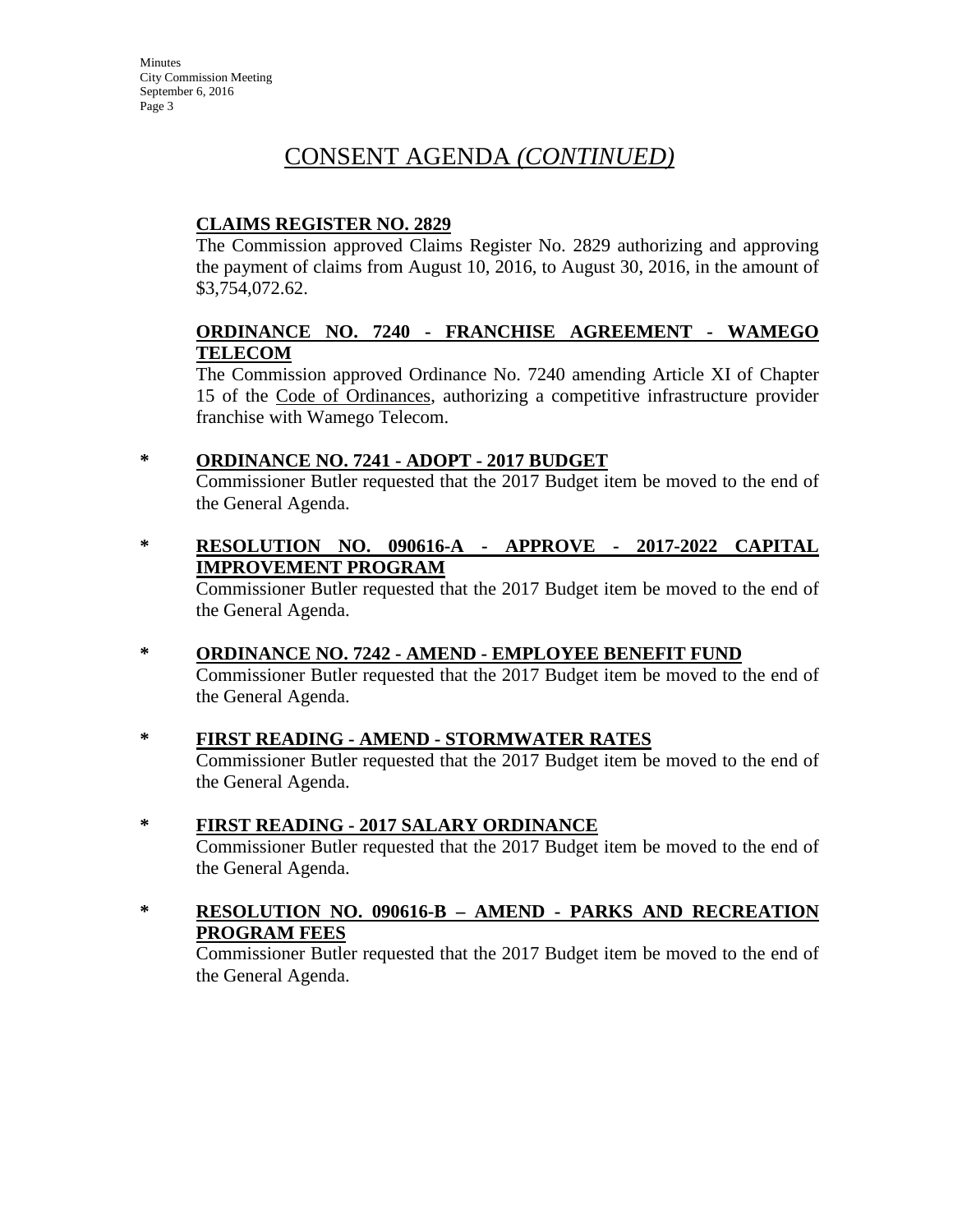### **FIRST READING - AMEND - GREENBRIAR RESIDENTIAL PUD**

The Commission approved first reading of an ordinance amending Ordinance Nos. 4581 and 7203 and the Final Development Plan of the Greenbiar Residential Planned Unit Development, generally located at 2420 Greenbriar Drive, as proposed, based on the findings in the Staff Report *(See Attachment No. 1)*, subject to the two (2) conditions of approval as recommended by the Planning Board.

# **PUBLIC HEARING - ESTABLISH - BLUEVILLE NURSERY TRANSPORTATION DEVELOPMENT DISTRICT (TDD)**

Mayor Reddi opened the public hearing.

Hearing no comments, Mayor Reddi closed the public hearing.

### **FIRST READING - ESTABLISH - BLUEVILLE NURSERY TDD**

The Commission approved first reading of an ordinance establishing the Blueville Nursery TDD.

# **CHANGE ORDER NO. 2 - WELL REHABILITATION PROJECT (WA1606)**

The Commission approved and authorized the Mayor to execute Change Order No. 2 for the 2016 Well Rehabilitation Project (WA1606), resulting in a net increase in the amount of \$61,326.00 (+353%) to the contract with Alliance Pump  $\&$ Mechanical Service, Inc., of Independence, Missouri, for additional treatments and repairs required to return City of Manhattan Public Water Supply Well 17 to service.

# **REQUEST FOR PROPOSALS - AIRPORT - FOOD AND BEVERAGE CONCESSIONS**

The Commission authorized City Administration to issue a Request for Proposals for a Food and Beverage Concessions Agreement at the Manhattan Regional Airport.

# **AGREEMENT - PROFESSIONAL SERVICES - WATER AND WASTEWATER FACILITIES PLAN UPDATE (SP1603, CIP #WW143P)**

The Commission authorized City Administration to finalize and the Mayor and City Clerk to execute an agreement for professional services in an amount not to exceed \$399,993.32, with Alfred Benesch & Company, of Manhattan, Kansas, for the Water and Wastewater Facilities Plan Update (SP1603, CIP #WW143P) project.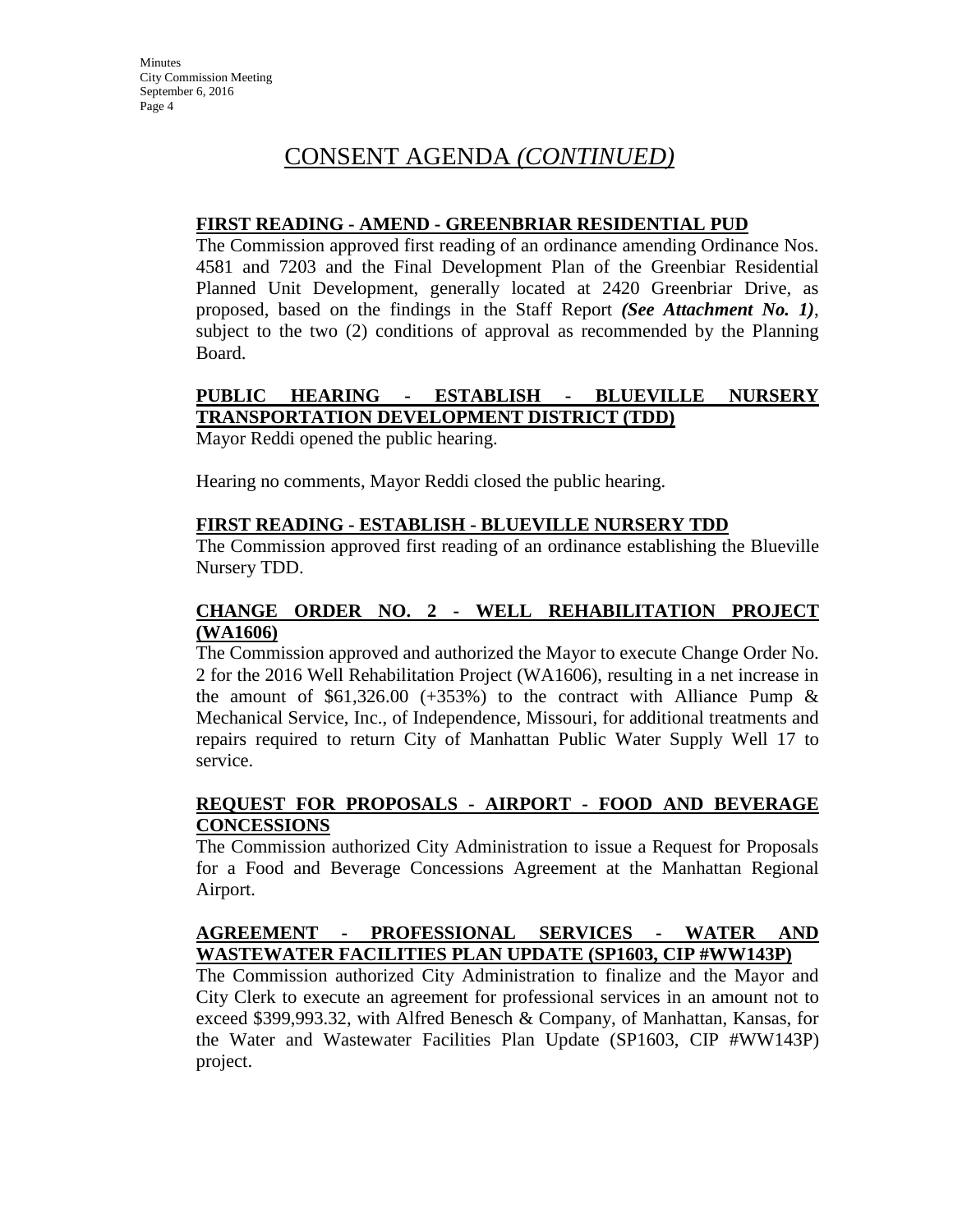# **AWARD CONTRACT - EUREKA VALLEY TRANSMISSION WATER MAIN, PHASE II (WA1406, CIP #WA125P)**

The Commission accepted the Engineer's Opinion of Probable Cost in the amount of \$3,677,710.00; awarded a construction contract to the lowest bidder, Bayer Construction Company, Inc. of Manhattan, Kansas; and authorized the Mayor and City Clerk to execute the construction contract in the amount of \$2,714,606.05 for the Eureka Valley Transmission Water Main, Phase II, project (WA1406, CIP #WA125P).

### **RESOLUTION NO. 090616-C - ISSUE - GENERAL OBLIGATION BONDS - EUREKA VALLEY TRANSMISSION WATER MAIN, PHASE II (WA1406, CIP #WA125P)**

The Commission approved Resolution No. 090616-C, authorizing the issuance of General Obligation Bonds for the Eureka Valley Transmission Water Main, Phase II, project (WA1406, CIP #WA125P).

# **CONTRACT - REPAIR AND RECONDITION WATERSLIDES**

The Commission authorized the Mayor and City Clerk to execute a contract in the amount of \$29,815.00 with SlideCare, LLC, of Avon Lake, Ohio, for the repair and reconditioning of eight waterslides.

# **AGREEMENT - FAA - FEATHER FIELD LAND ACQUISITION**

The Commission accepted and authorized the Mayor and City Clerk to execute Federal Aviation Administration (FAA) Grant Offer No. 3-20-0052-047-2016 in the amount of \$1,236,278.00 for reimbursement of Feather Field land acquired for installation of a wildlife fence around the Manhattan Regional Airport.

# **OUTSIDE CITY WATER AGREEMENT - ZACHARAY J. BURTON**

The Commission authorized the Mayor and City Clerk to execute an agreement with Zachary J. Burton, Burton Land Company, LLC, for an outside city limits water service connection for the property located on the South Half of Section 33, Township 9 South, Range 7 East, Less The Hartford Addition to the City of Manhattan, Riley County, Kansas.

# **AGREEMENTS - CDBG 2016 PROGRAM YEAR**

The Commission authorized the Mayor and City Clerk to execute the Community Development Block Grant (CDBG) 2016 Program Year Grant Agreement and the Public Services Sub-Recipient Agreements with Housing and Credit Counseling, Inc.; Manhattan Emergency Shelter Inc.; Kansas Legal Services, Inc.; Pawnee Mental Health, Inc.; and Sunflower CASA Project Inc. - Stepping Stones Child Advocacy Center.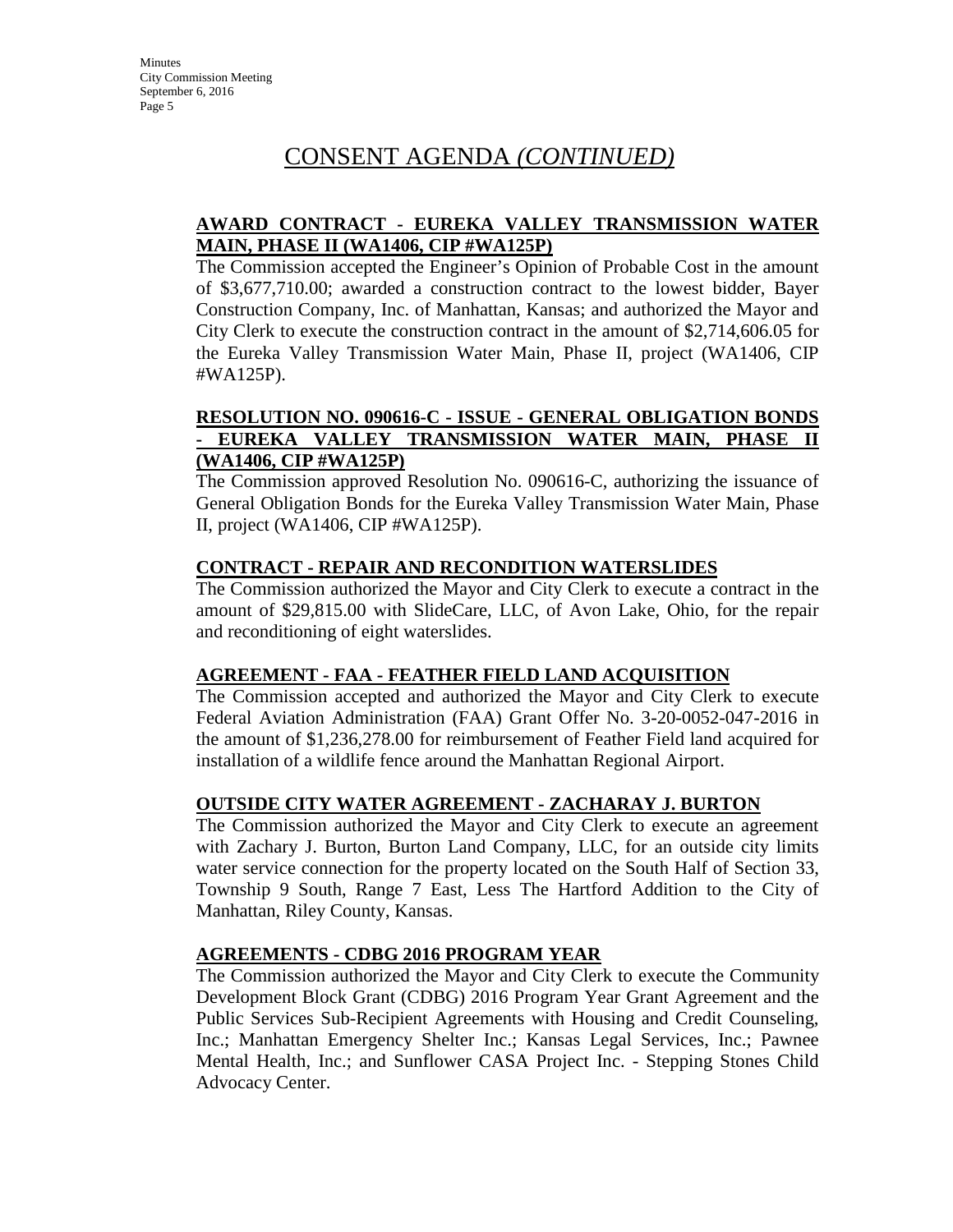### **PURCHASE - STORM WARNING SIREN (CIP #FR037P)**

The Commission authorized a sole source purchase of Federal Signal Corporation warning siren equipment, installation, and training (CIP #FR037P) from Blue Valley Public Safety, of Grain Valley, Missouri, in the amount of \$24,983.59, to be paid from the General Fund.

# **BOARD APPOINTMENT - SOCIAL SERVICES ADVISORY BOARD**

The Commission approved the re-appointment of John Pecoraro, 404 Bluemont Avenue, to a three-year term. Mr. Pecoraro's term begins immediately, and will expire June 30, 2019.

After discussion, Commissioner McCulloh moved to approve the consent agenda with the exception of Item D – ORDINANCE NO. 7241 – ADOPT – 2017 BUDGET; RESOLUTION NO. 090616-A – APPROVE – 2017-2022 CAPITAL IMPROVEMENT PROGRAM; ORDINANCE NO. 7242 – AMEND – EMPLOYEE BENEFIT FUND; FIRST READING – AMEND – STORMWATER RATES; FIRST READING – 2017 SALARY ORDINANCE; and RESOLUTION NO. 090616-B – AMEND – PARKS AND RECREATION PROGRAM FEES, which was moved to the end of the General Agenda at the request of Commissioner Butler. Commissioner Butler seconded the motion. On a roll call vote, motion carried 5-0.

# GENERAL AGENDA

# **PRESENTATION - 2015 CITY AUDIT**

Hillary Badger, Assistant Finance Director, introduced the item. She thanked Rina Neal, City Controller, for her great work on putting together the budget information.

Dr. Eric Higgins, Chair, Municipal Audit Committee, presented additional information on the 2015 City Audit and process. He thanked the finance staff for implementing recommendations that were made earlier and discussed the Kansas Public Employees Retirement System (KPERS) liability that needs to be shown.

Michelle Crow, CPA, Varney & Associates, informed the Commission that they did not have any findings this year for the 2015 City Budget and are pleased with the progress that has been made. She highlighted the audit process and informed the Commission that Varney & Associates also met with the Municipal Audit Committee and appreciated the assistance provided by Rina Neal and the finance staff during the audit.

Mayor Reddi opened the public comments.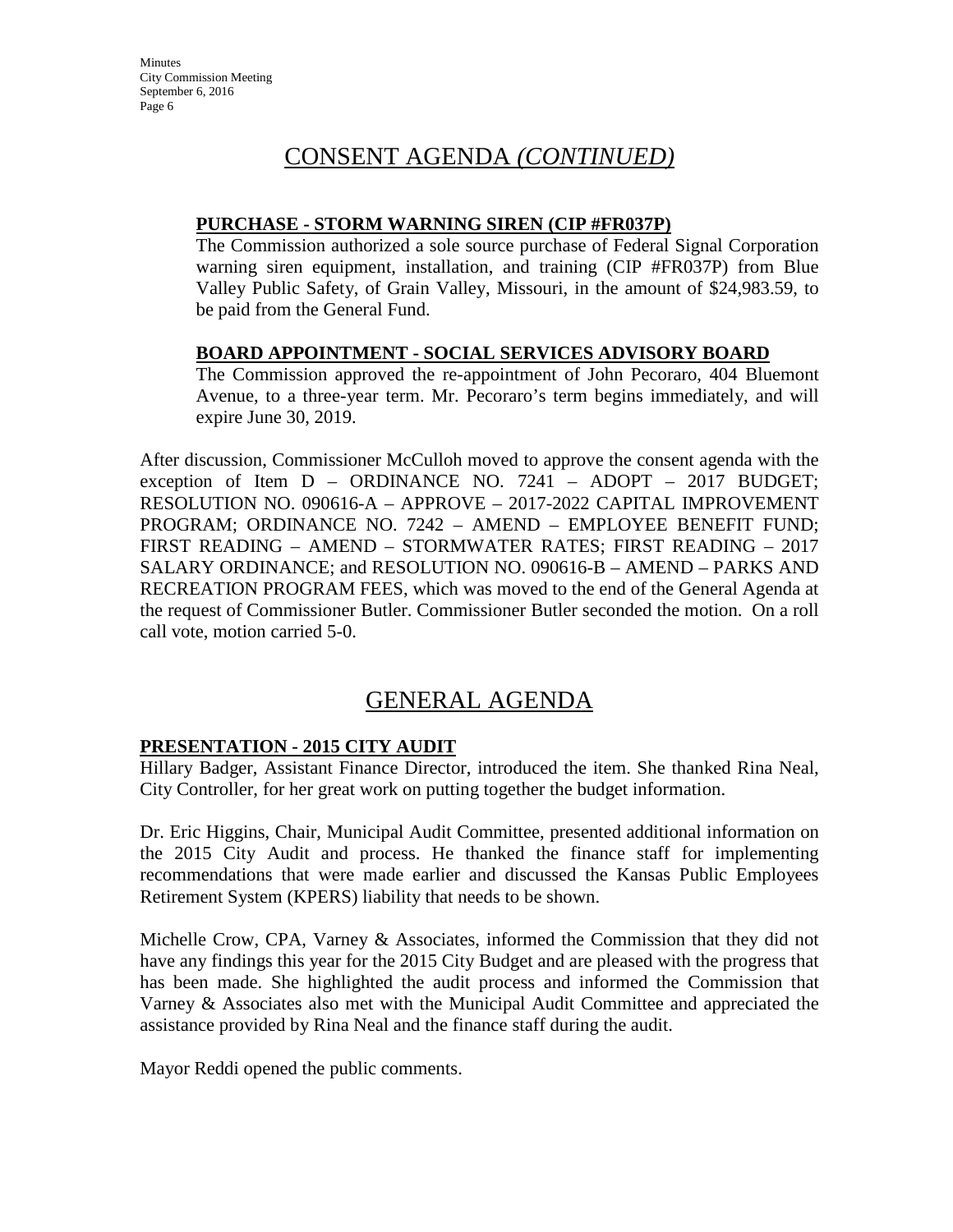# **PRESENTATION - 2015 CITY AUDIT** *(CONTINUED)*

Hearing no comments, Mayor Reddi closed the public comments.

After comments from the Commission, Commissioner McCulloh moved to receive and accept the Auditor's reports for the 2015 City Audit. Commissioner Morse seconded the motion. On a roll call vote, motion carried 5-0.

# **FIRST READING - AMEND - LOT 4, MCCALL LANDING COMMERCIAL PLANNED UNIT DEVELOPMENT**

Eric Cattell, Assistant Director for Planning, presented an overview of the item. He highlighted the site plan, floor plan, drainage information, and access to the subject site.

Rob Ott, Director of Public Works, responded to questions from the Commission regarding traffic flow for the development and clarified travel easement responsibilities.

Mayor Reddi opened the public comments.

Hearing no comments, Mayor Reddi closed the public comments.

After discussion, Commissioner Morse moved to approve first reading of an ordinance amending Ordinance No. 6745 and the Preliminary Development Plan of Lot 4, McCall Landing Commercial Planned Unit Development, generally located northeast of the intersection of McCall Road and Landing Place, to be known as the Final Development Plan of Lot 4, McCall Landing Commercial Planned Unit Development, based on the findings in the Staff Report *(See Attachment No. 2)*, with the one condition of approval recommended by the Manhattan Urban Area Planning Board. Commissioner Dodson seconded the motion. On a roll call vote, motion carried 5-0.

#### **FIRST READING - ANNEX AND REZONE - CITY-OWNED LAND - WASTEWATER TREATMENT PLANT, MANHATTAN LEVEE SYSTEM AND THE RAW WATER WELLS**

Eric Cattell, Assistant Director for Planning, presented an overview of the item. He then responded to questions from the Commission regarding annexation of Highway 24 and highlighted the proposed area to be annexed and rezoned.

Ron Fehr, City Manager, provided additional information on the item.

Eric Cattell, Assistant Director for Planning, responded to additional questions from the Commission regarding the potential for future annexations.

Mayor Reddi opened the public comments.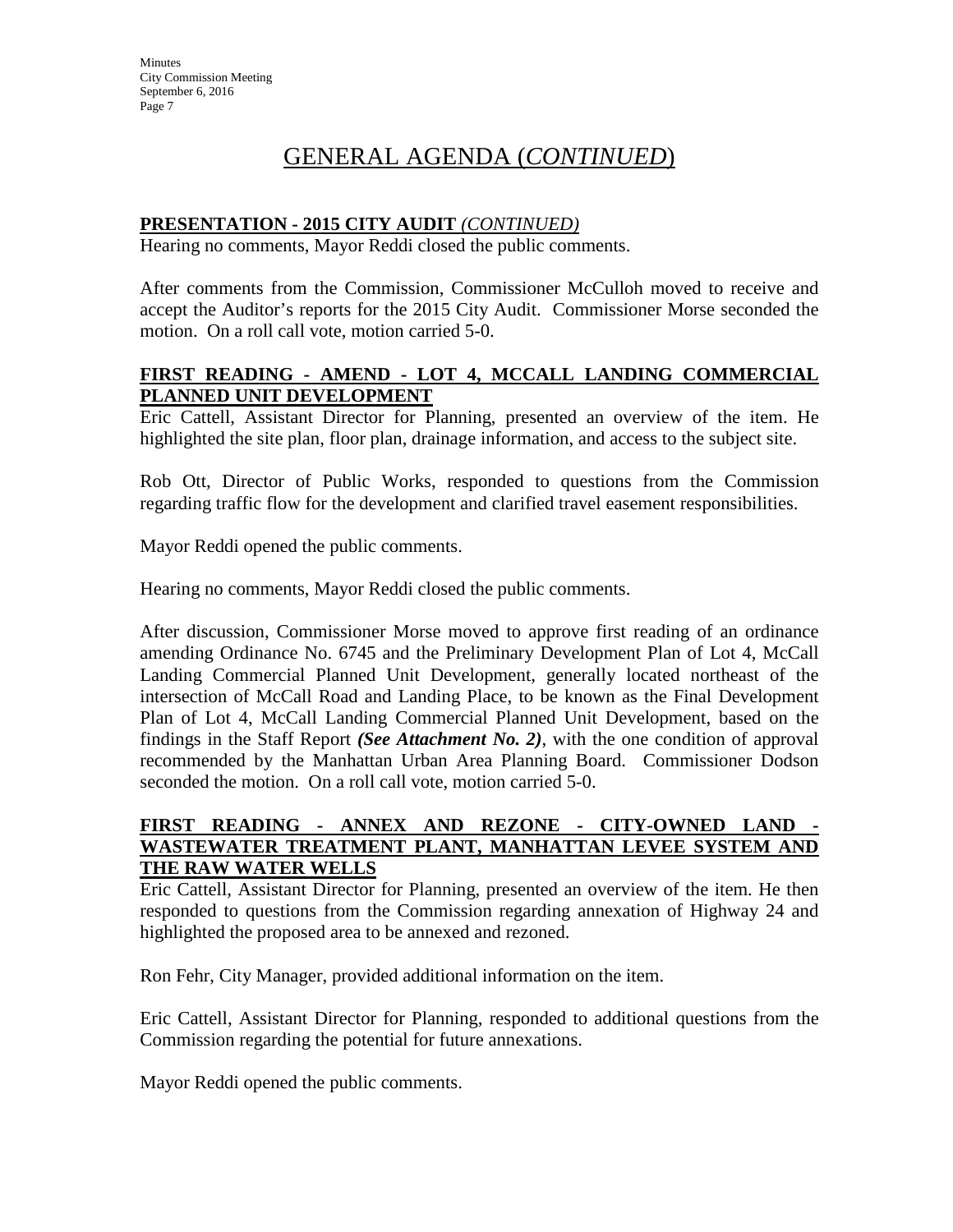#### **FIRST READING - ANNEX AND REZONE - CITY-OWNED LAND - WASTEWATER TREATMENT PLANT, MANHATTAN LEVEE SYSTEM AND THE RAW WATER WELLS** *(CONTINUED)*

Hearing no comments, Mayor Reddi closed the public comments.

After discussion, Commissioner Dodson moved to approve first reading of an ordinance annexing 188.24 acres of City-owned land associated with the Wastewater Treatment Plant, the Manhattan Levee System and the raw water wells, generally located along the Blue and Kansas Rivers, U.S. Highway 24, and the Linear Trail, based on conformance with the Manhattan Urban Area Comprehensive Plan, The Growth Vision, and the Capital Improvements Program; and approve first reading of an ordinance rezoning City-owned land associated with the Wastewater Treatment Plant, the Manhattan Levee System and the raw water wells, from Riley County AG, Agriculture District, and Pottawatomie County A1, Agriculture District, to I-3, Light Industrial District, based on the findings in the Staff Report *(See Attachment No. 3)* and the recommendation of the Planning Board. Commissioner McCulloh seconded the motion. On a roll call vote, motion carried 5-0.

### **RESOLUTION NO. 090616-D - RILEY COUNTY TAX SALE - AUTHORIZATION TO BID - FOUR WINDS VILLAGE, BLOCK TWO, AND TWO LOTS ON VILLAGE DRIVE**

Jason Hilgers, Deputy City Manager, presented an overview of the item. He highlighted a map showing the parcels that are to be bid at the Riley County Tax Sale on September 28, 2016, including properties in Four Winds Village and two properties in the floodplain on Village Drive; tax sale information and zoning restrictions; unpaid taxes and outstanding specials on 47 lots at Four Winds Village; options and considerations for the City to bid or not to bid on these properties; and potential scenarios and considerations if the City wins the bid on these lots. He then responded to questions from the Commission and stated that he and Bill Frost, Legal Counsel for the City of Manhattan, plan to attend and participate at the auction if the Commission wishes to proceed forward.

Bill Frost, Legal Counsel, and Jason Hilgers, Deputy City Manager, responded to questions from the Commission. They provided additional information on the clustering of lots; evaluation of property and a future report to be received from Fletcher Simmons; potential zoning considerations; and options for consideration if the City is the successful bidder and as a developer/seller to recoup investment in the property.

After additional questions from the Commission, Jason Hilgers, Deputy City Manager, and Bill Frost, Legal Counsel, responded to questions regarding common area owned by the homeowners association, delinquent taxes and specials, and expectations by participating at the Riley County tax sale.

Mayor Reddi opened the public comments.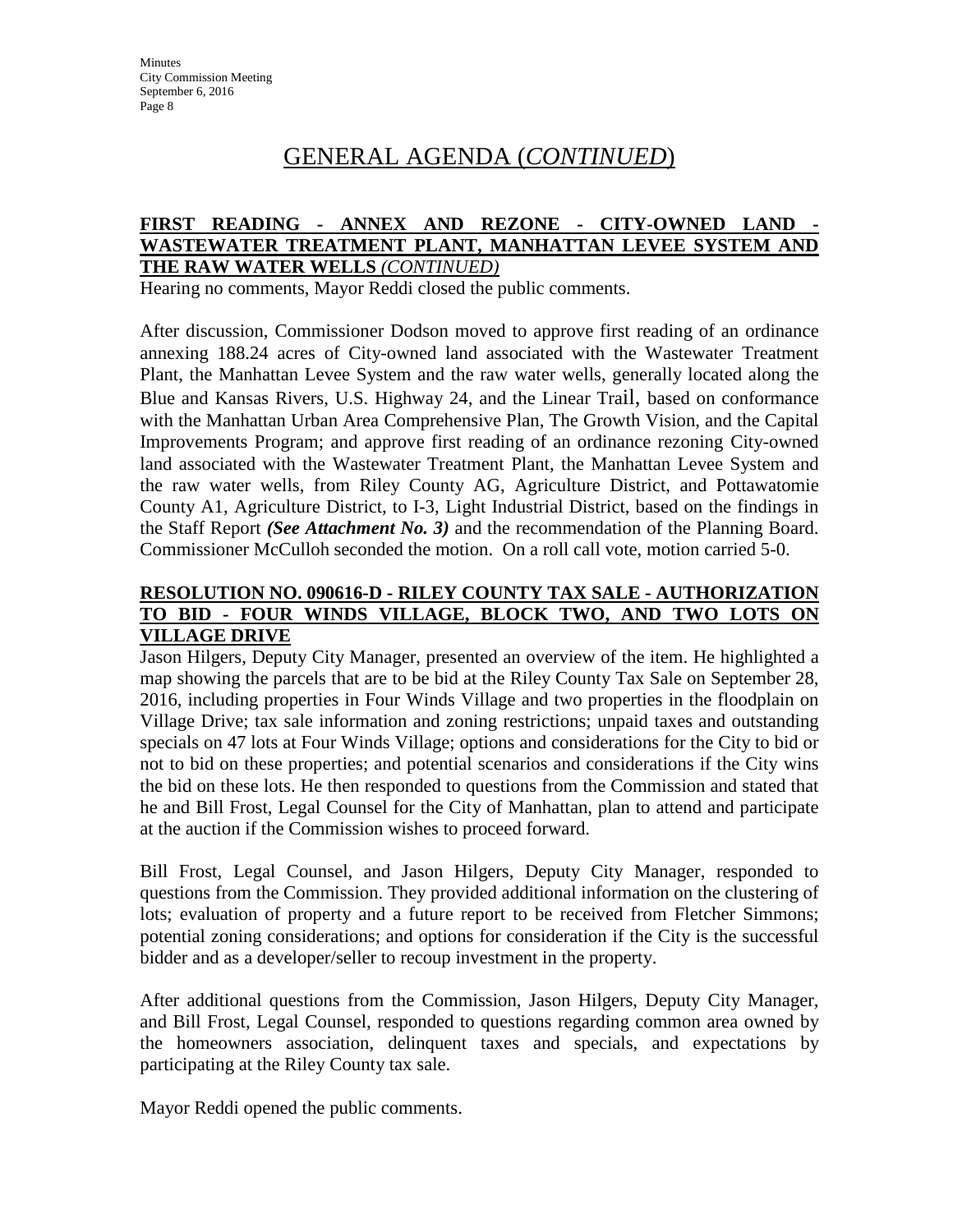### **RESOLUTION NO. 090616-D - RILEY COUNTY TAX SALE - AUTHORIZATION TO BID - FOUR WINDS VILLAGE, BLOCK TWO, AND TWO LOTS ON VILLAGE DRIVE** *(CONTINUED)*

Loren Pepperd, 1404 Oaktree Place, informed the Commission that there are homeowners association fees and future property taxes that also need to be considered. He said that there may be an opportunity to combine lots and build larger duplexes. He stated that there have been problems with this development from the beginning and that it may be difficult to find a developer willing to develop the entire project.

Roger Seymour, 1181 Rock Springs Lane, stated that Riley County has pulled properties off the tax sale and encouraged the City to delay taking any further action. He stated that there is a decrease in property values worldwide and Manhattan is not immune. He asked that the City find out what Pottawatomie County has done in the past when a developer fails to pay and if a third party has been involved to pay specials in the event of default.

Hearing no other comments, Mayor Reddi closed the public comments.

Bill Frost, Legal Counsel, responded to questions and provided clarification regarding sheriff's deeds and insurance coverage.

After additional discussion and comments from the Commission, Commissioner Morse moved to approve Resolution No. 090616-D, authorizing the City Manager, or his designee, to bid on and potentially acquire property within Four Winds Village, Block Two, and two lots on Village Drive (921 and 939 Village Drive) at the Riley County tax sale on September 28, 2016. Commissioner Dodson seconded the motion. On a roll call vote, motion carried 5-0.

At 8:42 p.m., the Commission took a brief recess.

# **DISCUSSION - RENTAL LICENSING PROGRAM DRAFT ORDINANCE AND NONCONFORMING USE**

Kiel Mangus, Assistant City Manager, presented an overview of the item. He highlighted rental information in Manhattan; a draft rental ordinance including a proposed timeframe, licensing process, inspection program and inspections to be conducted; an example of items in the exterior inspection checklist; a proposed fee structure and what the fees cover; staffing considerations for property maintenance and rental licensing program; and the benefits to proposed program.

Katie Jackson, City Attorney, responded to questions from the Commission and provided clarification on an owner who may appoint an agent who agrees to be "jointly and severally liable."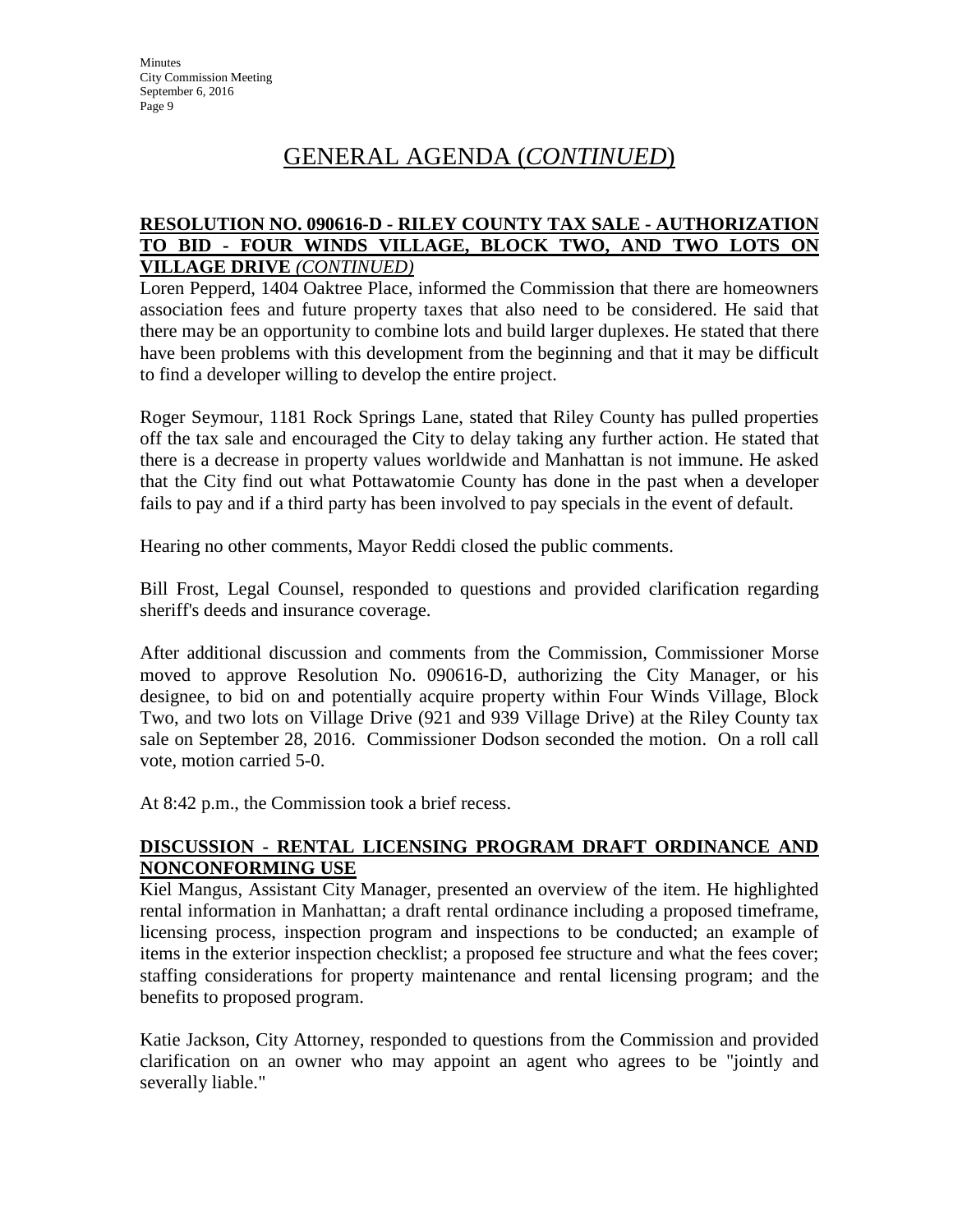#### **DISCUSSION - RENTAL LICENSING PROGRAM DRAFT ORDINANCE AND NONCONFORMING USE** *(CONTINUED)*

Mayor Reddi opened public comments.

Loren Pepperd, 1404 Oaktree Place, informed the Commission that there are federal, state and local laws that address landlord and tenant issues. He stated that rental inspections have been a point of discussion for 25 years between the City Commission and the landlords. He stated that many laws are written for special interest groups and each new ordinance adds to City employment, which takes more money out of the local economy. He presented property information available from the County that is updated annually and can be coordinated with the City of Manhattan. He then responded to questions from the Commission.

Richard Hill, 2008 Danbury Court, provided clarification that Mr. Pepperd is trying to point out that the County already provides the information the City is wanting. He asked the Commission to issue nonconforming certificates.

Mike Hill, 625 Pebblebrook Circle, former Manhattan Urban Area Planning Board member, informed the Commission that trust is being lost in government at all levels and stated that he did not trust what the rental program is trying to accomplish. He voiced concerns in how the proposed ordinance was written and how it would be interpreted in the future, the inconsistency of federal and local information requirements, the proposed registration fees, and the proposed exemptions for Kansas State University and government housing.

Katie Jackson, City Attorney, and Kiel Mangus, Assistant City Manager, responded to questions regarding the term "jointly and severally liable" and the draft ordinance.

Chuck Hennesy, 2608 Rogers Boulevard, Hennesy, Inc., Adjusting Services, insurance adjustor for Nationwide, informed the Commission that compared to other counties in Kansas and other Big 8 cities, Manhattan is doing well and is not in need of a rental program. He voiced concern with "jointly and severally liable" and stated that citizens can call the Code Services Office now for any concerns or problems. He said that he feels betrayed and described the rental licensing program as duplication of services, a waste of time and money.

Richard Hill, 2008 Danbury Court, provided different rating survey information in the United States for off-campus housing and stated that Manhattan comes out very high in the ratings. He voiced concerns with regulating a rental inspection program and highlighted the rights and protections for property owners. He stated that only hiring a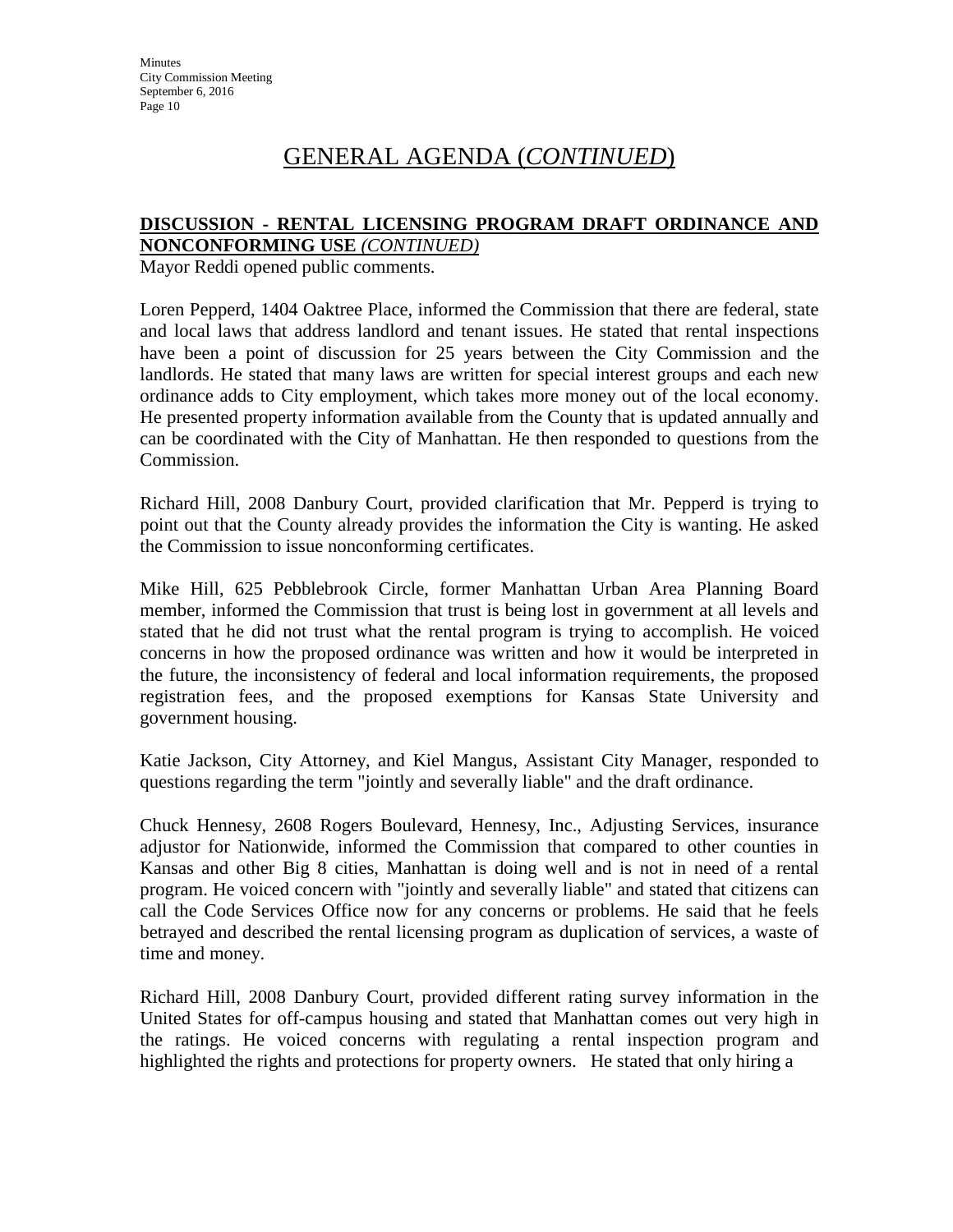#### **DISCUSSION - RENTAL LICENSING PROGRAM DRAFT ORDINANCE AND NONCONFORMING USE** *(CONTINUED)*

part-time person for the program is totally understated and will require more people. He asked the Commission to not treat landlords like third-class citizens and to focus on education and realize that there are codes in place now to accomplish everything that is wanted. He then responded to questions from the Commission and provided additional information on the item.

Austin Pfannenstiel, 3809 Buckeye Circle, owner of rental property, asked the Commission what the problem is that the Commission is trying to solve. He said the proposed fee is a regressive tax that will be passed on to the tenant dollar for dollar. He stated that if this ordinance takes place, it could lead to units being taken off the market. He encouraged the Commission to let the free market dictate and to look at the basic economics of creating jobs in Manhattan and to better determine what the City is trying to do.

Rob Stitt, 1120 Morgan Lane, voiced concern with the use of "jointly and severally liable" and the risks associated with the property manager. He agreed with the comments made earlier by Mike Hill and stated that there are already laws to address tenant and landlord rights. He asked the Commission to let the law of supply and demand work, to deal with the bad landlords, and to fix the potholes in the streets.

Kent Stewart, 2062 College Heights Road, informed the Commission that this whole issue started 40 to 50 years ago with substandard housing and initiatives of prior elected officials. He encouraged the Commission to ask the City Manager and the President of the Property Owners Association to form a joint committee to review the current codes and procedures already in place and, to work out the differences and then come back to the Commission with a resolution of those issues and recommendations what should occur next for an inspection program. He asked that the different parties work together on this item so that it not be an adversarial relationship.

Chuck Hennesy, 2608 Rogers Boulevard, Hennesy, Inc., Adjusting Services, insurance adjustor for Nationwide, informed the Commission that his advice was to talk with Pat Bosco at Kansas State University and to provide education materials to the students. He stated that Manhattan has an overly above average intelligent community and did not want to see a program like the one proposed to mess up Manhattan. He then responded to questions from the Commission.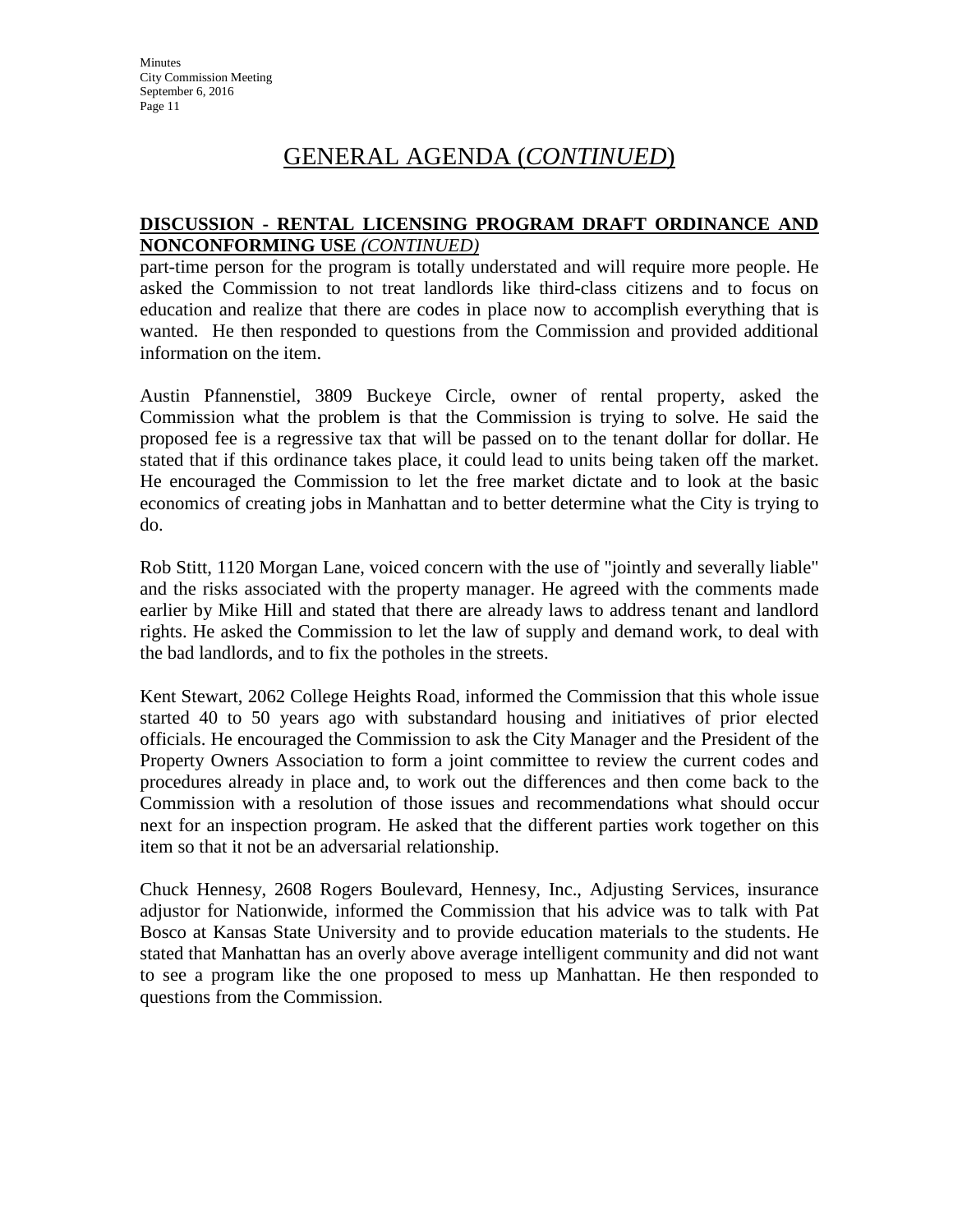### **DISCUSSION - RENTAL LICENSING PROGRAM DRAFT ORDINANCE AND NONCONFORMING USE** *(CONTINUED)*

Sara Fisher, 811 Osage Street, provided her perspective on the item and informed the Commission that this is a community and quality of life issue. She stated the exterior program is a start to address overcrowding, the number of cars blocking driveways, and other issues. She offered her support and appreciation for the efforts in taking a step in the right direction.

Dave Darling, 808 Haid Court, owner of a property management company, stated that he supported "jointly and severally liable" and asked that property management companies get involved as a third party. He stated that he was against the program as proposed and wanted to see a program focused on safety.

Richard Hill, 2008 Danbury Court, stated that an education program would solve the problems cited earlier by a property owner with the overcrowding situation and the laws requiring parking. He said there are already laws on the books and need to better educate on how to go about using the laws.

Mel Borst, 1918 Humboldt Street, expressed his appreciation to the Commission on their efforts to create a rental licensing program.

Sue Schnack, 17218 Washington Street, Omaha, Nebraska, owner of 1715 Laramie Street, informed the Commission that landlords and tenants can call the Code Services Office. She said the reality is that there are both good and bad rentals and owner-occupied homes and stated that she was not certain a new law would fix that. She voiced support to let the market take care of it and ultimately, the houses in poor condition do not get rented.

Roger Seymour, 1181 Rock Springs Lane, stated that the Code Division added two new zoning inspectors and now have four property maintenance inspectors. He asked the Commission what their motive is to register owners of property, when that information can already be obtained by Riley County records. He said this proposal is a regressive tax and the costs will be passed on to the tenants if the City decides to charge for a program. He requested that the program be delayed to educate and if a registration program is decided, then all properties, regardless of use or ownership, be registered. He stated the agent should only be a conduit and should not be held "jointly and severally." He asked the Commission to be fair and upfront why you want more government.

Brice Ebert, 2006 Southwind Road, informed the Commission that he has had communications with Kiel Mangus, Assistant City Manager, and Richard Hill, and was on a previous rental inspection committee that the City established. He voiced concern with a designated agent being held "jointly and severally" responsible and asked the Commission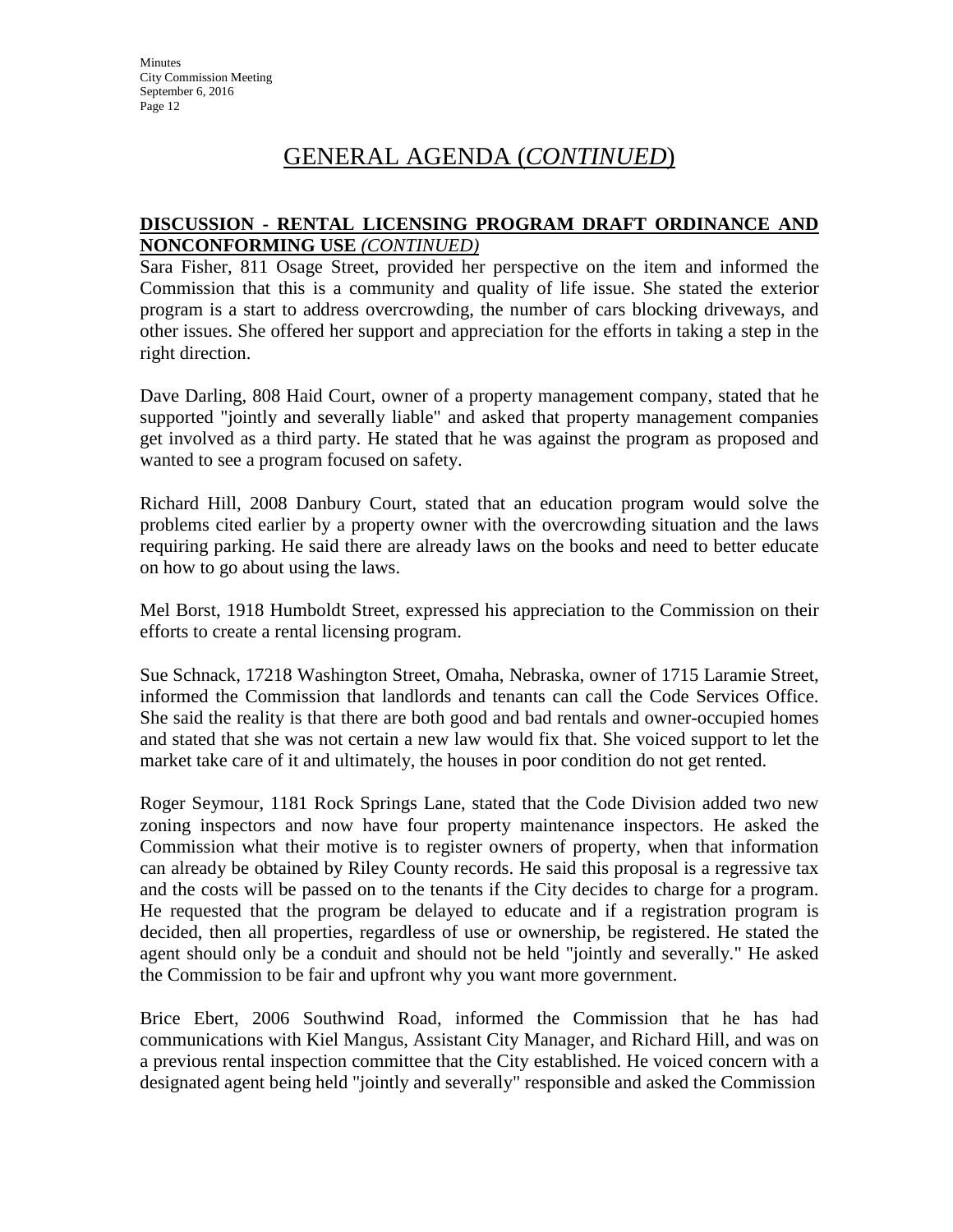#### **DISCUSSION - RENTAL LICENSING PROGRAM DRAFT ORDINANCE AND NONCONFORMING USE** *(CONTINUED)*

if they would take on the responsibility. He then responded to questions from the Commission, discussed the importance of rental property to Manhattan's tax basis, and talked about forming a committee to address the item, concerns, and bring the item back to the Commissions for solutions in the future.

Kiel Mangus, Assistant City Manager, responded to questions and provided additional information on the inspection process.

Chuck Hennesy, 2608 Rogers Boulevard, Hennesy, Inc., Adjusting Services, insurance adjustor for Nationwide, informed the Commission that farmers also have rental properties in Manhattan. He stated that if it ain't broke, don't' fix it.

Hearing no other comments, Mayor Reddi closed the public comments.

Commissioner Dodson highlighted the original intent for safety and health for the program. He stated that we are not in an adversarial relationship and are listening to everyone and want to hear your ideas to sort this out. He asked that the landlords give the City some ideas on how to satisfy the basic elements of health, safety and accountability. He said the real issue is with less than ten percent of the landlords and many are the same owners that also owe taxes. He voiced support to get a group together to address what the core issues are and to get help from the landlord association on how we do that, even if that means starting with a blank sheet of paper. He reiterated the need for an educational component and for landlords to provide ideas on how to address health, safety, and accountability.

Commissioner McCulloh provided additional information on the item and voiced her desire to move forward. She asked how long we are going to argue and put this item off. She stated the City has bent over backwards to try and make an ordinance that works for everyone. She said the primary reason for the rental program is to provide health and safety for our citizens and to provide information on who to contact, who is responsible, and where people are located in rental units, including people in basements and attics.

Commissioner Morse stated that when she ran for the City Commission, she heard a lot about the desire for a rental program of some type at candidate forums and wants an ordinance that supports health and safety. She said that there has already been compromise and a lot of room between what was initially adopted and where we are today. She stated that she was not interested in protecting bad landlords from public scrutiny. She voiced support to use the County's database and update the database. She stated that she would support a property owner to designate an agent. She reiterated the desire for the community to be safe, healthy, and with rental properties that reflect a positive image of the community.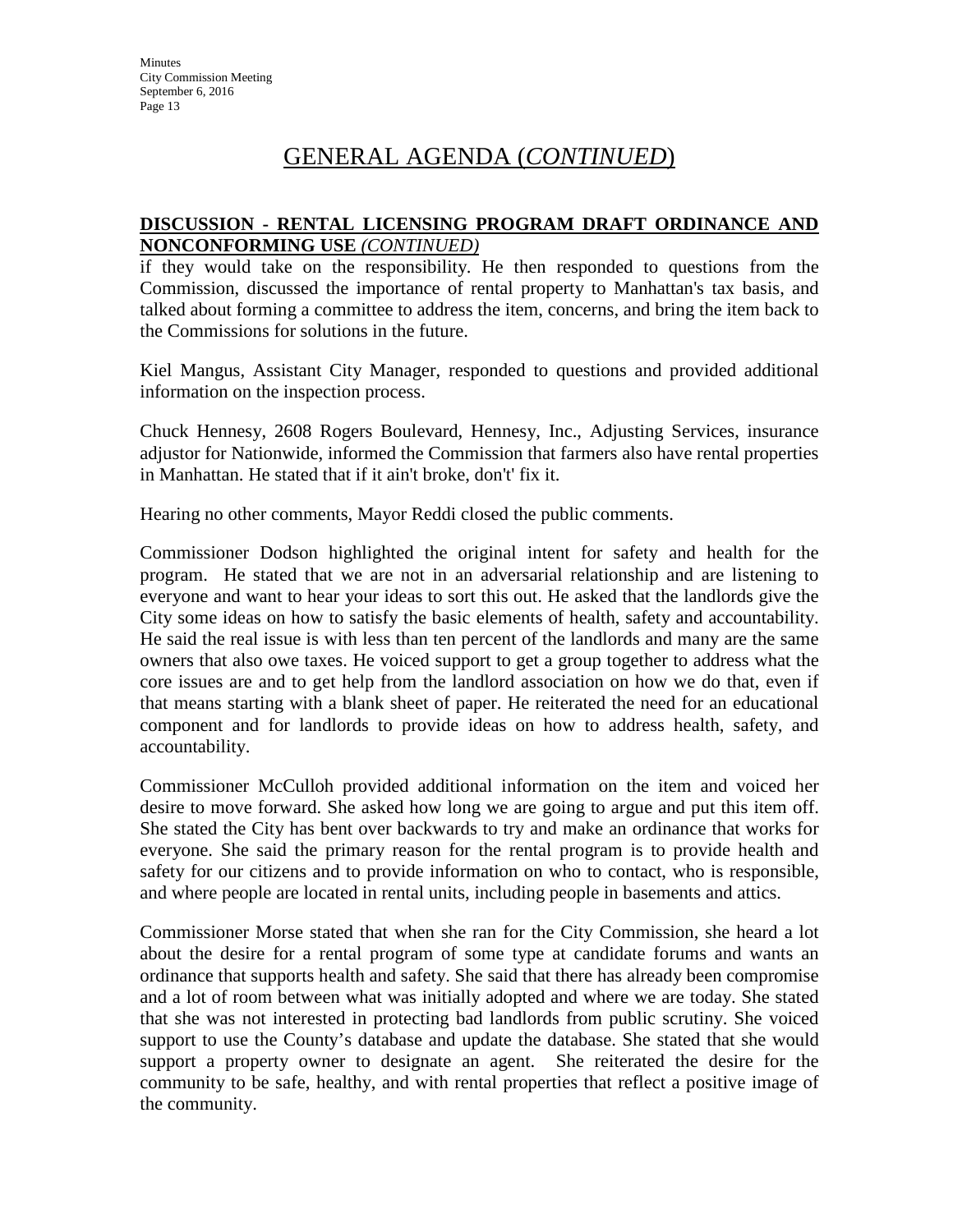### **DISCUSSION - RENTAL LICENSING PROGRAM DRAFT ORDINANCE AND NONCONFORMING USE** *(CONTINUED)*

Commissioner Butler stated that he was probably elected for the first time due to an outcry of the rental inspection program. He said that he could not support the draft ordinance because it does not accomplish the mission to make things safer and better for students, soldiers, and everyone. He informed the public and fellow Commissioners that he could not support this in any way, shape or form. He suggested revisiting a rental assistance program that he talked about earlier. He stated that the County already has a database that the City can utilize. He stated that we need to be able to put people into a room and discuss what can work and what we are able to live with.

Commissioner McCulloh reiterated the importance for personal safety the need for the program. She stated that for the older neighborhoods, this program is terribly important.

Mayor Reddi thanked everyone that attended and said this is an important issue for all of us. She stated that there are some groups that have stronger advocates in Topeka to get the legislature to listen to them. However, she said there are a lot of others that do not have a way to do it, so they work through their local commission. She provided comments on the draft ordinance and voiced support in working with the County on the database, to work with Kansas State University and the Manhattan Area Chamber of Commerce to provide information on their websites, and wanted to continue the discussion for a rental licensing program.

Commissioner Morse voiced support to continue to work on the item. She acknowledged that there are issues in this community and have made compromises, but need to continue to ensure safer and healthier living conditions in the community.

After further comments and discussion of the Commission, Kiel Mangus, Assistant City Manager, responded to questions from the Commission and provided clarification on the components in the draft ordinance and the next steps in the process.

Ron Fehr, City Manager, recommended to the Commission that discussions regarding nonconforming properties be included in future discussions of a draft ordinance in a work session format. He also suggested that the City look into creating a focus group to include all parties in the discussion and to weigh issues.

Mayor Reddi thanked those in attendance and stated that she understands that an education component will need to play a big part in future discussions. Finally, she stated that this would be a continuing item and would also address nonconforming use.

At 12:10 a.m., the Commission took a brief recess.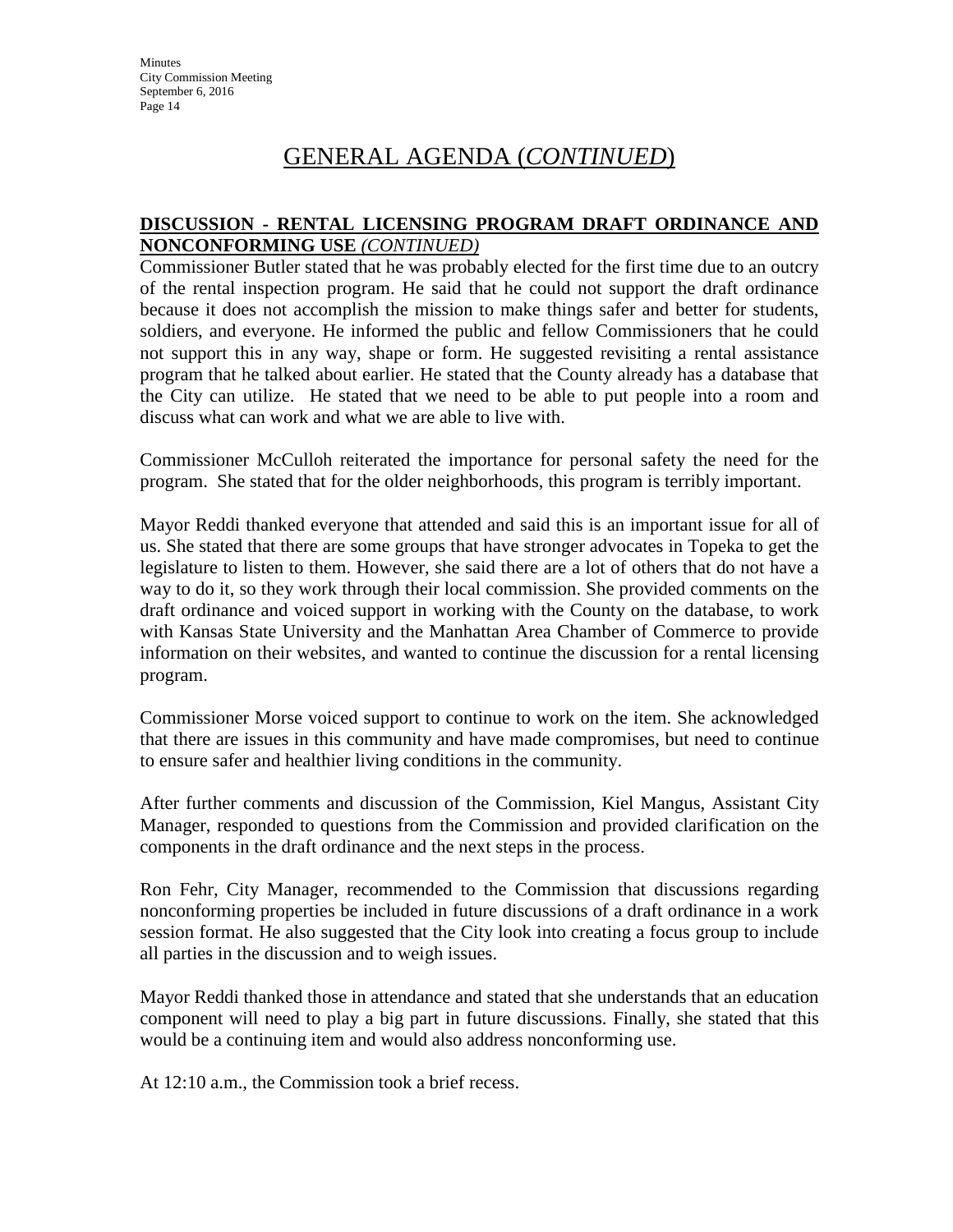# *ITEM REMOVED FROM CONSENT AGENDA*

# **ORDINANCE NO. 7241 – ADOPT – 2017 BUDGET; RESOLUTION NO. 090616-A – APPROVE – 2017-2022 CAPITAL IMPROVEMENT PROGRAM; ORDINANCE NO. 7242 – AMEND – EMPLOYEE BENEFIT FUND; FIRST READING – AMEND – STORMWATER RATES; FIRST READING – 2017 SALARY ORDINANCE; and RESOLUTION NO. 090616-B – AMEND – PARKS AND RECREATION PROGRAM FEES**

Ron Fehr, City Manager, provided a summary on the proposed 2017 City Budget, the 2017 - 2022 Capital Improvement Program, the 2017 salary ordinance, highlighted outside agency requests and identified funding sources, and the proposed three percent increase of the City's stormwater rates in 2017. He highlighted changes to the proposed 2017 City Budget and informed the Commission that the recommended mill levy increase at first reading has been reduced further from 1.0 mills to 0.969 mills. He also provided an overview of the proposed increases to Parks and Recreation program fees to help defray the costs. He then responded to questions from the Commission regarding the proposed budget recommendations and funding sources.

Eddie Eastes, Director of Parks and Recreation, provided additional information on the proposed programming fee increases and evaluation of programs. He then responded to questions from the Commission regarding the use of economic development funds and outside agency funding sources.

Mayor Reddi opened the public comments.

Lyle Butler, President, Manhattan Area Chamber of Commerce, discussed the importance to increase Manhattan's sales tax numbers and activities with the Convention and Visitors Bureau. He also discussed the opportunities and challenges in 2017 and beyond and the importance of economic development funds.

Hearing no other comments, Mayor Reddi closed the public comments.

Commissioner Butler voiced concerns in raising the mill levy and also asking voters to support a sales tax initiative for maintenance of roads in November. He stated that he wanted to see the mill levy remain flat, that the budget focus on our priorities, and did not support using Capital Improvement Program funds to pay for improvements to the Peace Memorial Auditorium stage.

After discussion and comments from the Commission, Commissioner Dodson moved to approve Consent Item D [*approved Ordinance No. 7241 adopting the 2017 City Budget; approved Resolution No. 090616-A approving the 2017-2022 Capital Improvement Program; approved Ordinance No. 7242 amending the Employee Benefit Fund; approved first reading of a Charter Ordinance increasing stormwater rates 3%, effective January 1, 2017; approved first reading of the Salary Ordinance establishing a new range of salaries*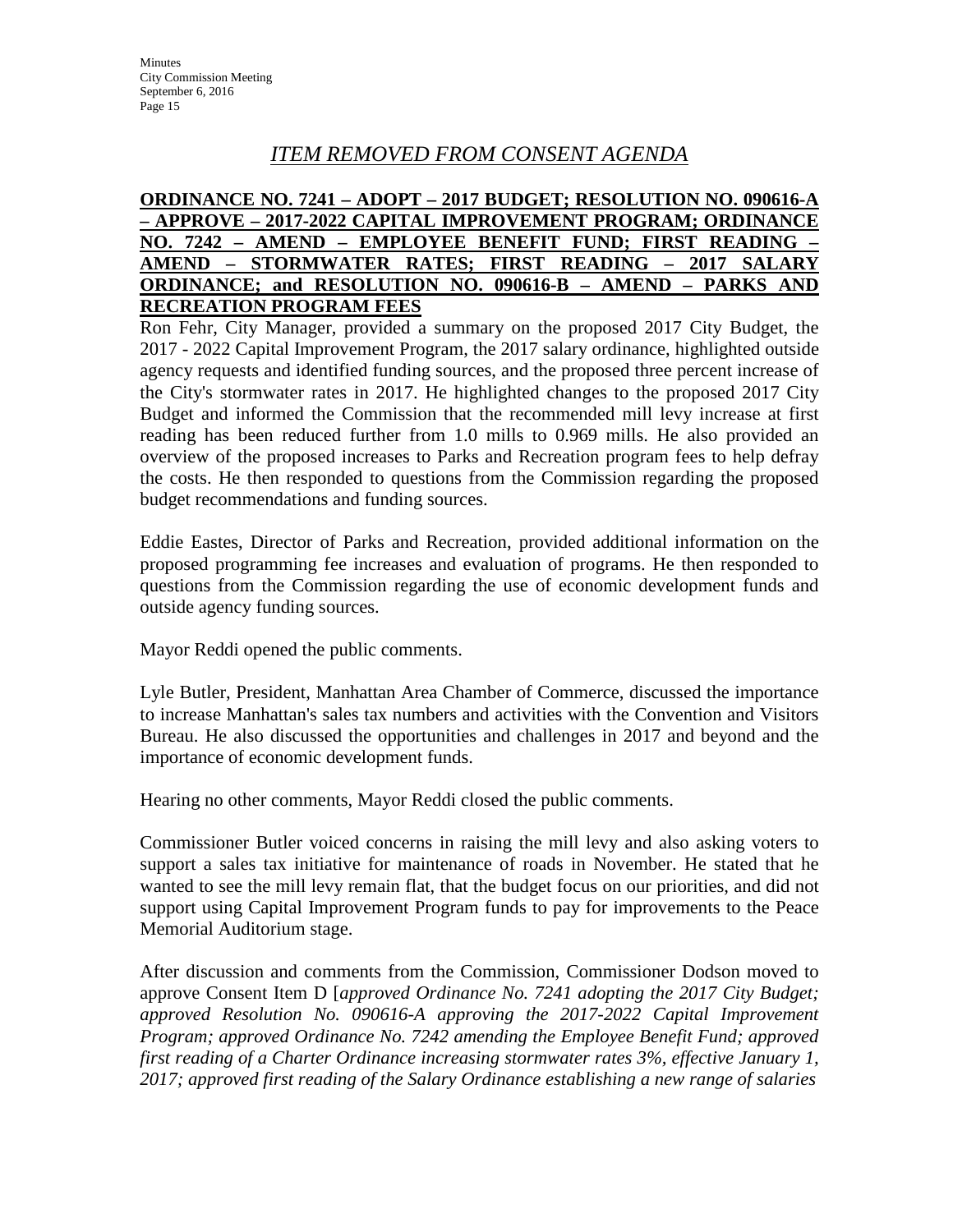Minutes **City Commission Meeting** September 6, 2016 Page 16

# **ITEM REMOVED FROM CONSENT AGENDA (CONTINUED)**

ORDINANCE NO. 7241 - ADOPT - 2017 BUDGET; RESOLUTION NO. 090616-A - APPROVE - 2017-2022 CAPITAL IMPROVEMENT PROGRAM; ORDINANCE NO. 7242 - AMEND - EMPLOYEE BENEFIT FUND; FIRST READING -AMEND - STORMWATER RATES; FIRST READING - 2017 SALARY ORDINANCE; and RESOLUTION NO. 090616-B - AMEND - PARKS AND **RECREATION PROGRAM FEES (CONTINUED)** 

for 2017 for City employees; and approved Resolution No. 090616-B setting fees for Parks and Recreation programs]. Commissioner Morse seconded the motion. On a roll call vote, the motion carried 5-0, with the exception of Ordinance No. 7241 adopting the 2017 City Budget and Resolution No. 090616-A approving the 2017-2022 Capital Improvement Program, which carried 4-1, with Commissioner Butler voting against the items.

#### **ADJOURNMENT**

At 12:45 a.m., the Commission adjourned.

MMC, City Clerk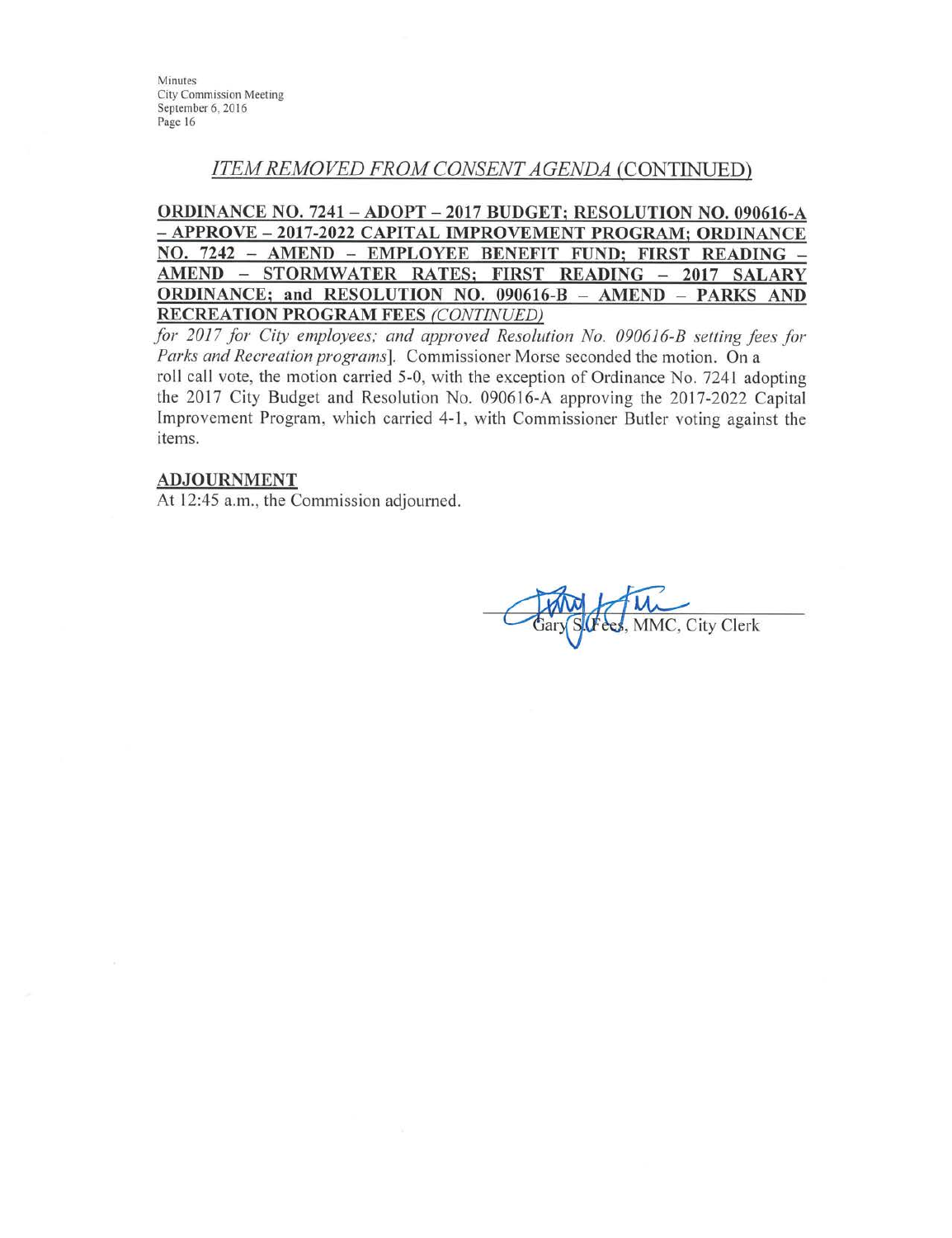### **STAFF REPORT**

**AN AMENDMENT OF ORDINANCE NOs. 4581 AND 7203 OF THE GREENBRIAR RESIDENTIAL PLANNED UNIT DEVELOPMENT TO ALLOW FOR MORE DWELLING UNITS AND BEDROOMS THAN ORIGINALLY PERMITTED IN THE APPROVED AND RECENTLY AMENDED PUD. THE PUD AMENDMENT IS IN THE FORM OF A FINAL DEVELOPMENT PLAN.**

# **BACKGROUND**

**APPLICANT/OWNER:** Woodway Investors, LLC

**ADDRESS:** 2420 Greenbriar Drive

**LOCATION:** Generally located to the northwest of the intersection of Kimball Avenue and College Avenue.

**AREA:** 5.45 acres

**DATE OF NEIGHBORHOOD MEETING:** Tuesday, June 14, 2016

**DATE OF PUBLIC NOTICE PUBLICATION:** Monday, July 1, 2016

# **DATE OF PUBLIC HEARING: PLANNING BOARD:** Monday, August 1, 2016 **CITY COMMISSION:** Tuesday, September 9, 2016

# **EXISTING PUD**

#### **Ordinance**

Ordinance No. 4581 was approved on June 20, 1989 to rezone the site from R to PUD to allow for a multi-family development, known as the Woodway Apartments.

#### **Conditions of Approval**

- 1. Provisions shall be made for all necessary sanitary sewer improvements including the lift station and force main to the point of connection at Hobbs and College Avenue with costs to be born by the applicant or any subsequent owner and that the lift station shall be located adjacent to the east entry off of College Avenue.
- 2. The applicant or any subsequent owner shall participate in the benefit district to be established at some time in the future when a northern interceptor sewer line is constructed.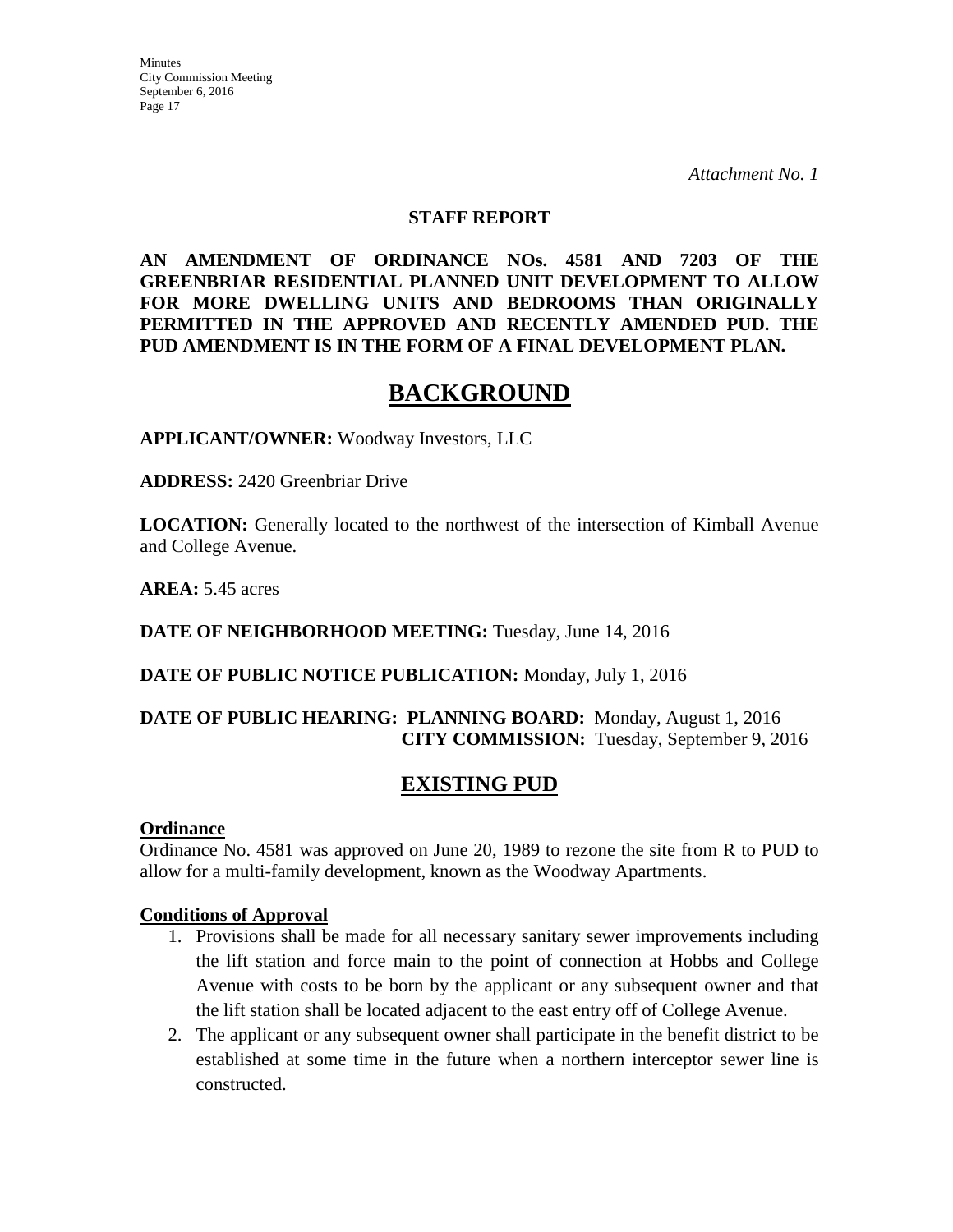- 3. Provision of a deceleration lane on the north side of Kimball Avenue for the south entrance shall be constructed according to the standards of the City Engineering Division with all costs born by the applicant or any subsequent owner.
- 4. The provision of a minimum 5 foot wide sidewalks along Kimball and College Avenues shall be provided by the applicant or any subsequent owner. The sidewalk along College Avenue shall be in a pedestrian easement or on the street right-ofway.
- 5. The building as shown on the site plan in the northwest corner of the site shall be removed and four additional dwelling units may be added to Building A in the eastern most part of the site for a total of 84 dwelling units and the maximum number of bedrooms shall be limited to 210.
- 6. The permitted use shall be limited to multi-family housing. The total occupancy shall be limited to 250 tenants for the PUD.
- 7. The total number of off-street parking places shall be no less than 300 as proposed to provide adequate tenant and guest parking.
- 8. The PUD owner and management shall utilize a parking sticker system whereby each licensed tenant having a vehicle on the site receives one (1) parking sticker to attach to their vehicle. To further help monitoring of unauthorized vehicles by the management, the stickers shall be numbered 1 through 250 and new stickers issued each semester.
- 9. An additional fire hydrant shall be provided at the east entry drive.
- 10. Security for the performance of the landscaping requirements, as described herein and as shown on the preliminary development plan shall be provided pursuant to an agreement between the developer and the City.
- 11. If the carports are not provided along the south row of parking, landscaped berms shall be utilized in addition to the trees shown on the plan.
- 12. All landscaping, signage and lighting shall be provided as proposed and maintained in good condition.
- 13. A grove of trees of any variety shall be planted in the area where the building was removed at the northwest corner to discourage that area being used as an open recreational area. Additional screening shall be provided along the north and west property lines by planting an additional row of 7 to 8 foot tall Scotch Pines with 8 feet between the two rows of pines and each tree planted approximately 10 to 12 feet apart within a row to give a staggered effect. In addition, Winter Honeysuckle shall be planted between the trees to provide immediate screening until the trees mature.
- 14. The general residential character of the buildings shall be maintained.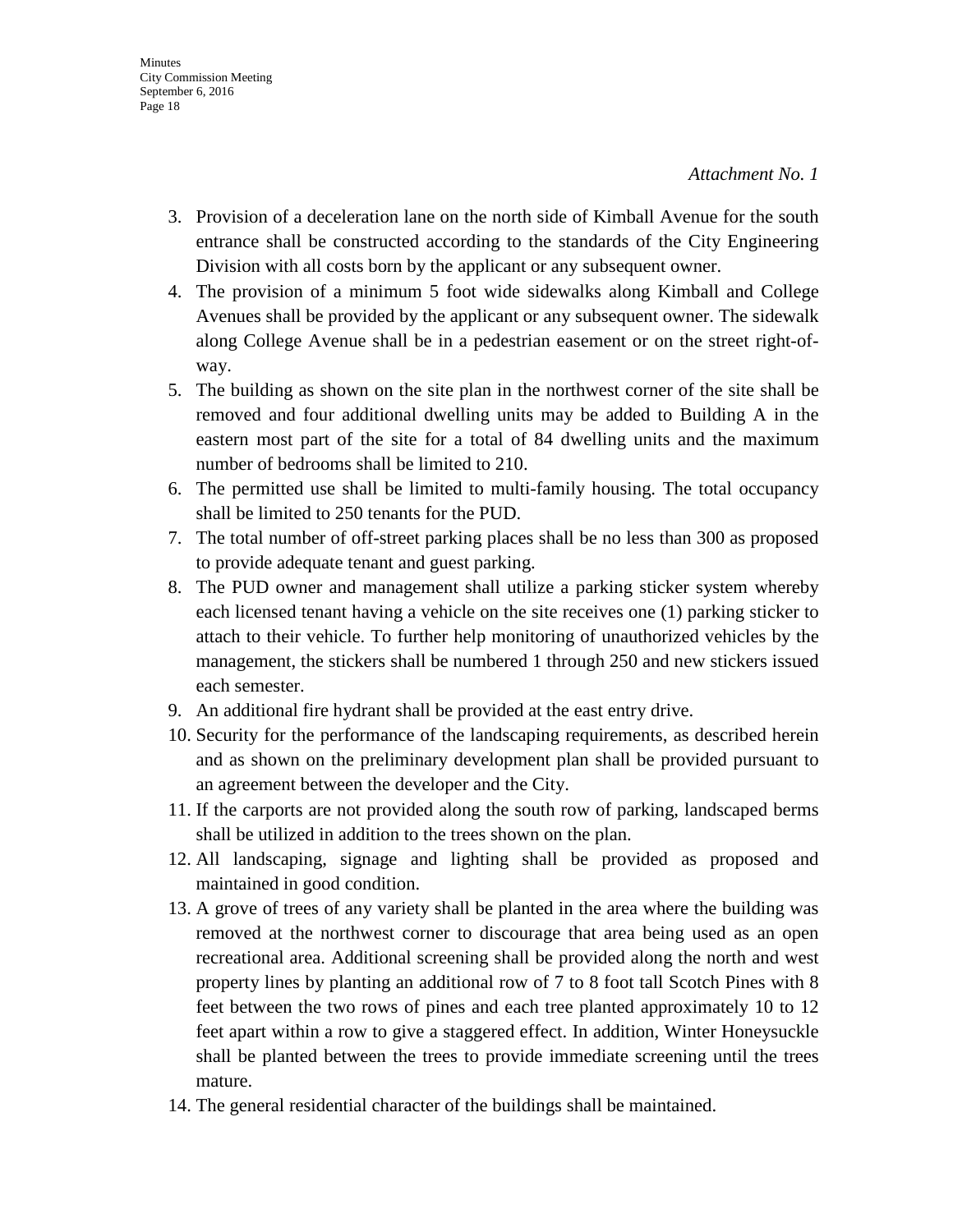15. The owners shall provide an on-site management team consisting of one (1) full time manager, an assistant manager and a maintenance person.

On April 5, 2016, the Greenbriar PUD was amended because it was discovered that additional bedrooms had been constructed by a previous and were currently being used, thus violating Conditions 5 and 6 of the original PUD ordinance. The purpose of the April, 2016 PUD Amendment was to bring the property into conformance so that the apartment complex could be sold with a clear title to the current owner.

The conditions of approval for Ordinance No. 7203, approved on April 5, 2016 are:

- 1. Modify Condition No. 5 to increase the number of bedrooms to 278, as requested by the applicant.
- 2. Modify Condition No. 6 to increase the total occupancy from 250 to 278 occupants.
- 3. Eliminate Condition No. 8, as the parking sticker system is unneeded.

# **PROPOSED AMENDMENT**

The Greenbriar Residential Planned Unit Development was approved with Condition No. 5, which stated:

5. The building as shown on the site plan in the northwest corner of the site shall be removed and four additional dwelling units may be added to Building A in the eastern most part of the site for a total of 84 dwelling units and the maximum number of bedrooms shall be limited to 210.

The PUD was subsequently amended in April, 2016 because it was discovered that additional rooms that were originally considered a "study" had been used as a bedroom consistently since the original development of the PUD. The proposed amendment was to bring the current use into conformance with the PUD so that the property could be sold with a clear title. Seventy-six (76) apartment units had the additional rooms. The approved amendment added 76 bedrooms to the PUD, creating the final number of bedrooms for the PUD at 286.

Under the new ownership of the apartment complex, it was discovered that additional dwelling units were constructed in Building C, located in the center of the development, directly north of the entrance to the apartment complex that is off of Kimball Avenue. A 2-bedroom "model apartment unit" had been historically rented for consistent occupancy.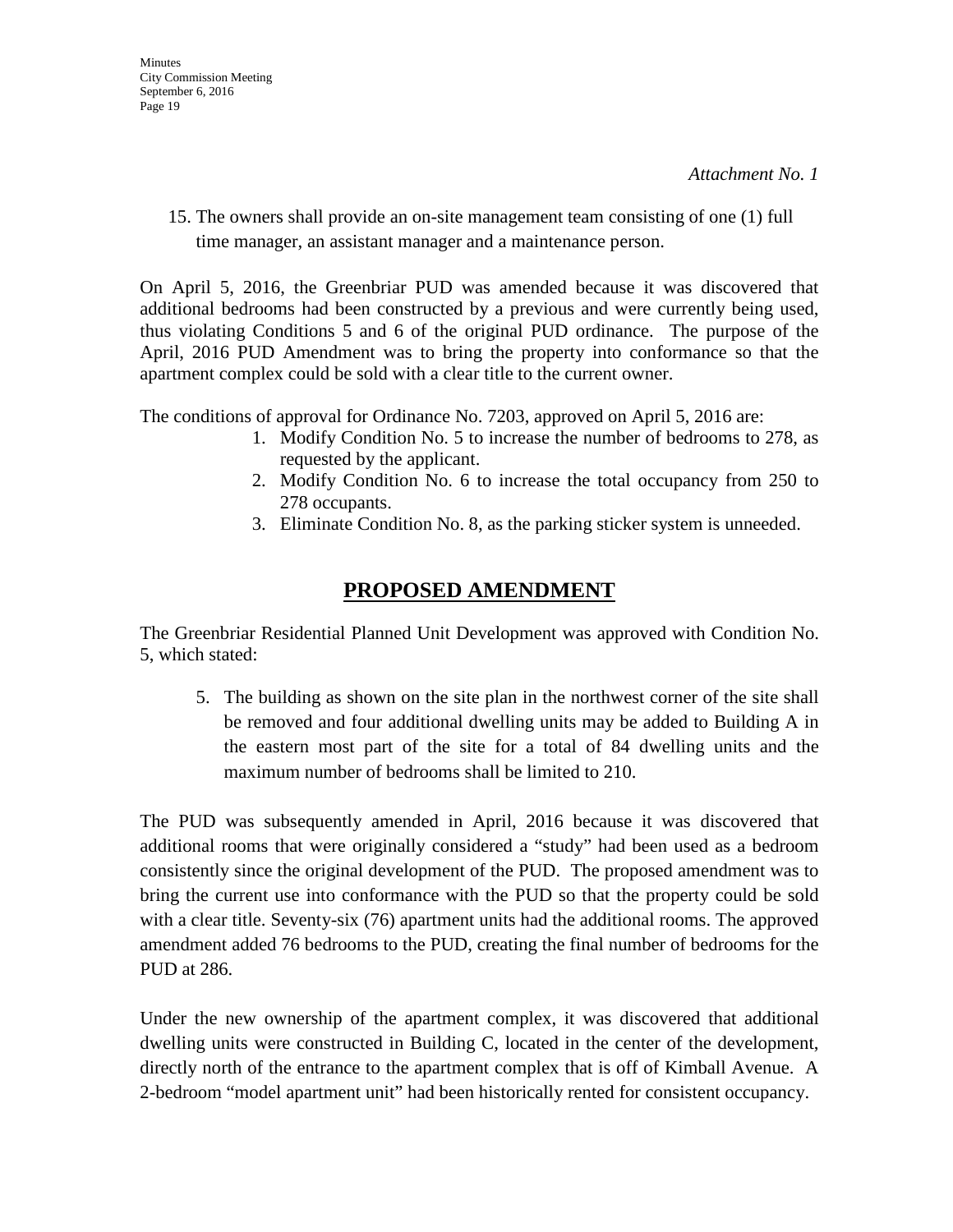**Minutes** City Commission Meeting September 6, 2016 Page 20

#### *Attachment No. 1*

The model apartment unit was presented as a marketing tool for the development and was not approved for a dwelling. A "leasing and manager's office" and "community room" as shown on the originally approved Final Development Plans was converted to apartment units. The "community space" is now a 2-bedroom unit and the "leasing and manager's office" is now a 1-bedroom unit. In addition to these changes, the area originally shown to be "lawn, storage and maintenance/maintenance office" was converted to the primary management/leasing office for the development.

The applicant is requesting to Amend the PUD and the Final Development Plan to increase the total number of dwelling units to 87 apartments and to increase the total number of bedrooms to 291.

No changes to the buildings exteriors, landscaping or site plan is proposed.

# **PROPOSED SIGN:**

The on-site signage will not change and is consistent with the Final Development Agreement. There is an internally illuminated monument sign measuring 6 feet by 6 feet located at the entrance on Kimball

**PROPOSED LIGHTING:** The lighting will not change with the proposed amendment.

# **MATTERS TO BE CONSIDERED WHEN AMENDING A PLANNED UNIT DEVELOPMENT**

**1. WHETHER THE PROPOSED AMENDMENT IS CONSISTENT WITH THE INTENT AND PURPOSE OF THE APPROVED PUD, AND WILL PROMOTE THE EFFICIENT DEVELOPMENT AND PRESERVATION OF THE ENTIRE PUD:** The amendment is consistent with the intent and purpose of the original PUD to provide multi-family living. The proposed amendment preserves the multi-family character in a desirable residential area of Manhattan.

**2. WHETHER THE PROPOSED AMENDMENT IS MADE NECESSARY BECAUSE OF CHANGED OR CHANGING CONDITIONS IN OR AROUND THE PUD, AND THE NATURE OF SUCH CONDITIONS:** The amendment is necessary because Condition No. 5 of Ordinance No. 4581 and Conditions No. 1 and 2 of Ordinance No. 7203 were not adhered to. According to the application documents, "The spaces in question have been used as rental apartments and as the management/leasing office consistently since the original development of the PUD, notwithstanding their designation for other uses in the original Development Plan."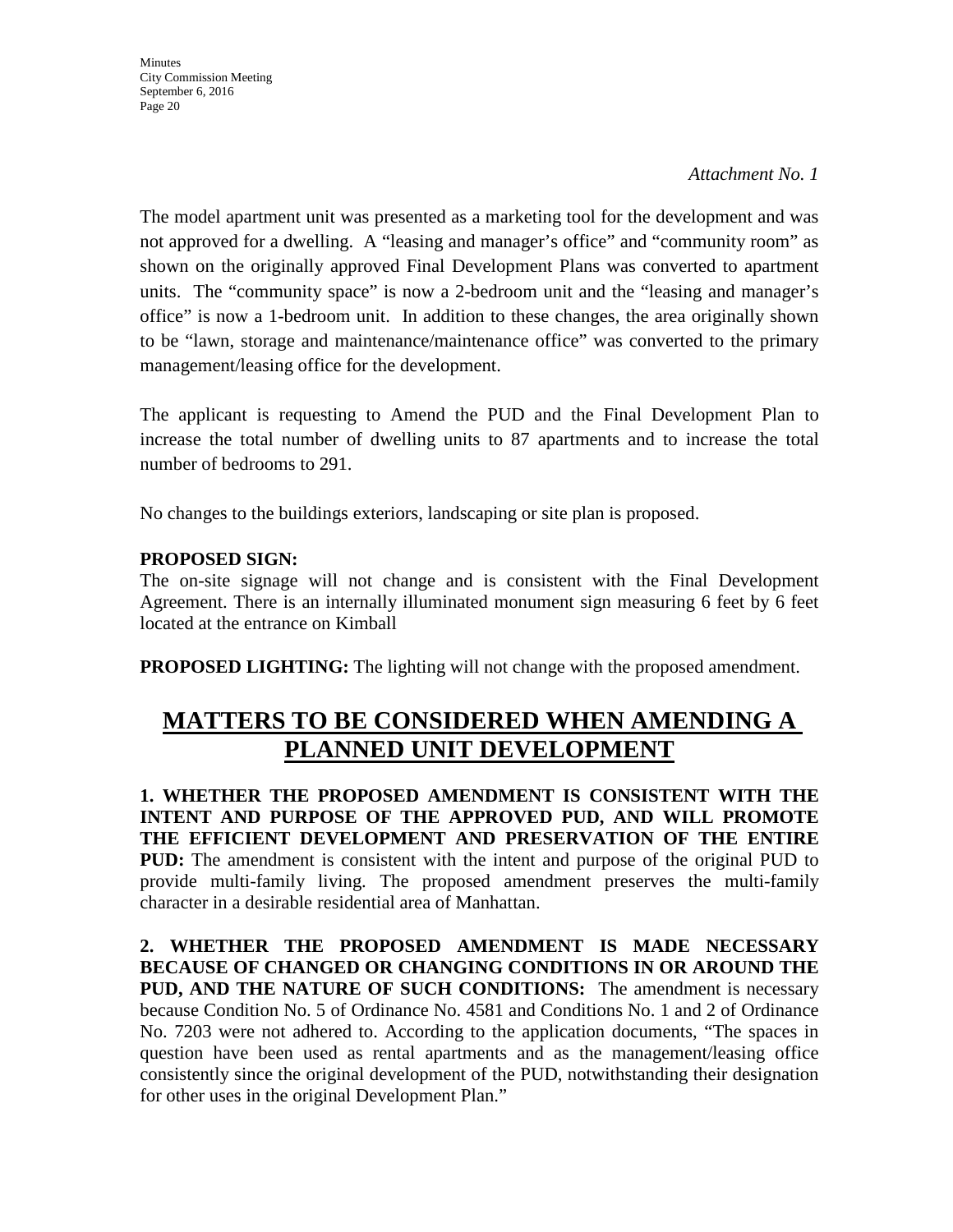**3. WHETHER THE PROPOSED AMENDMENT WILL RESULT IN A RELATIVE GAIN TO THE PUBLIC HEALTH, SAFETY, CONVENIENCE OR GENERAL WELFARE, AND IS NOT GRANTED SOLELY TO CONFER A SPECIAL BENEFIT UPON ANY PERSON:** The applicant states "The proposed amendment will benefit the general public in that it will make proper and authorized the historical actual total occupancy of the apartment complex located in the PUD. To deny the proposed amendment would render (3) apartment units containing a total of five (5) bedrooms technically impermissible, thereby reducing the available inventory of quality, affordable off-campus housing."

# **ADDITIONAL MATTERS TO BE CONSIDERED WHEN AMENDING A PLANNED UNIT DEVELOPMENT**

**1. LANDSCAPING:** There will be no changes to the landscaping agreement. The site is already landscaped according to the original Final Development Plan. Landscaping on site currently includes trees along the periphery of the site, somewhat screening the apartments along Kimball Avenue and College Avenue. There is also sufficient green space and landscaping within the site.

**2. SCREENING:** No additional screening is required.

**3. DRAINAGE:** There will be no changes to the drainage requirements as there is not an increase in impermeable surface or a reduction in open space.

**4. CIRCULATION:** Access to the site's off-street parking lot is off of both Kimball Avenue and College Avenue. Internal streets connect the apartment buildings

Pedestrian Access. There are sidewalks along the north side of Kimball and along the west side of College Avenue, which runs alongside the east side of the development. Both of these sidewalks provide access to the site.

Traffic. There is likely to be little to no traffic increase as a result of the proposed amendment. If the rooms have been consistently used as bedrooms, there are likely to be the same number of tenants and visitors as there has been in the past.

Off-Street Parking. The number of parking spaces is consistent with Condition No. 7 of Ordinance No. 4581, stating there should be no fewer than 300 off street parking spaces on the site. There are currently 92 carports, 8 handicapped spaces and 200 open spaces, a total of 300 spaces.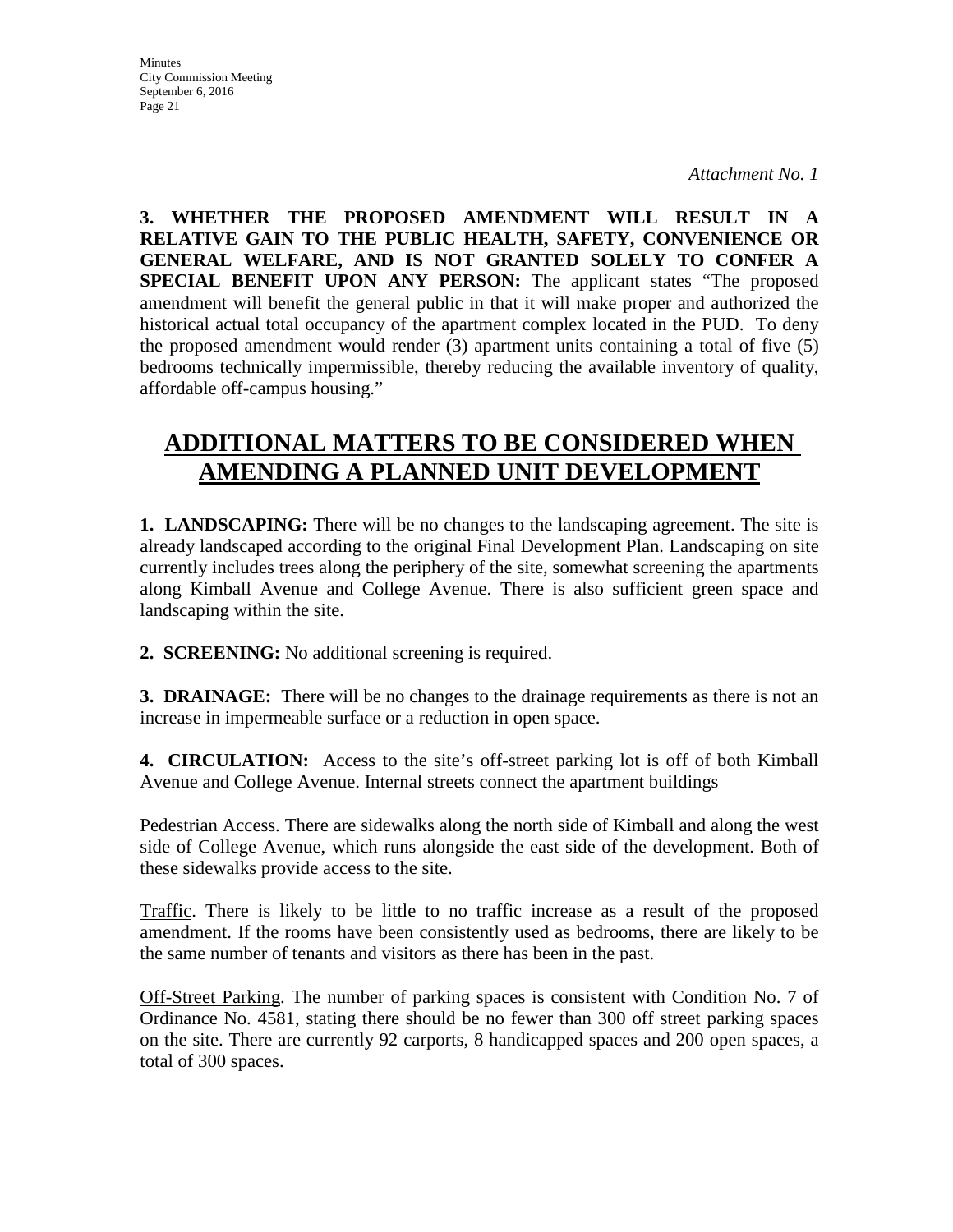**Minutes** City Commission Meeting September 6, 2016 Page 22

*Attachment No. 1*

From a series of memos prior to the approval of the ordinance and the Final Development Plan, and a memo dated May 23, 1989 from the City's Planning Department it can be concluded that as the development was primarily intended to serve students, providing additional guest parking would offset neighborhood impacts from the increase in density. The memo states that with a limited number of 250 tenants, 300 parking spaces would allow for a sufficient amount of guest parking.

With the increased number of bedrooms and in conformance with Article 7-103, Off-street Parking Requirements of the Zoning Regulations, the proposed amendment requires a total number of 311 parking spaces. Following today's off-street parking regulations, an additional 8 spaces would be required. However, since there have been no complaints regarding the parking on this site, or spill-over parking experienced as a result, the existing off-street parking is sufficient to address demand and requiring 8 stalls be added to the site at this point in time would not produce a significant benefit.

**5. OPEN SPACE/LANDSCAPED AND COMMON AREA:** There is landscaped space within the site and a pool located on the east side of the site.

**6. CHARACTER OF THE NEIGHBORHOOD:** The proposed PUD Amendment is consistent with the character of the neighborhood. Its proximity to the university and hospital make it a desirable area to live. This amendment maintains the multi-family nature of the property and brings the property into compliance.

# **MATTERS TO BE CONSIDERED WHEN REZONING**

**1. EXISTING USE:** The site consists of 8 multi-family residential structures. The units vary from one to four bedrooms and were constructed in the early 1990s.

**2. PHYSICAL AND ENVIRONMENTAL CHARACTERISTICS:** The site is located at a busy intersection near the hospital, the campus and many residential properties. It is generally flat with existing multi-family residential structures and mature trees.

# **3. SURROUNDING LAND USE AND ZONING:**

**(a.) NORTH:** The area to the north is primarily multi-family residential consisting of the University Crossing Apartments PUD. There is single family housing further to the north, zoned R-1, Single Family Residential.

**(b.) SOUTH:** Located on the south side of Kimball Avenue is the Manhattan Surgical hospital and the Via Christi Hospital, also zoned PUD.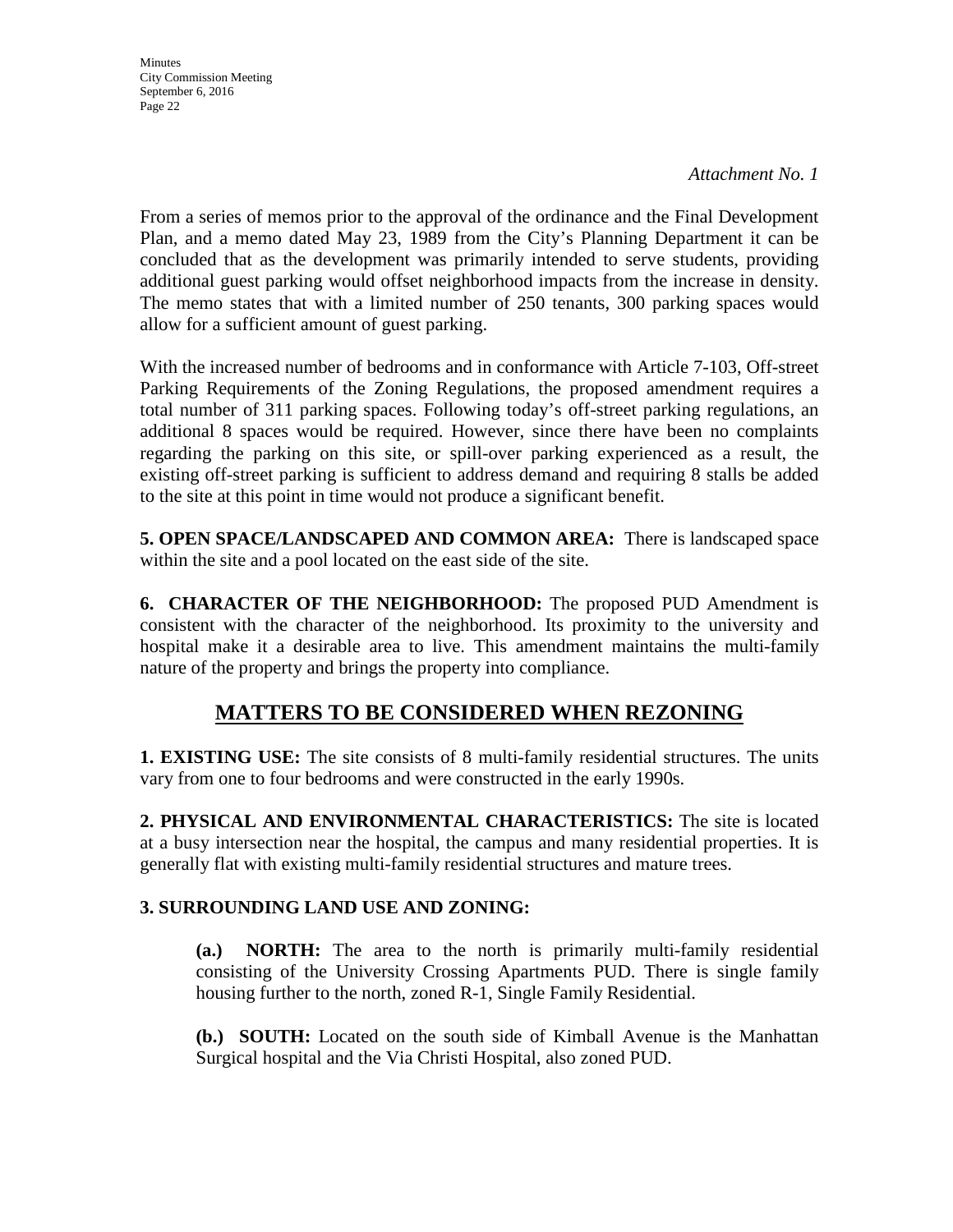**(c.) EAST:** To the east of the site across College Avenue and Kimball Ave the area is zoned U, University, consisting of agriculture land at the northeast corner of the intersection and the K-State football stadium at the southeast corner of the intersection.

**(d.) WEST:** The area to the west is zoned R, Single Family Residential. The Peace Lutheran Church is located directly west to the subject site. Further west is College Hill School and single family neighborhoods.

**4. GENERAL NEIGHBORHOOD CHARACTER:** The surrounding neighborhood is a mix of residential, hospital/medical, religious and University uses. The residential units are both single-family and multi-family dwellings, varying from owner occupied to renter occupied. The neighborhood also has several commercial uses (hospital and surgical center), the football stadium, and a childcare center. The site's location serves as a higher density residential buffer between lower density residential uses and university related uses.

**5. SUITABILITY OF SITE FOR USES UNDER CURRENT ZONING:** The current zoning of the site as a PUD is suitable for this multiple-building apartment development. The area is primarily composed of either residential development or PUDs.

**6. COMPATIBILITY OF PROPOSED DISTRICT WITH NEARBY PROPERTIES AND EXTENT TO WHICH IT MAY HAVE DETRIMENTAL AFFECTS:** No detrimental effects are anticipated as a result of the proposed amendment, as the site is compatible with surrounding zoning and land uses. The site has also been in existence for over two decades without any negative effects.

**7. CONFORMANCE WITH COMPREHENSIVE PLAN: THE SITE IS SHOWN ON THE FUTURE LAND USE MAP IN THE NORTHWEST PLANNING AREA. THE AREA IS DESIGNATED AS RESIDENTIAL HIGH DENSITY IN THE COMPREHENSIVE PLAN AND THE PUD'S USE AND THE PROPOSED AMENDMENT CONFORMS TO THE PLAN.**

**8. ZONING HISTORY AND LENGTH OF TIME VACANT AS ZONED:** The area was zone R, Single-Family Residential prior to being zoned as a PUD with the passing of Ordinance No. 4581 on June 20, 1989

**9. CONSISTENCY WITH INTENT AND PURPOSE OF THE ZONING ORDINANCE:** The intent and purpose of the Zoning Regulations is to protect the public health, safety, and general welfare; regulate the use of land and buildings within zoning districts to assure compatibility; and to protect property values.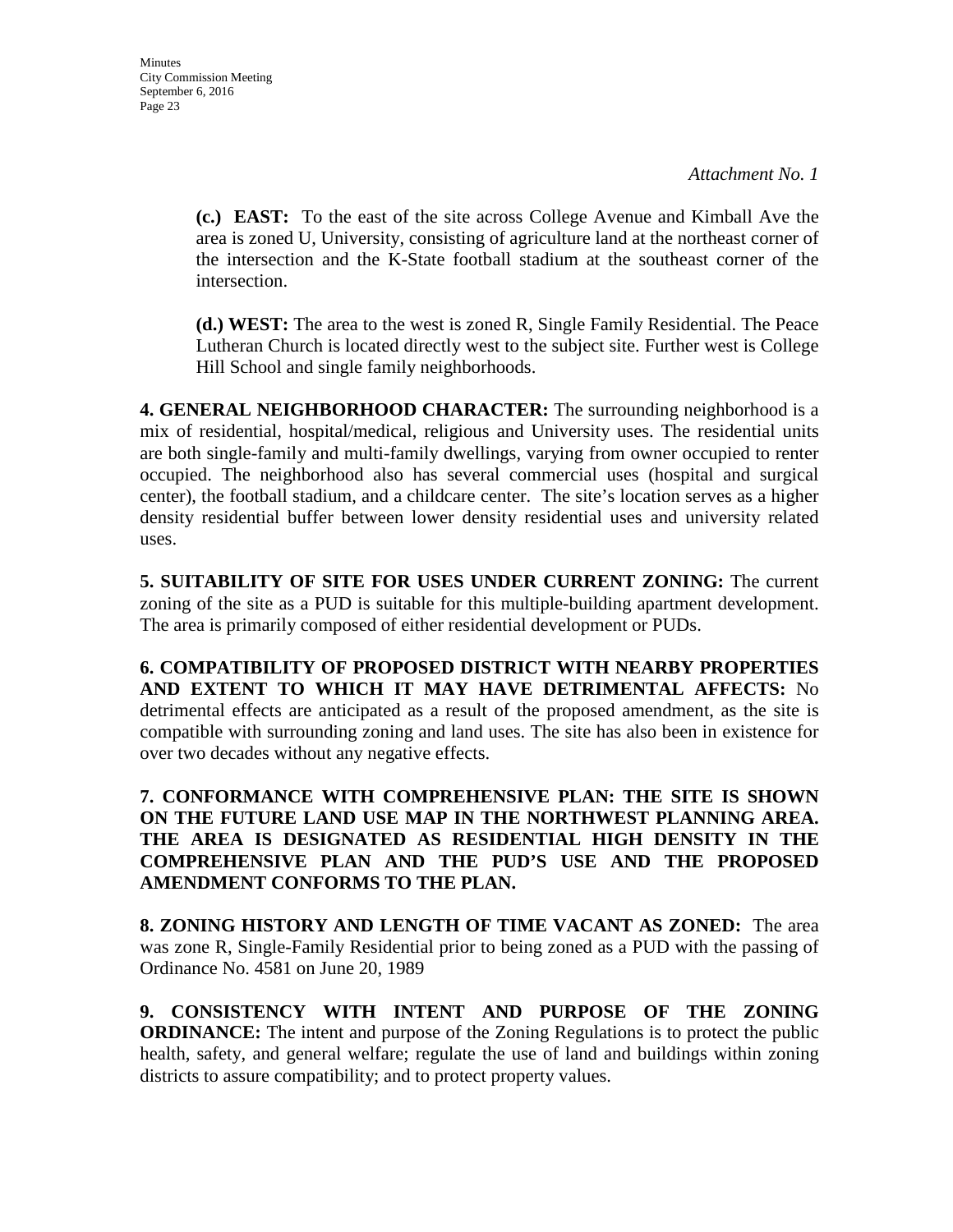**Minutes** City Commission Meeting September 6, 2016 Page 24

The PUD Regulations are intended to provide a maximum choice of living environments by allowing a variety of housing and building types; a more efficient land use than is generally achieved through conventional development; a development pattern that is in harmony with land use density, transportation facilities and community facilities; and a development plan which addresses specific needs and unique conditions of the site which may require changes in bulk regulations or layout. The proposed PUD amendment is consistent with the intent and purposes of the Zoning Regulations, and the intent of the PUD Regulations, subject to the conditions of approval.

**10. RELATIVE GAIN TO THE PUBLIC HEALTH, SAFETY AND WELFARE THAT DENIAL OF THE REQUEST WOULD ACCOMPLISH, COMPARED WITH THE HARDSHIP IMPOSED UPON THE APPLICANT:** There appears to be no gain to the public that denial would accomplish. Denial would prohibit the use of the 3 dwelling units that have apparently been in use in this since the development was first constructed. It is apparent that these dwellings have been used without any adverse impacts, due to the ample parking.

**11. ADEQUACY OF PUBLIC FACILITIES AND SERVICES:** The site has adequate public services, sanitary sewer, water, sidewalks, and public streets.

# **12. OTHER APPLICABLE FACTORS:** None.

**13. STAFF COMMENTS:** City Administration recommends approval of the proposed amendment to allow the studies identified in the original PUD to be used as bedrooms, with the following conditions of approval:

- 1. Modify Condition No. 5 of Ordinance 4581 to increase the number of dwelling units to 87 and to increase the number of bedrooms to 291, as requested by the applicant.
- 2. Modify Condition No. 6 to increase the total occupancy from 250 to 291 occupants.

# **ALTERNATIVES:**

- 1. Recommend approval of the proposed amendment of Ordinance Nos. 4581 and 7203 and the approved Final Development Plan stating the basis for such recommendation.
- 2. Recommend approval of the proposed amendment of Ordinance Nos. 4581 and 7203 and the approved Final Development Plan and modify the conditions and any other portions of the proposed PUD amendment to meet the needs of the community as perceived by the Manhattan Urban Area Planning Board, stating the basis for such recommendation, and indicating the conditions of approval.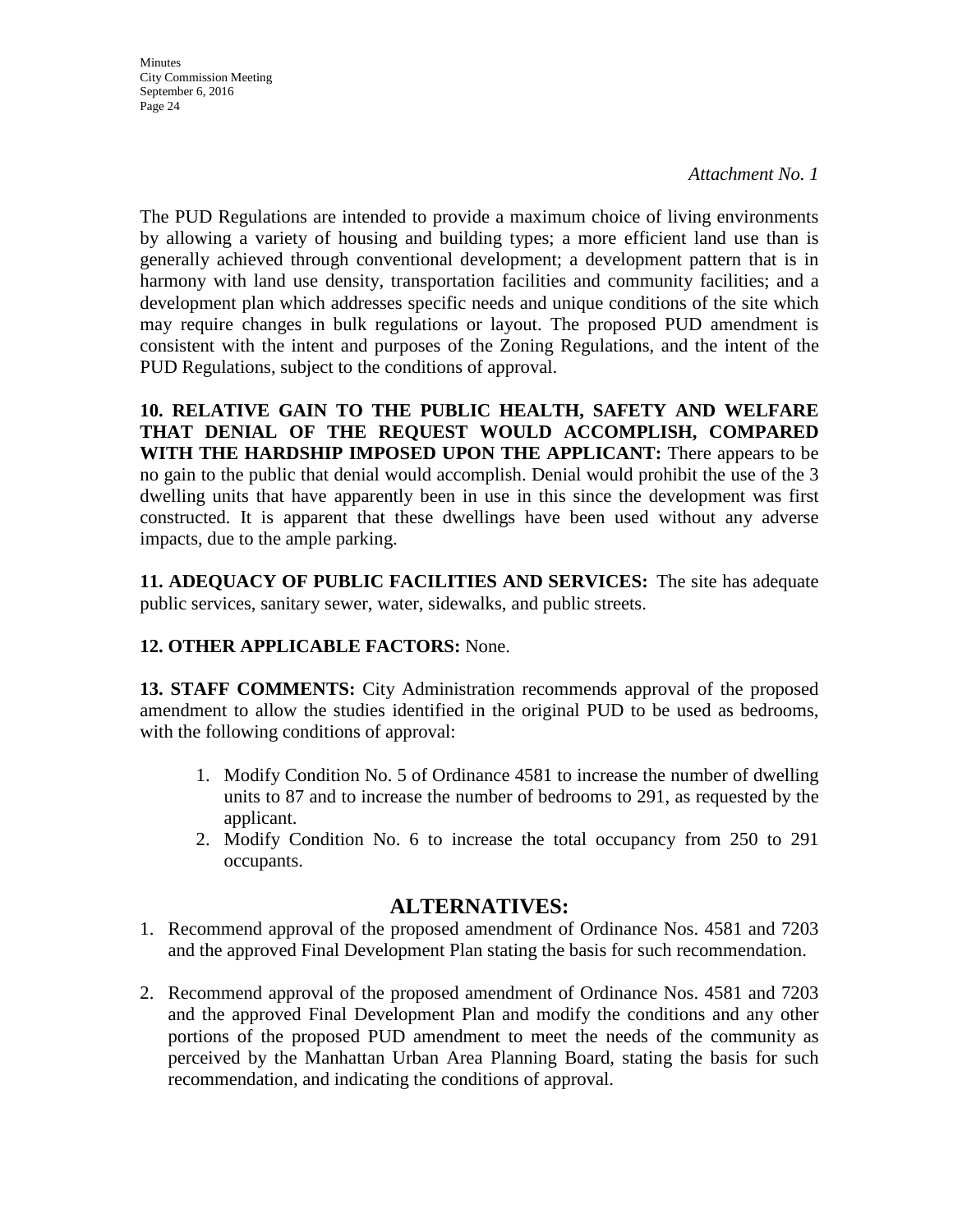- 3. Recommend denial of the proposed amendment of Ordinance Nos. 4581 and 7203 and the approved Final Development Plan, stating the basis for such recommendation.
- 4. Table the proposed Amendment to a specific date, for specifically stated reasons.

# **POSSIBLE MOTION:**

The Manhattan Urban Area Planning Board recommends approval of the proposed amendment of Ordinance Nos. 4581 and 7203 and the approved Final Development Plan of the Greenbiar Residential Planned Unit Development, based on the findings in the Staff Report, with two (2) conditions of approval.

**PREPARED BY:** Chad Bunger, AICP, CFM, Senior Planner

**DATE:** July 19, 2016

16017}SR}WoodwayApts}GreenbriarPUDAmendment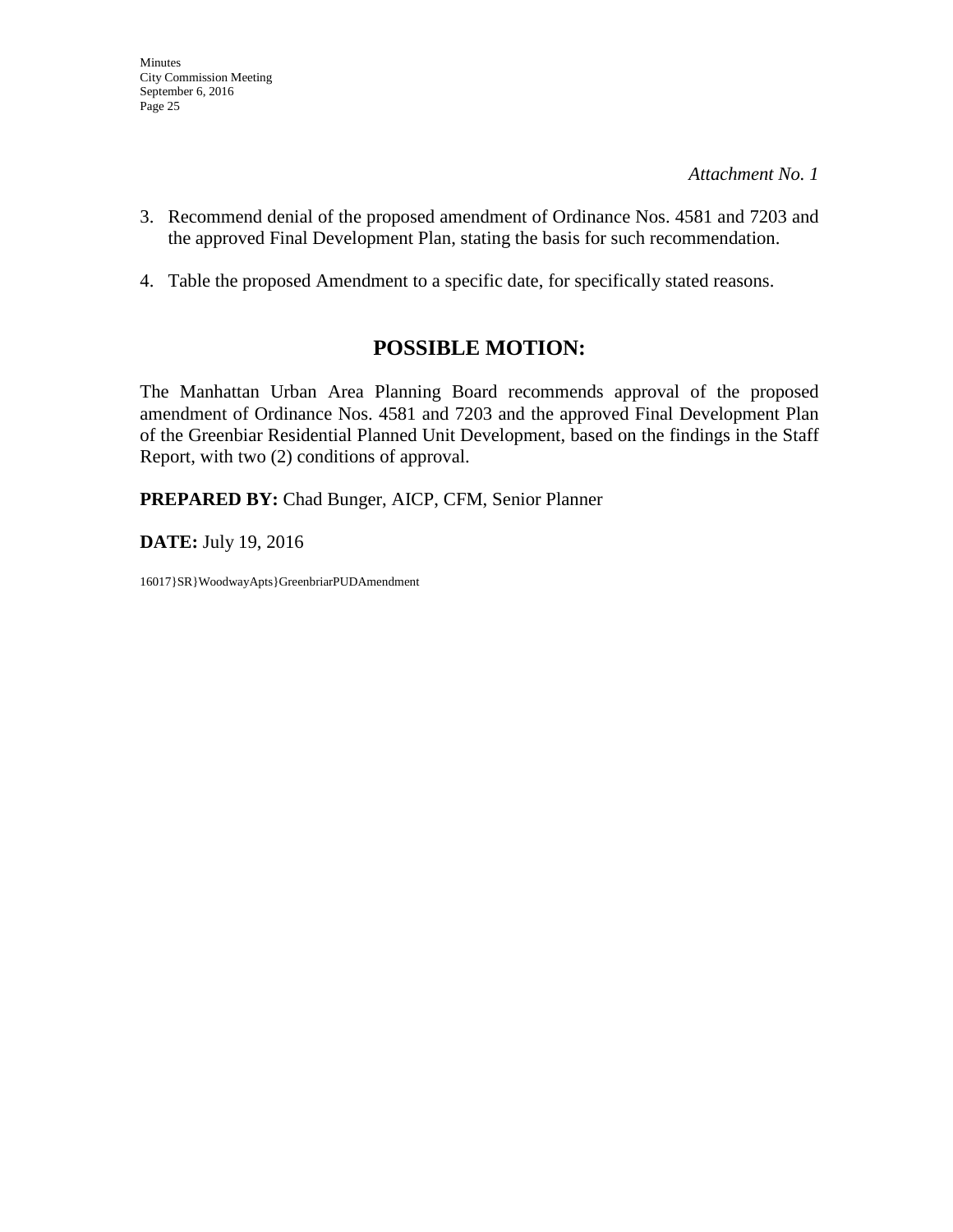### **STAFF REPORT**

**REQUEST:** The applicant/owner has requested an amendment of Ordinance No. 6745 and the approved Preliminary Development Plan of Lot 4, McCall Landing Commercial Planned Unit Development to construct an approximate 2,635 square foot commercial building for a Panda Express Gourmet Chinese restaurant with drive-thru. The amendment is in the form of a Final Development Plan.

**The amendment is necessary because the proposed restaurant is on a vacant lot that was approved with the Preliminary Development Plan. Other than the permitted uses that would be allowed on Lot 4, none of the information required to be submitted with a PUD application such as building and floor plans, landscaping, signs, lighting, off-street parking and similar information, was provided. The original applicant had no tenant for Lot 4. Condition 11, Ordinance 6745 (below under EXISTING PUD), was added to insure the PUD requirements are considered, prior to development of Lot 4.**

**APPLICANT:** Klover Architects on behalf of the developer, Panda Restaurant Group

**APPLICANT'S ADDRESS:** 10955 Lowell Avenue, Suite 700, Overland Park, KS

**DEVELOPER: Panda Restaurant Group** 

**DEVELOPER'S ADDRESS:** 1683 Walnut Grove Avenue, Rosemead, CA

**OWNER:** Dreiling Real Estate, LLC – Dave Dreiling

**OWNER'S ADDRESS:** 520 McCall Road, Manhattan, KS

LEGAL DESCRIPTION: Lot 4, a McCall Landing Commercial Planned Unit Development, to the City of Manhattan, KS**.** 

**LOCATION:** Lot 4 is located northeast of the intersection of McCall Road and Landing Place.

**AREA:** 53,134 square feet (1.22 acres)

**DATE OF NEIGHBORHOOD MEETING:** June 22, 2016.

**DATE OF PUBLIC NOTICE PUBLICATION:** Monday, July 25, 2016.

**DATE OF PUBLIC HEARING: PLANNING BOARD:** Monday, August 18, 2016. **CITY COMMISSION:** Tuesday, September 6, 2016.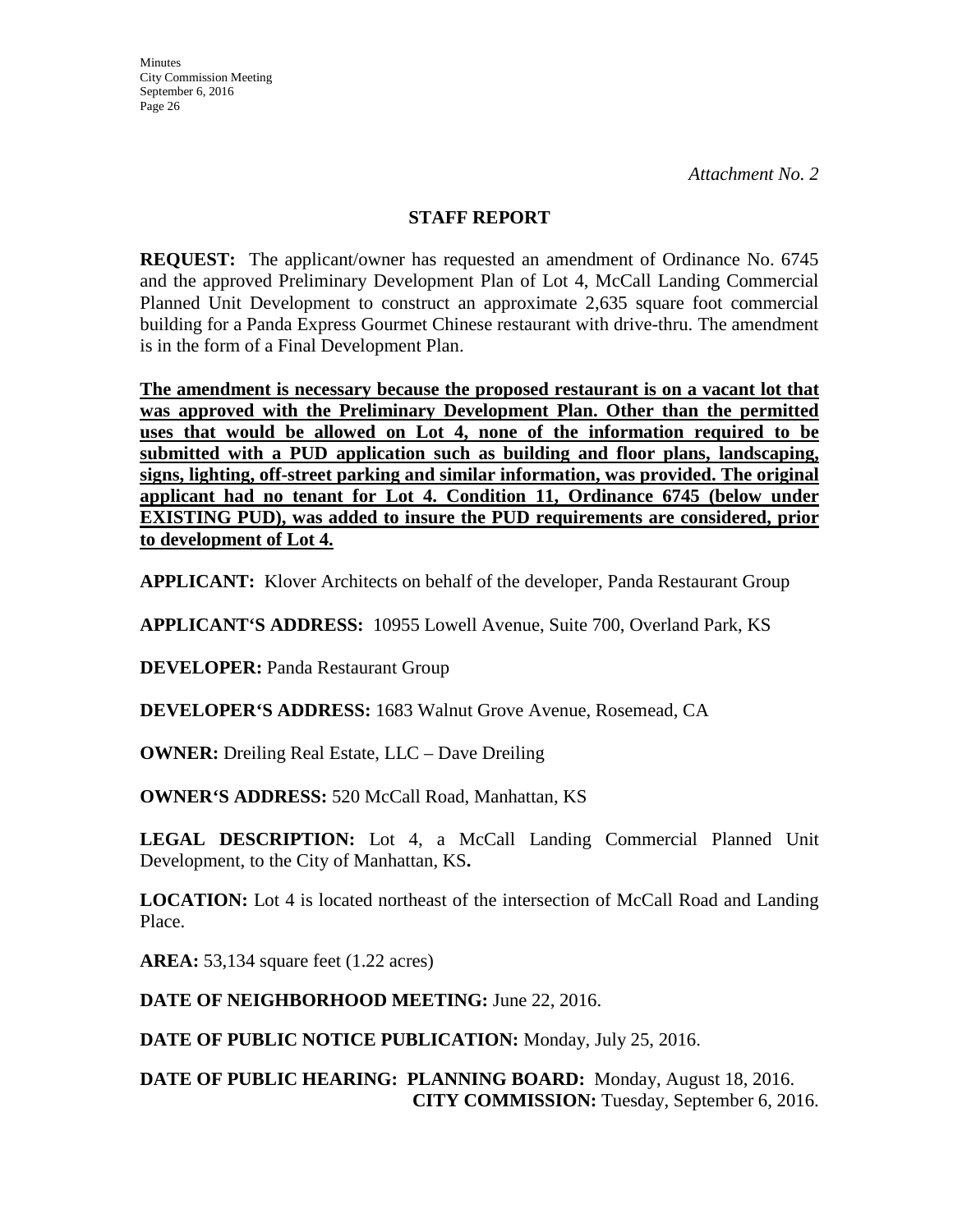# **EXISTING PUD**

#### **Ordinance No. 6745, Permitted Uses and Conditions of Approval**

Ordinance No. 6745 dated January 6, 2009 is attached. Permitted Uses are set out in Condition No. 1, and all other conditions of approval include:

- 1. Permitted uses shall include Farm and ranch supply stores such as, but not limited to, Orscheln Farm & Home, with associated outdoor sales, display and storage; Business and professional offices; Restaurants, including drive-in type; Banks and financial institutions, including drive-in type; Convenience stores, without buried storage tanks; Package liquor stores; Retail stores; and, Home improvement centers, including retail sale of general merchandise, lumber yards, landscape and garden products, hardware, appliances and fixtures, carpet, tile and floor coverings, and general home improvement, household and related products, and outdoor sales, display and storage, including lumber yard areas for stores such as, but not limited to, Menards.
- 2. Outdoor display, storage and sales on Lot 1 shall be limited to the outside sidewalk area along the western side of the Orscheln's building and in the fenced enclosure, as shown on the application documents.
- 3. Landscaping and irrigation shall be provided pursuant to a Landscaping Performance Agreement between the City and the owner, which shall be entered into prior to issuance of a building permit.
- 4. All landscaping and irrigation shall be maintained in good condition.
- 5. Light poles shall be provided as described in the application documents and shall be full cut-off design. Building lighting shall not cast direct light onto public or private streets or adjacent property and shall be full cut-off design.
- 6. Signage for Lot 1 Orscheln's shall be constructed as proposed, consisting of wall signs.
- 7. Signage for Lot 2 and the ground sign on Lot 3 for Menards and other tenants of the PUD shall be constructed as proposed.
- 8. On all other lots there shall be no more than one (1) pole or ground sign per lot. In addition, pole signs shall have a maximum height of 30 feet above the ground; the total gross surface area of pole and ground signs including reader-boards shall be limited to no more than 1 square foot of sign area per 1 foot of linear street frontage and shall not exceed a maximum 200 square feet in area; all pole signs shall be fully skirted and the skirting and the bases of pole and ground signs shall include materials and architectural quality similar to those of the associated principal building such as brick, stone and/or stucco; and signs shall include a landscaped area around the base.
- 9. Wall signs on Lots 3 and 4 shall conform to requirements of the C-2, Neighborhood Shopping District of the Manhattan Zoning Regulations.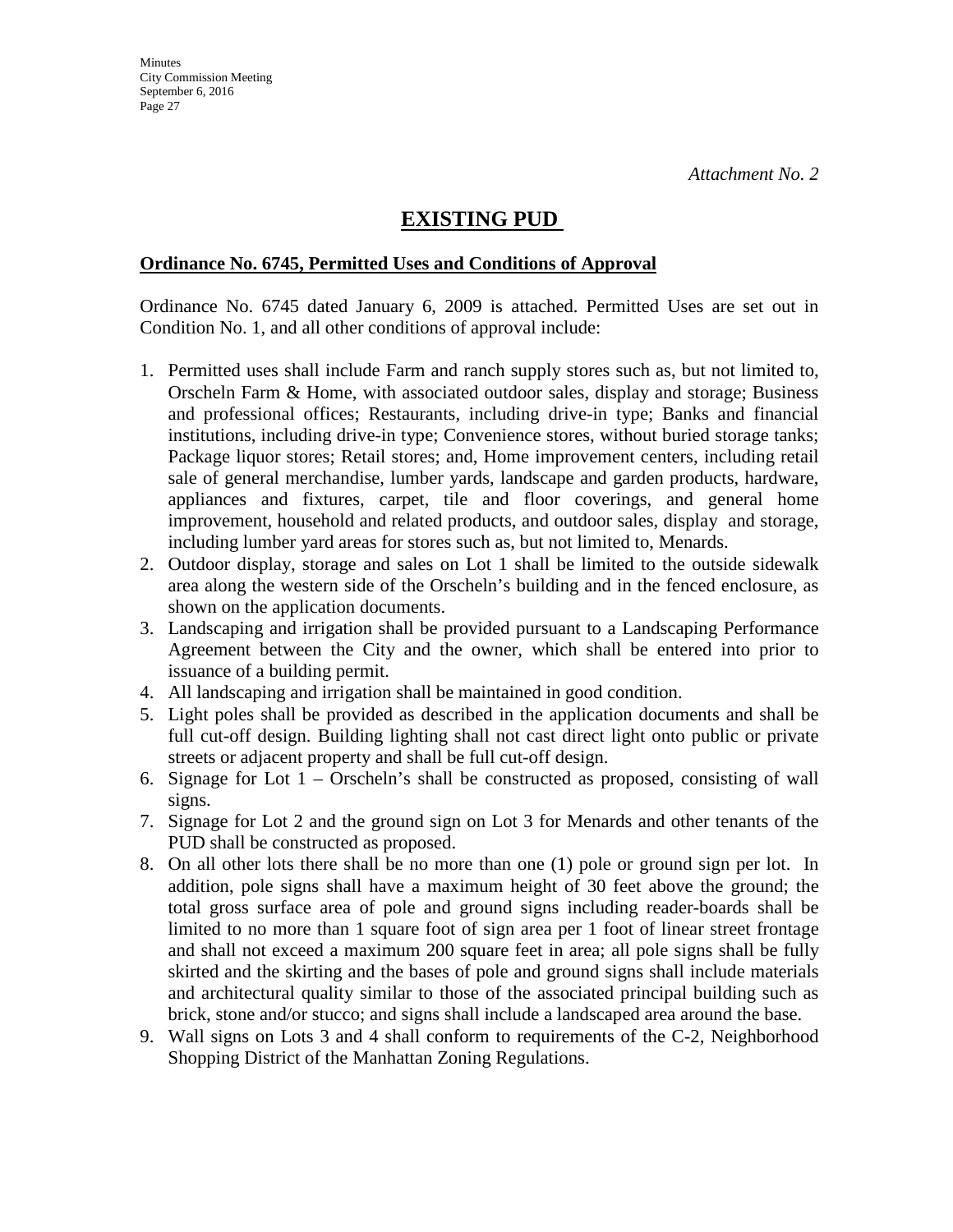- 10. Temporary banner signs shall be limited to no more than one (1) banner sign per lot. Exempt signage shall include signage described in Article VI, Section 6-104  $(A)(1),(2),(4),(5),(7)$  and  $(8)$ ; and Section 6-104  $(B)(2)$ , of the Manhattan Zoning Regulations. Temporary sales aids and portable signs, as described in Article VI, Signs, of the Manhattan Zoning Regulations, shall be prohibited.
- 11. Prior to the development of Lot 3 and Lot 4, an amendment of the PUD shall be submitted and approved, prior to issuance of any necessary permits.
- 12. Underground liquid fuel storage tanks shall be prohibited in the PUD, and storage of hazardous materials, chemicals and other pollutants, shall be prohibited in the east half of the warehouse.
- 13. Well head easements shall be designated "No Structures Zone."
- 14. A revised drainage plan, consisting of grading and improvements necessary to protect the 50-foot and 100-foot well head areas, shall be submitted with the Final Development Plan. The revised drainage plan shall be approved by the Public Works Department.

# **PROPOSED AMENDMENT**

**Proposed Use and Building:** The proposed rectangular shaped building has an approximate gross floor area of 2,635square feet, The site plan depicts a single lane drivethru stacking lane approximately 275 feet in length on the west side of the building. Menu and order boards are associated with the drive-thru lane.

The one story building is approximately 24-feet tall to the parapet wall roofline. Exterior materials are primarily EFIS (Exterior Insulation and Finish System), wood looking composite materials, and a dry-stacked stone wainscot. Aluminum canopies will be installed over the doors and drive-thru windows and as architectural accents. The entrances to the restaurant are on the east sides of the building and the drive-thru pickup window on the southwest side of the building. Parapet walls screen roof equipment.

**PROPOSED SIGNS:** Proposed signs consist of wall signs and one skirted pole sign.

Four (4) internally illuminated wall signs are proposed on each façade. The wall sign on the south and west façades will be approximately 49 square feet in area. The east façade will have a wall sign that will be approximately 65 square feet in area. The north façade will have a wall sign that is approximately 40 square feet in area.

The skirted pole sign is 30-feet tall, with a sign that is approximately which total 197 square feet in area. The pole sign is located south of the drive-thru lane and will be approximately 13 feet from the McCall Road right-of-way/southern property line. The sign is in a lawn area. Both types of sign conform to the requirements of the C-2 District and PUD ordinance.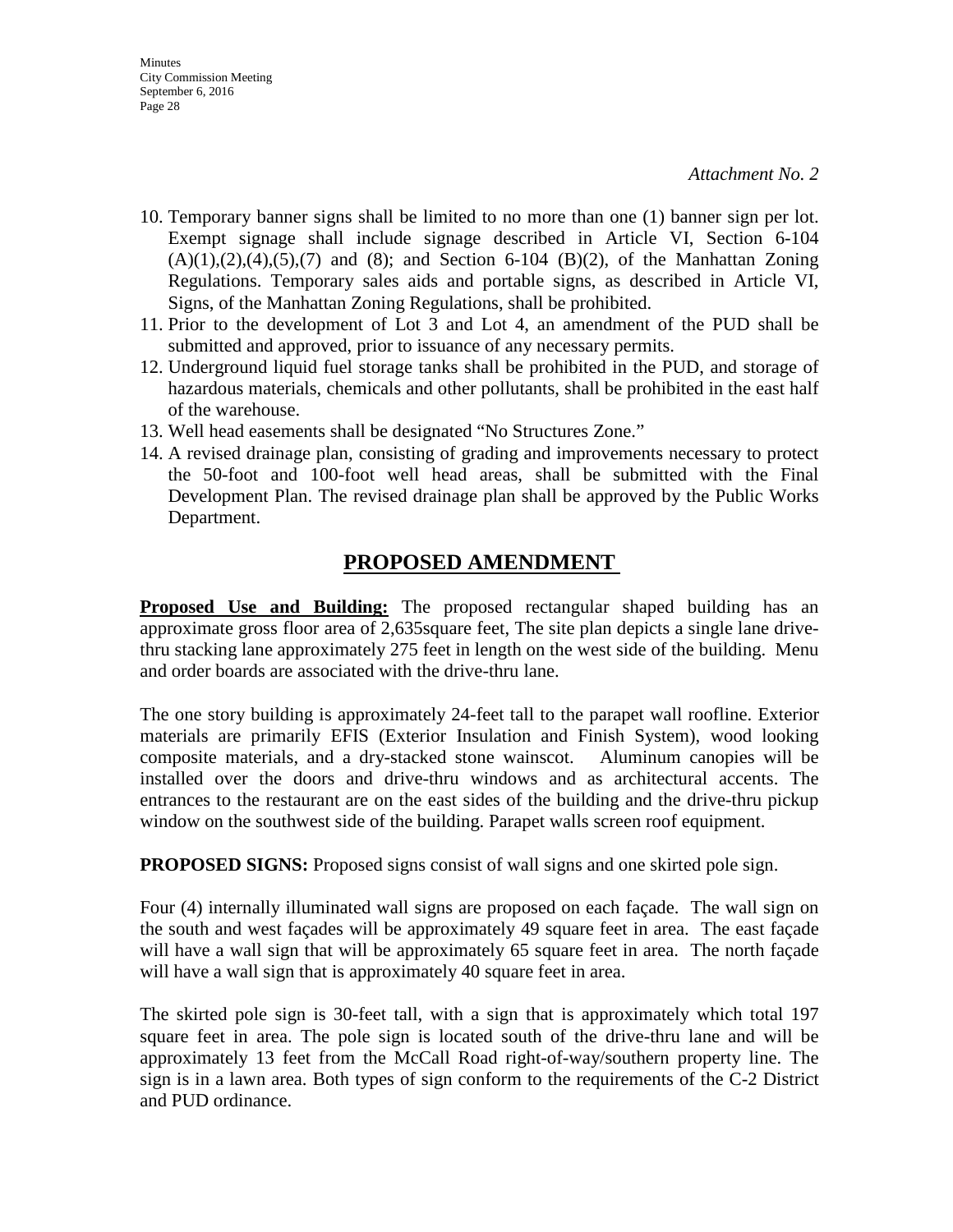**Minutes** City Commission Meeting September 6, 2016 Page 29

Exempt sign sections changed since adoption of the PUD ordinance (Condition No. 10). Revised exempt signage citation is updated with the amendment, as described in Article VI, Section 6-104 (A)(2)(b), (c), (e), (h), (i), (j), (l) of the Manhattan Zoning Regulations.

**PROPOSED LIGHTING:** Proposed parking lot lights are full-cutoff fixtures on metal poles. Building lights will accent entrances and provide general security and are full cutoff design.

# **MATTERS TO BE CONSIDERED WHEN AMENDING A PLANNED UNIT DEVELOPMENT**

**1. WHETHER THE PROPOSED AMENDMENT IS CONSISTENT WITH THE INTENT AND PURPOSE OF THE APPROVED PUD, AND WILL PROMOTE THE EFFICIENT DEVELOPMENT AND PRESERVATION OF THE ENTIRE PUD:** The intent and purpose of the McCall Landing Commercial PUD is to allow a broad range of commercial retail and commercial service uses, including drive-in type restaurants.

**2. WHETHER THE PROPOSED AMENDMENT IS MADE NECESSARY BECAUSE OF CHANGED OR CHANGING CONDITIONS IN OR AROUND THE PUD, AND THE NATURE OF SUCH CONDITIONS:** The amendment is necessary because the approved site, building and other improvements were not shown on the approved Preliminary Development Plan for Lot 4, which relied on market driven demand for the site. Condition # 11 of Ordinance No. 6745 "Prior to the development of Lot 3 and Lot 4, an amendment of the PUD shall be submitted and approved, prior to issuance of any necessary permits."

**3. WHETHER THE PROPOSED AMENDMENT WILL RESULT IN A RELATIVE GAIN TO THE PUBLIC HEALTH, SAFETY, CONVENIENCE OR GENERAL WELFARE, AND IS NOT GRANTED SOLELY TO CONFER A SPECIAL BENEFIT UPON ANY PERSON:** The amendment will result in a relative gain to the public health, safety, convenience or general welfare because public improvements have been designed and built to accommodate commercial uses and vehicular traffic on improved streets, and pedestrians and bicyclists on sidewalks along McCall Road and on Carlson Place. The proposed amendment has no underground storage tanks associated with it that would adversely impact the water well field areas to the north. No special benefit is granted upon any person as a result of the amendment because the amendment is required before a building permit can be issued and anticipates commercial development by one or more businesses on Lot 4.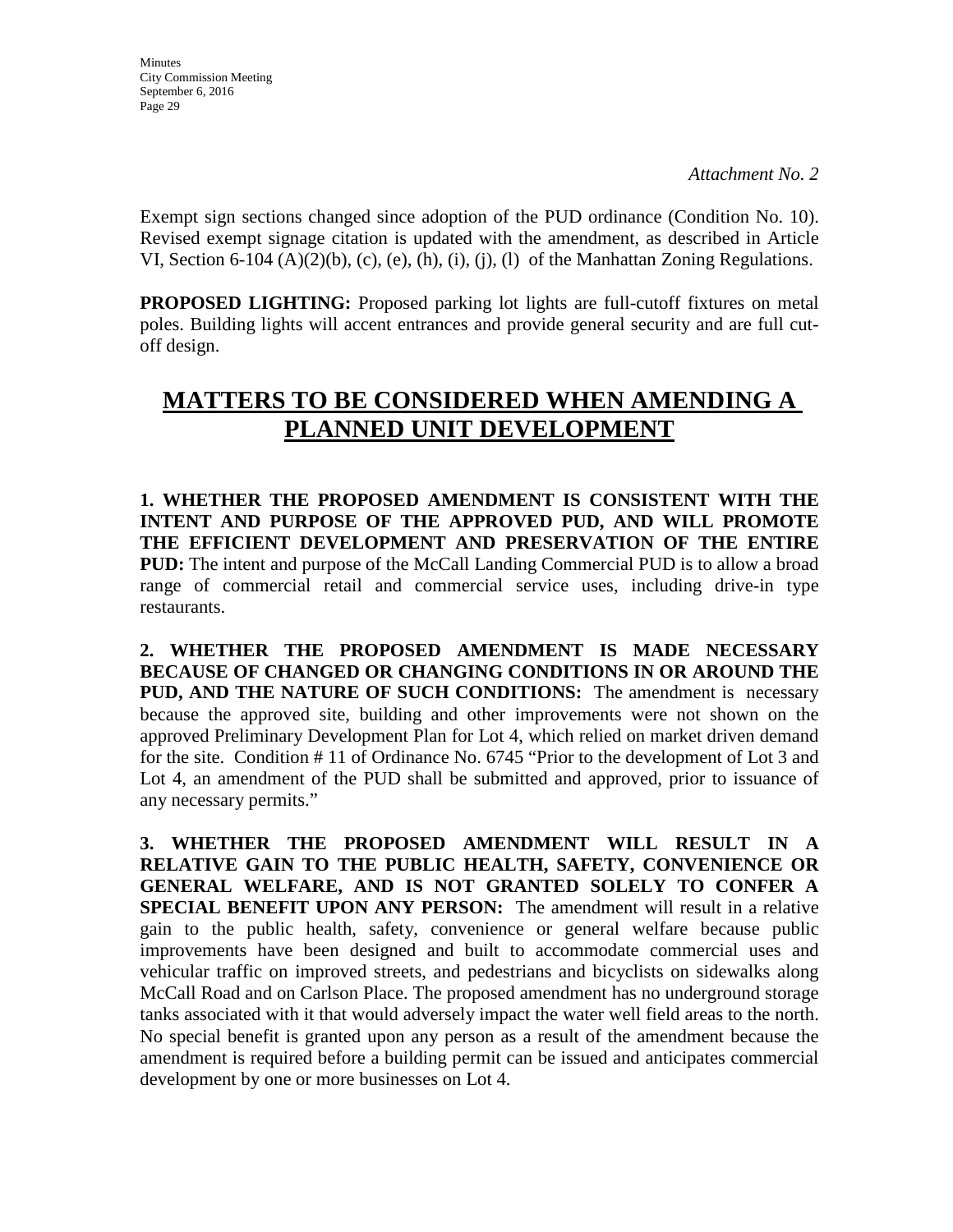# **ADDITIONAL MATTERS TO BE CONSIDERED WHEN AMENDING A PLANNED UNIT DEVELOPMENT**

**1. LANDSCAPING:** Landscaping is a combination of grass areas, deciduous shade trees and deciduous shrubs in parking lots islands, the drive-thru lane along McCall Road, with the balance grass lawns, all of which will be maintained by in-ground sprinklers.

**2. SCREENING:** One trash dumpster area is proposed on the south side of McCall Place north of the restaurant. The trash dumpster space will be enclosed with six foot tall composite wood fence.

**3. DRAINAGE:** A Drainage Study, dated October 3, 2008, was submitted by Schwab-Eaton, P.A. with the Preliminary Development Plan. The PUD is designed to drain, in part, to the south and southeast through on-site storm sewer improvements to storm sewer improvements associated with McCall Road. The majority of the PUD, due to the size of the Menards' site, drains to a detention basin on the east side of PUD, then to McCall Road storm water improvements. The City Engineer reviewed and accepted the 2008 drainage study. Minor changes were made to the drainage plan in 2010 when Menards was built.

The Final Development Plan shows that stormwater runoff will be directed to area/curb inlets the in parking lot and driving aisles and then sent to the existing underground stormwater sewer system along McCall Road, which is directly south of the subject site.

BHC Rhodes, submitted an updated Overall Stormwater Compliance Report (*attachment dated June 29, 2016*) summarizing the analysis. The BHC Rhodes consultants compared the amount of impervious surfaces originally assumed for the subject site in the 2008 Schwab-Eaton study to the proposed site plan in the Final Development Plan. The analysis uses "CN" values, which is a coefficient that signifies the runoff potential for the site based on landcover. The 2008 drainage study had an assumed post-construction CN value of 93.42. The stormwater improvements on McCall Road and the surrounding areas were designed and built, in part, to this runoff potential. The proposed development for the Panda Express restaurant has a CN value of 93.10, which is nearly identical to the runoff potential originally assumed for the site.

The Manhattan Public Works Department reviewed and accepts the stormwater management plan and Overall Stormwater Compliance Report with no comments. The surrounding stormwater infrastructure was designed and built to accommodate a development pattern similar to what is being proposed.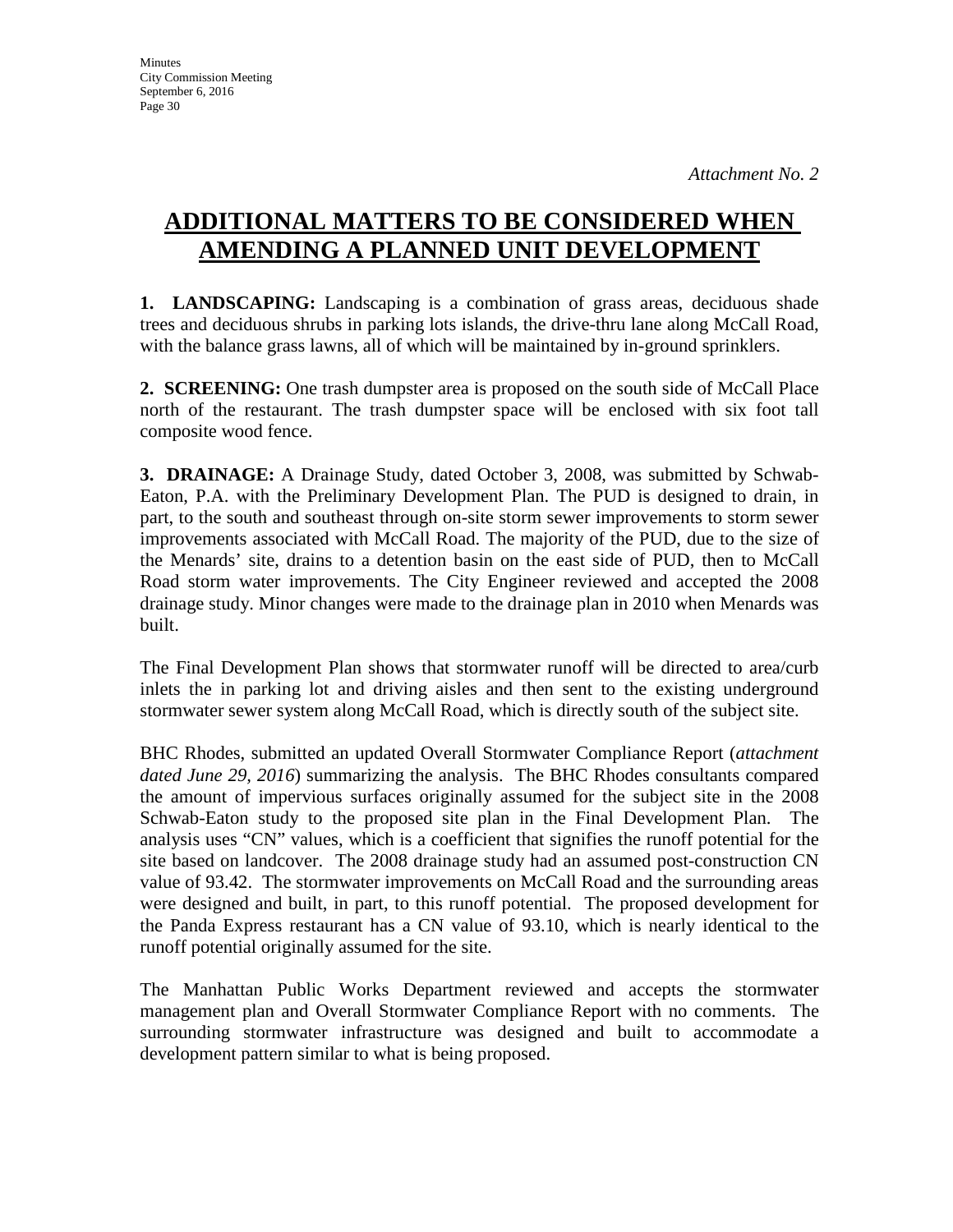### **4. CIRCULATION**: As proposed, vehicle and pedestrian access are safe and efficient.

#### **Overall PUD Circulation**

The McCall Landing PUD is accessed off McCall Road from a series of travel easements. Carlson Place is at the center of the PUD connecting to a signalized intersection with McCall Road. McCullough Place is on the east side of the PUD with a right-in right-out at its intersection with McCall Road. Landing Place is on the west side of the PUD and intersects McCall Road at the southwest corner of Lot 4, and is a right-in right-out. McCall Place is an east to west travel easement north of Lots 1, 3, and 4, and the south and Lot 2 (Menards). A travel easement within the Abbott Landing Commercial PUD is located to the west of the site and connects to Landing Place. The Preliminary PUD shows a travel easement extending east of McCullough Place and Lot 1 to connect to the east. Both projected travel easements to east and west properties are intended to create an internal street, or reverse frontage road, to reduce curb cuts onto McCall Road.

# **Internal Access**

Access to Lot 4 will be from Landing Place and McCall Place and a private crosseasement across the lot to the east (Pizza Ranch). A private cross-easement has been drafted and agreed to in principle to allow a driving aisle to be created between the subject site and Pizza Ranch. This agreement will be finalized once the land is purchased from the current owner.

The proposed driving aisle across the Pizza Ranch property will eliminate 4 off-street parking spaces from the existing restaurant. Pizza Ranch was approved with 92 spaces, based on the actual seating count and the maximum number of employees working during a shift. The Pizza Ranch restaurant has been in operation since 2014. It appears that there is adequate parking available for existing restaurant. Elimination of the 4 spaces should not create a lack of off-street parking for the business. Additionally, Pizza Ranch willing entered into the agreement with the developer of the Panda Express restaurant.

If the cross-easement agreement is not completed, the area on the Pizza Ranch site will be unchanged. The corresponding area on the Panda Express site will most likely be converted to a landscape area. A revised landscape plan will be required at the time of a building permit if this agreement is not executed.

Internal circulation is to the front of the store from driving aisles connecting to the curb cut on McCall Place, a right-in/right out only intersection with Landing Place and through the Pizza Ranch site. The drive-thru stacking aisle for the drive-thru window is along the north and west sides of the building.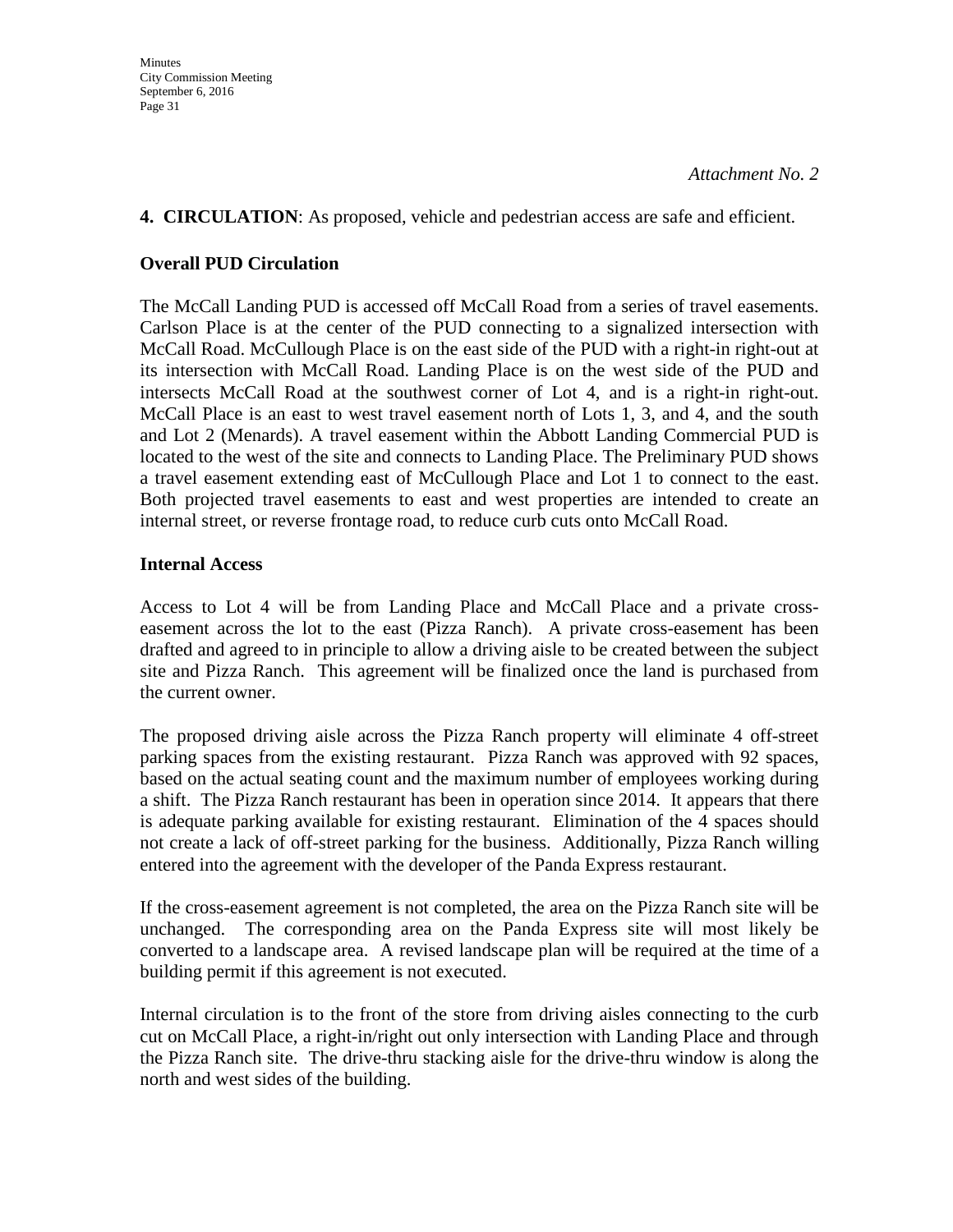### **Sidewalks and Pedestrian Circulation**

A sidewalk was constructed along the east side of Carlson Place and along both sides of McCall Road with a 10-foot wide sidewalk on the north side of McCall for pedestrian and bicyclists. A pedestrian connection from the McCall Road sidewalk connects the restaurant sidewalk to the street sidewalk.

Sidewalk will be constructed on the south side of McCall Place with the development of Lot  $4.$ 

A bike rack is shown off the sidewalk connection along McCall Road near the McCall Road sidewalk.

# **Off-street Parking**

The proposed number of off-street parking is based on the requirements for a restaurant, which requires one parking space per three persons based on design occupancy, and one parking space per employee based on the maximum employee shift. The applicant's design occupancy is noted at 82 persons plus 8 employees on the maximum shift. Based on these two totals, 30 off-street parking spaces are required. Forty-six (46) off-street parking spaces are shown on the Final Development Plan. The parking proposed for the development is adequate based on the minimum requirements.

# Traffic Study

The original Traffic Impact Study, dated January 2008, Revised October 2008, was submitted by Schwab-Eaton P.A and accepted by the Public Works Department. The developer's consultant, BHC Rhodes analyzed the assumed trips generated by the vacant subject site and the lot that is now Pizza Ranch (Lot 3) (*see attached)*. Pizza Ranch was anticipated to be a drive-thru restaurant in the 2008 Traffic Impact Study. The subject site was anticipated to be a bank with a drive-thru in the original traffic study. The BHC Rhodes study found that the actual trips generated by the 2 lots will be less then what was originally anticipated for the vacant within the development.

McCall Road was, in part, designed and constructed with these development patterns and anticipated trips to be generated by the uses.

The Manhattan Public Works Department has reviewed the traffic analysis by BHC Rhodes and accepts its finds with no comments.

**5. OPEN SPACE/LANDSCAPED AND COMMON AREA:** Approximately 22% of Lot 4 is open landscaped space.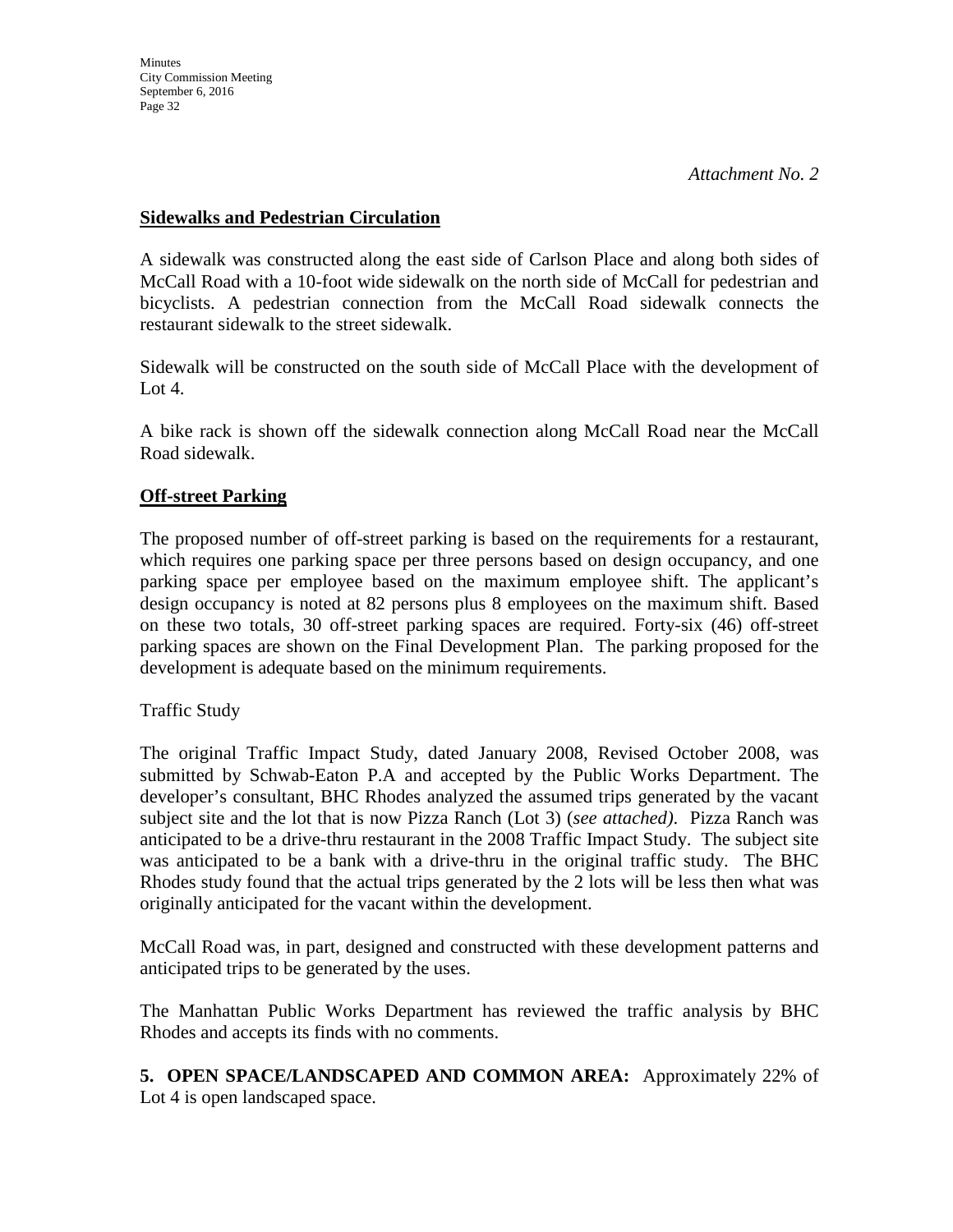**Minutes** City Commission Meeting September 6, 2016 Page 33

**6. CHARACTER OF THE NEIGHBORHOOD:** The neighborhood is a mixture of highway commercial and industrial uses. The areas along McCall Road are transitioning from a historically industrial area, to a retail commercial corridor. Large box retail stores are located to north and southwest. Drive-thru restaurants are located along the five (5) lane minor arterial. There are also a number of strip mall type retail centers in the immediate area. To the north of the development, along Hayes Drive and Levee Drive and predominately industrial and office uses.

# **MATTERS TO BE CONSIDERED WHEN REZONING**

**1. EXISTING USE:** Lot 4 is a vacant commercial tract of land approved with the Preliminary PUD.

**2. PHYSICAL AND ENVIRONMENTAL CHARACTERISTICS:** Grass covered tract located in the 0.2% Annual Chance Floodplain (500 year floodplain). The site is protected by the Manhattan Levee System.

# **3. SURROUNDING LAND USE AND ZONING:**

**(a.) NORTH:** Menards home improvement store, City water well fields, Levee Drive; Commercial PUD and I-2 District.

**(b.) SOUTH:** McCall Road, vacant retail store, GTM manufacturing and retail store, research facilities, car wash, self storage facilities, automobile sales and service; C-5, Highway Service Commercial District and I-2 District.

**(c.) EAST:** Pizza Ranch restaurant, K-State Super store and commercial building with drive-n restaurant, McCall Pattern Company, Future Kansas State Federal Credit Union; Commercial PUD and I-2 District.

**(d.) WEST:** Vacant lot, Orschlen's Farm and Ranch store and drive-thru restaurants associated with the Abbott's Landing Development and the USD 383 transportation center; Commercial PUD and I-2 District.

# **4. GENERAL NEIGHBORHOOD CHARACTER:** See above, **No. 6, CHARACTER OF THE NEIGHBORHOOD.**

**5. SUITABILITY OF SITE FOR USES UNDER CURRENT ZONING:** The site is suitable for commercial development subject to the requirements of the Manhattan Zoning Regulations, Article IX, Planned Unit Development Districts, and Ordinance No. 6745.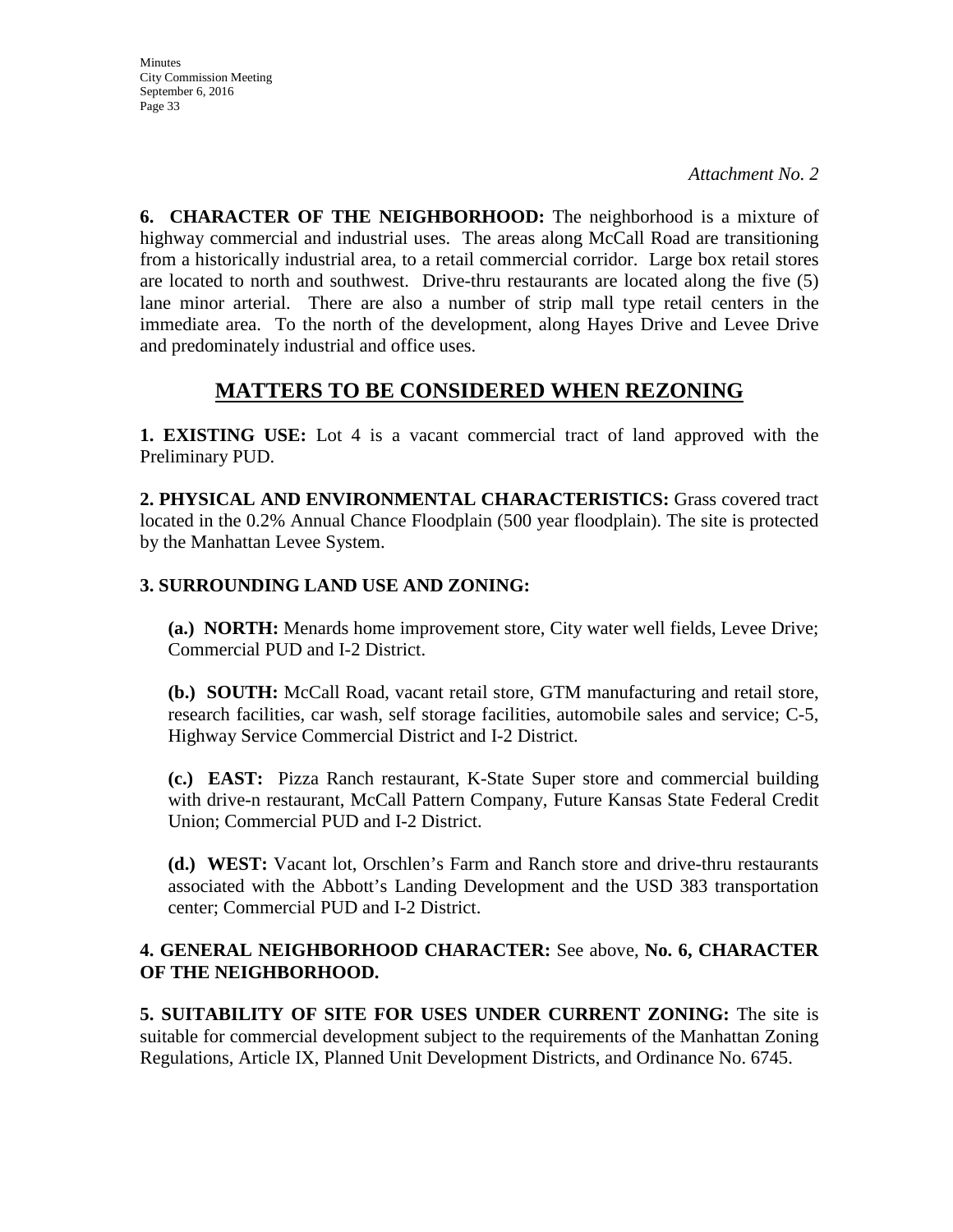**Minutes** City Commission Meeting September 6, 2016 Page 34

**6. COMPATIBILITY OF PROPOSED DISTRICT WITH NEARBY PROPERTIES AND EXTENT TO WHICH IT MAY HAVE DETRIMENTAL AFFECTS:** Lot 4 is in a commercial growth corridor and its development as a commercial site should be compatible with the surrounding neighborhood. Minimal impact on property along the corridor is expected. The proposed development is consistent with the commercial character of the approved PUD.

Fifty foot well head protection zones around City well heads are along the northern boundary of the PUD, and extend partially in the PUD but do not extend near Lot 4. No underground liquid fuel storage tanks will be allowed in the PUD. No underground liquid storage is proposed with Lot 4 development.

**7. CONFORMANCE WITH COMPREHENSIVE PLAN:** Lot 4 is in the Northeast Planning Area of the Future Land Use Map of the Manhattan Area 2035 Comprehensive Plan. The site is shown as Community Commercial (CC) on the map. The Future Land Use Map reflects the existing commercial zoning of the site. The proposed PUD Amendment conforms with the Manhattan Urban Area Comprehensive Plan.

**8. ZONING HISTORY AND LENGTH OF TIME VACANT AS ZONED:** The zoning history lists all development to date in McCall Landing PUD.

| 1968           | Annexation and rezoning to I-3, Light Industrial District.                                                                                                                                                                                                           |
|----------------|----------------------------------------------------------------------------------------------------------------------------------------------------------------------------------------------------------------------------------------------------------------------|
| 1969-2008      | Rezoned from I-3 District, to I-2, Industrial Park District.                                                                                                                                                                                                         |
| April 21, 2008 | Manhattan Urban Area Planning Board conducts the public hearing<br>and recommends approval of the proposed rezoning of McCall<br>Landing from I-2, Industrial Park District to PUD, Commercial<br>Planned Unit Development District, with 15 conditions of approval. |
| May 6, 2008    | City Commission approves first reading of an ordinance rezoning<br>McCall Landing from I-2, Industrial Park District, to PUD,<br>Commercial Planned Unit Development District.                                                                                       |
| May 20, 2008   | City Commission approves Ordinance No. 6700 rezoning McCall<br>Landing from I-2, Industrial Park District, to PUD, Commercial<br>Planned Unit Development District.                                                                                                  |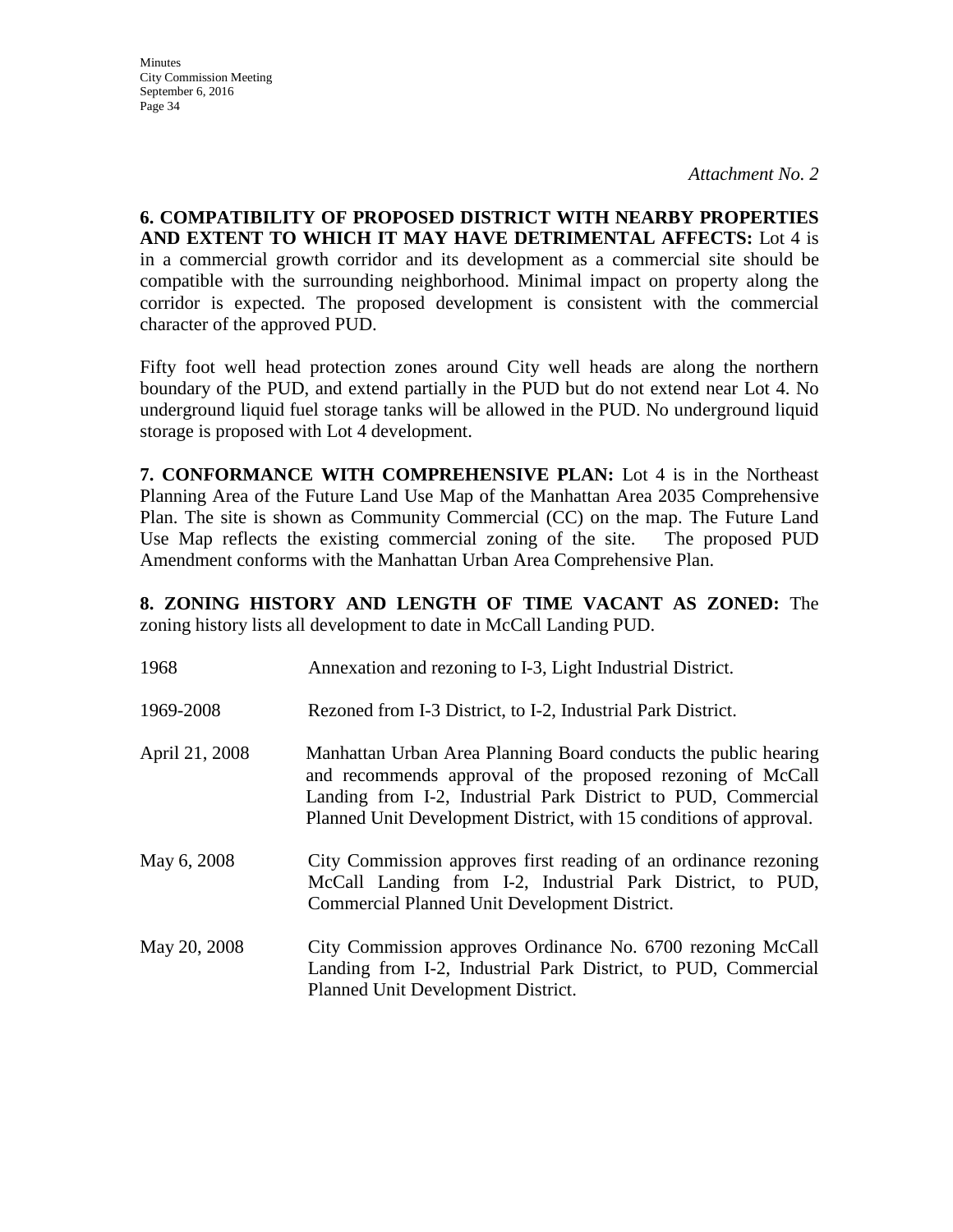- November 17, 2008 At the request of the applicant, Manhattan Urban Area Planning Board tables the public hearing of the proposed rezoning of the revised McCall Landing PUD from PUD, Commercial Planned Unit Development District to PUD, Commercial Planned Unit Development District.
- December 1, 2008 Manhattan Urban Area Planning Board conducts the public hearing and recommends approval of the proposed rezoning of the revised McCall Landing PUD from PUD, Commercial Planned Unit Development District to PUD, Commercial Planned Unit Development District, with 14 conditions of approval.
- December 16, 2008 City Commission approves first reading of an ordinance rezoning the revised McCall Landing PUD from PUD, Commercial Planned Unit Development District to PUD, Commercial Planned Unit Development District.
- January 6, 2009 City Commission approves Ordinance No. 6745 rezoning the McCall Landing PUD from PUD, Commercial Planned Unit Development District to a new PUD, Commercial Planned Unit Development District.
- April 5, 2010 Manhattan Urban Area Planning Board approves the Final Development Plan (Lot  $2$  – Menards, and Lots 1, 3 and  $4$  – future amendments) and Final Plat of the McCall Landing Addition Commercial Planned Unit Development.
- April 20, 2010 City Commission accepts the easements and rights-of-way of the Final Plat of the McCall Landing Addition Commercial Planned Unit Development; and, authorizes the Mayor and City Clerk to execute the Agreement regarding construction and maintenance of the storm water facilities and travel easements.
- August 19, 2013 Manhattan Urban Area Planning Board recommends approval of an ordinance amending Ordinance No. 6745 and the Preliminary Development Plan of Lot 1, McCall Landing Commercial Planned Unit Development, to be known as the Final Development Plan of Lot 1, McCall Landing Commercial Planned Unit Development.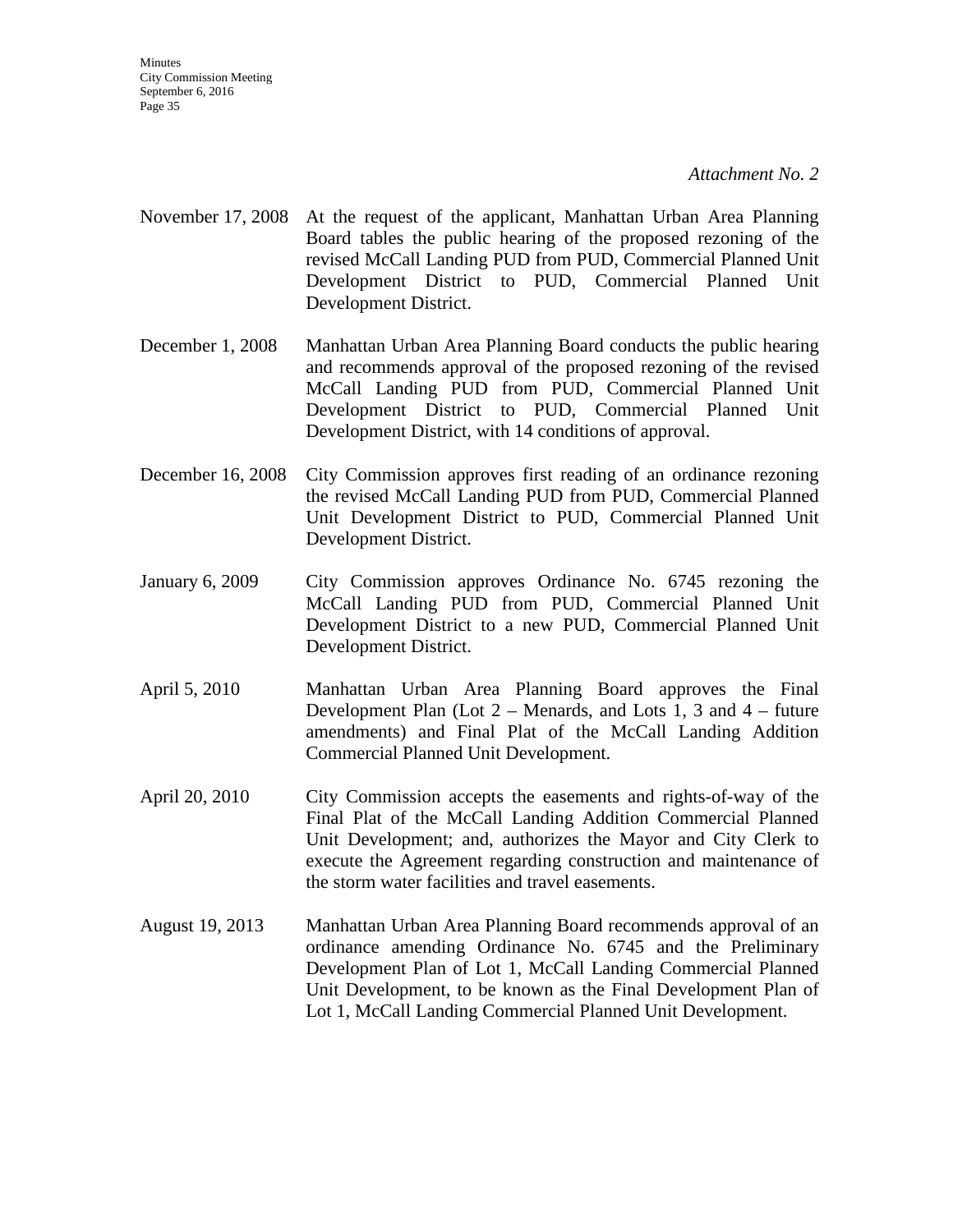**Minutes** City Commission Meeting September 6, 2016 Page 36

*Attachment No. 2*

- September 3, 2013 City Commission approves first reading of an ordinance amending Ordinance No. 6745 and the Preliminary Development Plan of Lot 1, McCall Landing Commercial Planned Unit Development, to be known as the Final Development Plan of Lot 1, McCall Landing Commercial Planned Unit Development.
- September 17, 2013 City Commission approves Ordinance No. 7038 amending Ordinance No. 6745 and the Preliminary Development Plan of Lot 1, McCall Landing Commercial Planned Unit Development, to be known as the Final Development Plan of Lot 1, McCall Landing Commercial Planned Unit Development, based on the findings in the Staff Report, with three conditions of approval.
- October 7, 2013 Manhattan Urban Area Planning Board recommends approval of the proposed amendment of Ordinance No. 6745 and the Preliminary Development Plan of Lot 3, McCall Landing Commercial Planned Unit Development, to be known as the Final Development Plan of Lot 3, McCall Landing Commercial Planned Unit Development, based on the findings in the Staff Report with Condition 1 recommended by City Administration and Condition 2 recommended by the Planning Board.
- November 5, 2013 City Commission approves first reading of an ordinance amending Ordinance No. 6745 and the Preliminary Development Plan of Lot 3, McCall Landing Commercial Planned Unit Development, as proposed.
- November 19, 2013 City Commission approves Ordinance No. 7052 amending Ordinance No. 6745 and the Preliminary Development Plan of Lot 3, McCall Landing Commercial Planned Unit Development, as proposed.
- February 3, 2014 Manhattan Urban Area Planning Board approves Final Plat of McCall Landing, Unit Two, Commercial PUD.
- February 18, 2014 City Commission accepts easements and rights-of-way as shown on the Final Plat of McCall Landing, Unit Two, Commercial PUD.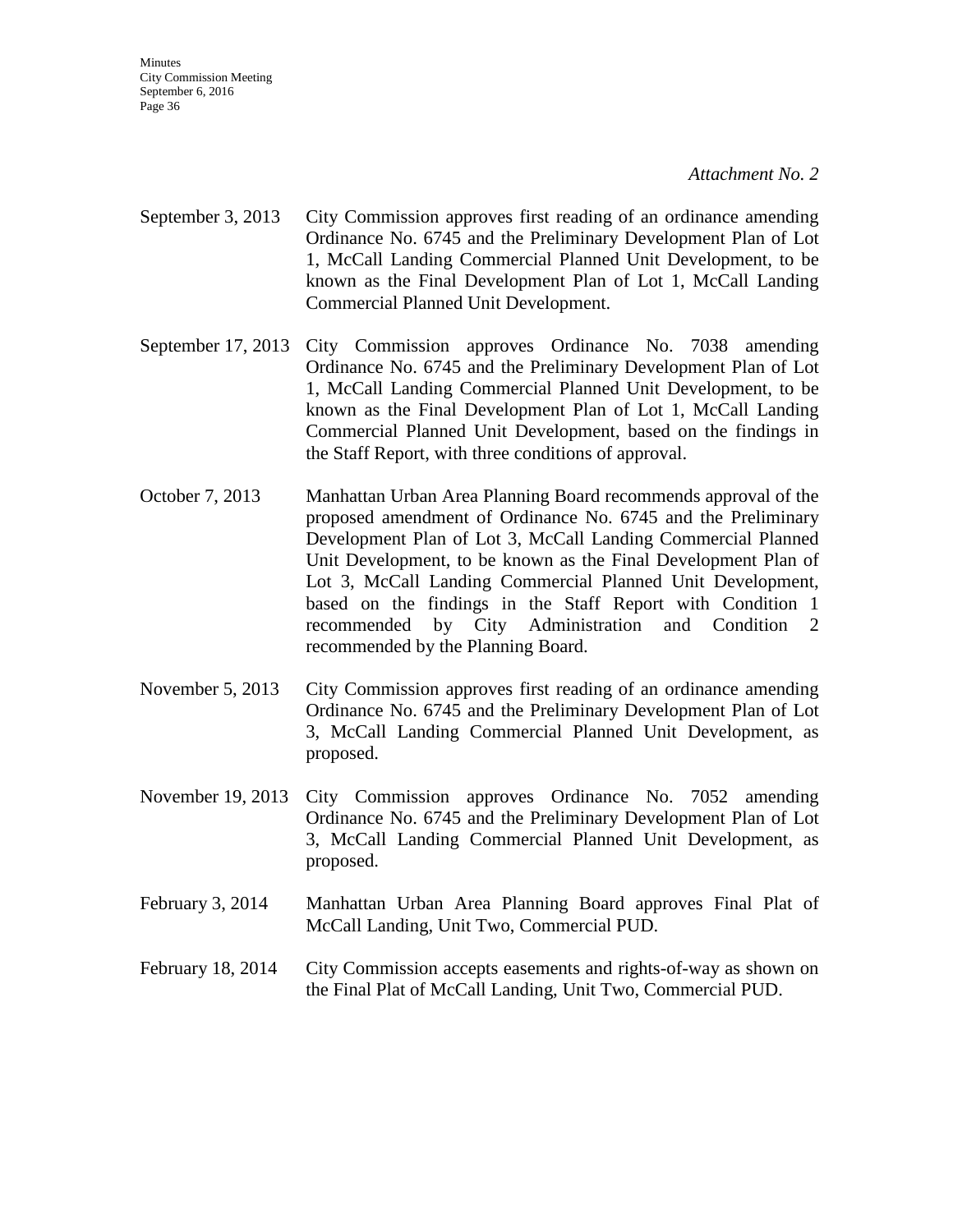Minutes City Commission Meeting September 6, 2016 Page 37

#### *Attachment No. 2*

- April 18, 2016 Manhattan Urban Area Planning Board recommends approval of the proposed rezoning of the 2.56 acre tract of land at the northwest corner the McCall Pattern Company property from I-2, Industrial Park District, to PUD, McCall Landing Commercial Planned Unit Development; and, amending Ordinance No. 6745 and the Final Development Plan of Lot 2, McCall Landing Commercial PUD, with two conditions of approval.
- May 3, 2016 City Commission approves first reading of an ordinance rezoning a 2.56 acre tract of land generally located at the northwest corner the McCall Pattern Company property as proposed; and, amending Ordinance No. 6745 and the Final Development Plan of Lot 2, McCall Landing Commercial PUD.
- May 17, 2016 City Commission approves Ordinance No. 7211 rezoning a 2.56 acre tract of land generally located at the northwest corner the McCall Pattern property from I-2, Industrial Park District, to McCall Landing Commercial Planned Unit Development; and, amending Ordinance No. 6745 and the Final Development Plan of Lot 2, McCall Landing Commercial PUD, based on the findings in the Staff Report, subject to the two (2) conditions of approval recommended by the Planning Board.

Lot 4 has remained vacant since annexation in 1968.

**9. CONSISTENCY WITH INTENT AND PURPOSE OF THE ZONING ORDINANCE:** The intent and purpose of the Zoning Regulations is to protect the public health, safety, and general welfare; regulate the use of land and buildings within zoning districts to assure compatibility; and to protect property values. The PUD Regulations are intended to provide a maximum choice of living environments by allowing a variety of housing and building types; a more efficient land use than is generally achieved through conventional development; a development pattern that is in harmony with land use density, transportation facilities and community facilities; and a development plan which addresses specific needs and unique conditions of the site which may require changes in bulk regulations or layout. The proposed amendment conforms to the approved PUD and the uses permitted in McCall Landing Commercial PUD.

**10. RELATIVE GAIN TO THE PUBLIC HEALTH, SAFETY AND WELFARE THAT DENIAL OF THE REQUEST WOULD ACCOMPLISH, COMPARED WITH THE HARDSHIP IMPOSED UPON THE APPLICANT:** There appears to be no relative gain to the public, which denial would accomplish. McCall Road was upgraded to a five lane urban section with curb and gutter, sidewalks, storm sewer improvements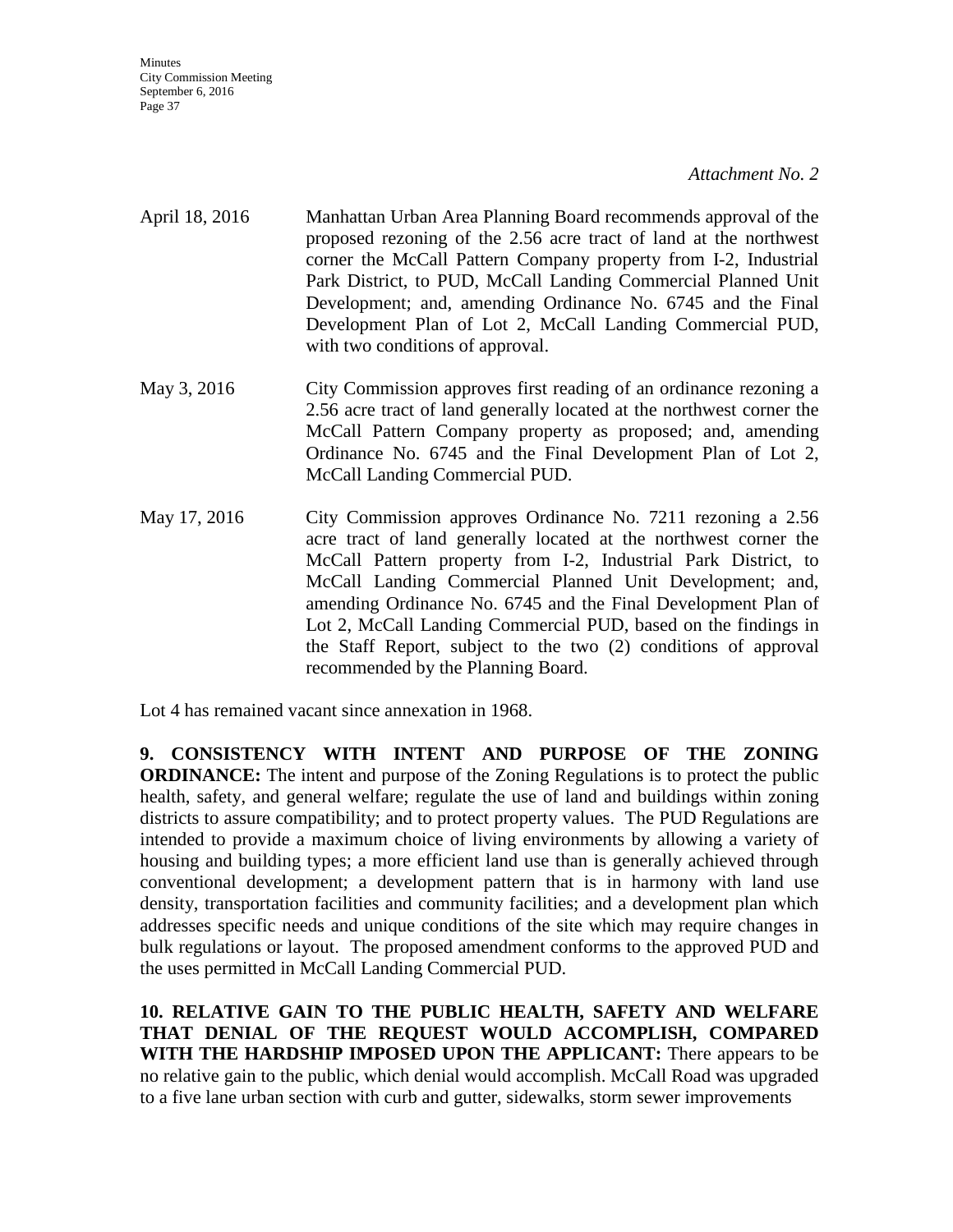and traffic signal at Carlson Place and McCall Road. The amendment creates no adverse impact on the public improvements or public that is served by those improvements.

**11. ADEQUACY OF PUBLIC FACILITIES AND SERVICES: LOT 4 CAN BE SERVED BY PUBLIC IMPROVEMENTS, INCLUDING STREET, WATER, FIRE SERVICE AND SANITARY SEWER. MCCALL ROAD WAS UPGRADED TO A FIVE LANE ARTERIAL STREET, WHICH CONSISTS OF FOUR THROUGH LANES, A CENTER TURN LANE, CURB AND GUTTER, STORM WATER IMPROVEMENTS AND SIDEWALKS ON BOTH SIDES OF THE STREET. THE IMPROVEMENTS WERE MADE TO SERVE THE MCCALL LANDING PUD AND GROWTH IN THE MCCALL ROAD CORRIDOR.**

**12. OTHER APPLICABLE FACTORS:** There are no other applicable factors.

**13. STAFF COMMENTS:** All conditions of approval, not in conflict with Ordinance No. 6745 remain in effect. City Administration recommends approval of a proposed amendment of Ordinance No. 6745 and the approved Preliminary Development Plan of Lot 4, McCall Landing Commercial Planned Unit Development, to be known as the Final Development Plan of Lot 4, McCall Landing Commercial Planned Unit Development for the proposed Panda Express Gourmet Chinese drive-thru restaurant, with the following condition of approval:

1. Exempt sign sections changed since adoption of the PUD ordinance (Condition No. 10). Revised exempt signage citation is updated with the amendment, as described in Article VI, Section 6-104  $(A)(2)(b)$ , (c), (e), (h), (i), (i), (l) of the Manhattan Zoning Regulations.

# **ALTERNATIVES:**

- 1. Recommend approval of the proposed amendment of Ordinance No. 6745 and the approved Preliminary Development Plan of Lot 4, McCall Landing Commercial Planned Unit Development, to be known as the Final Development Plan of Lot 4, McCall Landing Commercial Planned Unit Development, stating the basis for such recommendation.
- 2. Recommend denial of the proposed amendment of Ordinance No. 6745 and the approved Preliminary Development Plan of Lot 4, McCall Landing Commercial Planned Unit Development, to be known as the Final Development Plan of Lot 4, McCall Landing Commercial Planned Unit Development, stating the specific reasons for denial.
- 3. Table the proposed Amendment to a specific date, for specifically stated reasons.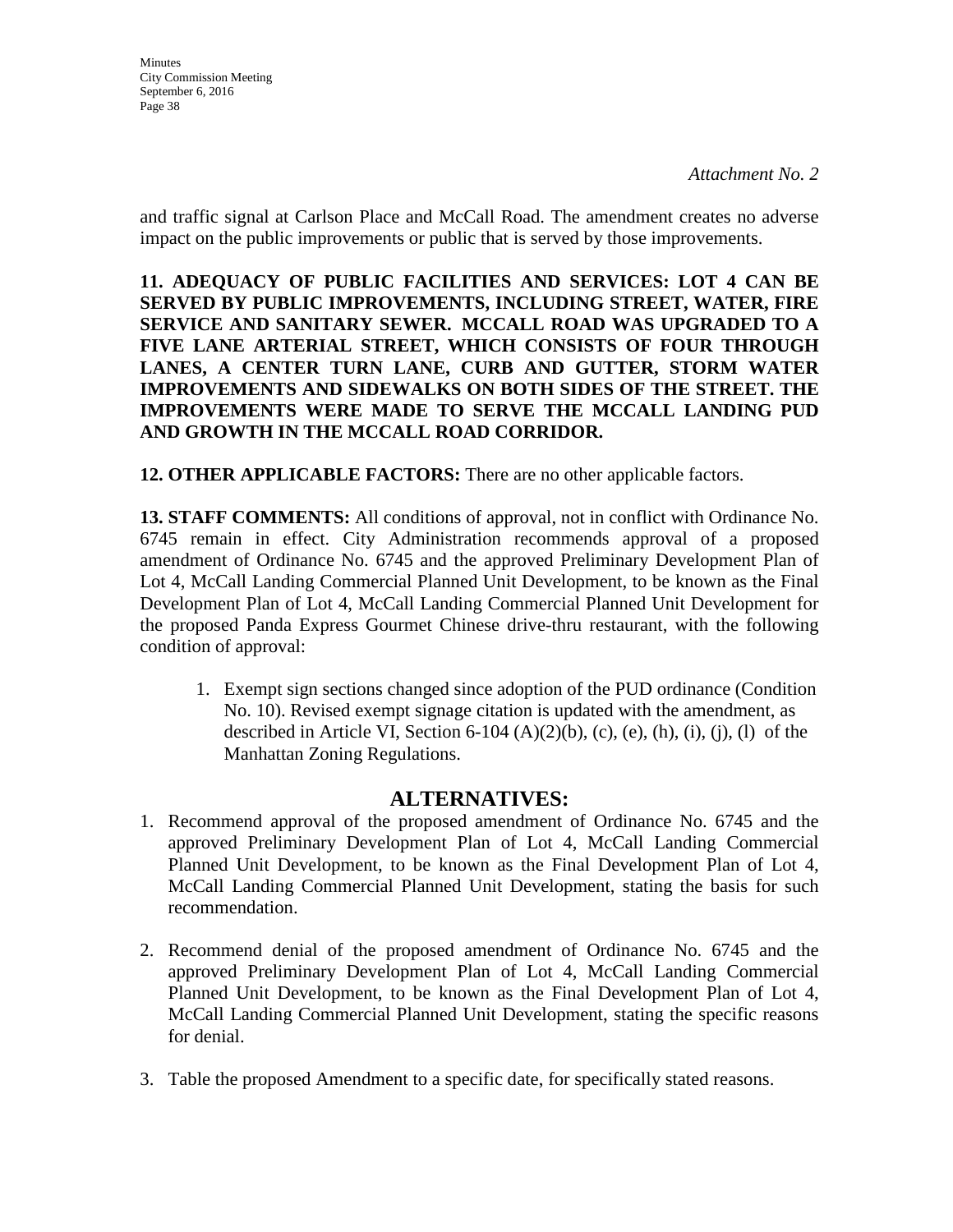Minutes City Commission Meeting September 6, 2016 Page 39

*Attachment No. 2*

# **POSSIBLE MOTION:**

The Manhattan Urban Area Planning Board recommends approval of the proposed Ordinance No. 6745 and the approved Preliminary Development Plan of Lot 4, McCall Landing Commercial Planned Unit Development, to be known as the Final Development Plan of Lot 4, McCall Landing Commercial Planned Unit Development Panda Express Gourmet Chinese drive-thru restaurant, based on the findings in the Staff Report, subject to one condition of approval recommended by City Administration.

**PREPARED BY:** Chad Bunger, AICP, Senior Planner.

**DATE:** August 5, 2016.

16019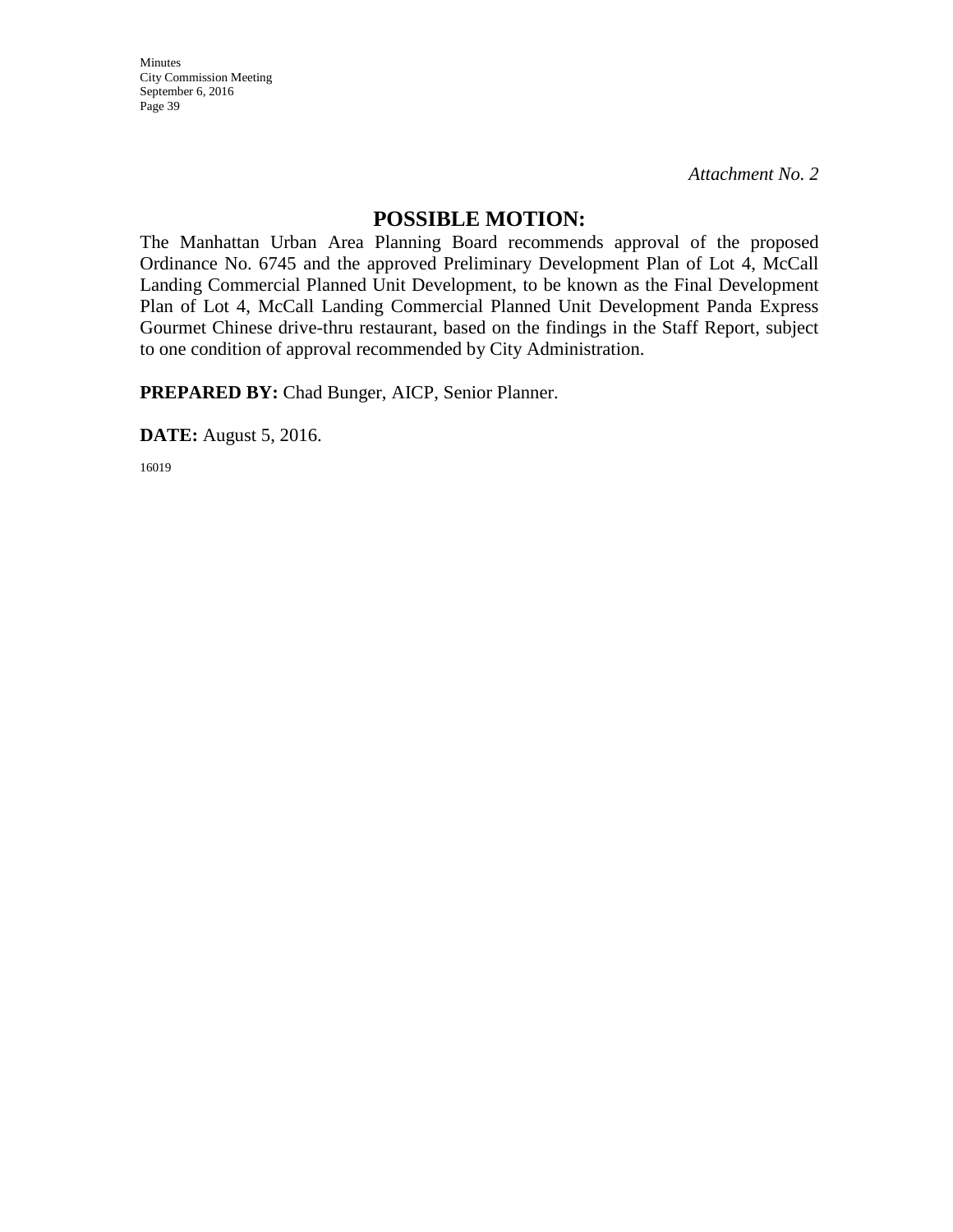# **STAFF REPORT**

# **ON AN APPLICATION TO REZONE PROPERTY**

**FROM:** Riley County AG, Agriculture District Pottawatomie County, A1, Agriculture District

**TO:** I-3, Light Industrial District

**APPLICANT/OWNERS:** City of Manhattan – Ron Fehr, City Manager

**ADDRESS:** 1101 Poyntz Avenue, Manhattan, KS

**LEGAL DESCRIPTION:** A tract of land located in the Northeast Quarter of Section 17, the Northwest Quarter of Section 16, Section 8, and the West Half of Section 9, all in Township 10 South, Range 8 East in Riley and Pottawatomie County, Kansas

**LOCATION:** generally located along U.S. Highway 24 and the Linear Trail area.

**AREA:** 185.14 acres

**DATE OF NEIGHBORHOOD MEETING:** June 2, 2016

# **DATE OF PUBLIC NOTICE PUBLICATION:** July 11, 2016

# **DATE OF PUBLIC HEARING: PLANNING BOARD:** August 1, 2016 **CITY COMMISSION:** September 9, 2016

# **THIRTEEN MATTERS TO BE CONSIDERED WHEN REZONING**

- **1. EXISTING USE:** City's Waste Water Treatment Plant and vacant land associated with the Manhattan Levee System.
- **2. PHYSICAL AND ENVIRONMENTAL CHARACTERISTICS:** The land associated with the Manhattan Levee System, which is a man-made flood protection structure designed protects parts of the City from the flood risks from the Blue River and Kansas River. The Linear Trail is located on the Levee. The land associated with the Waste Water Treatment Plant is generally flat and is adjacent to the Manhattan Levee System.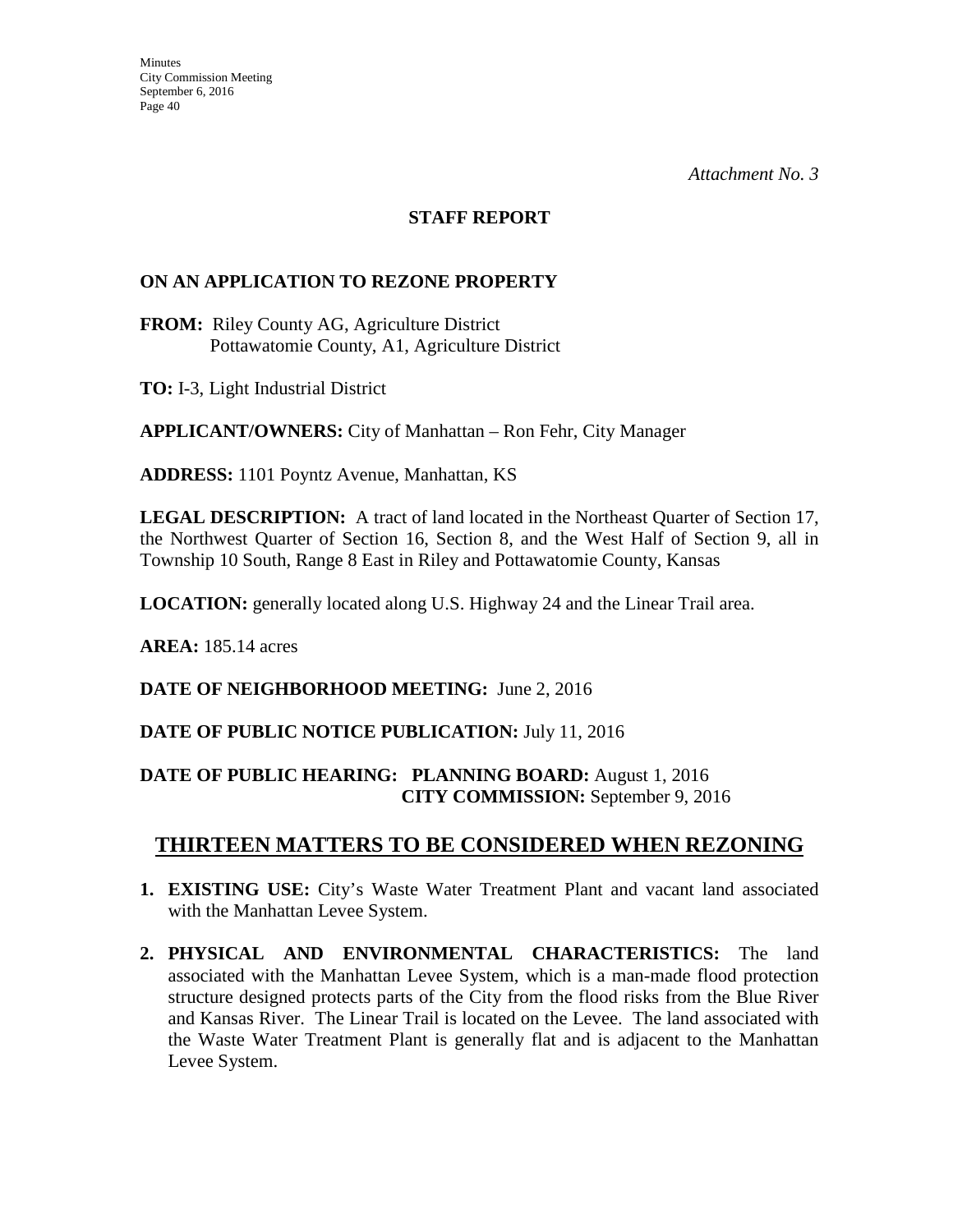### **3. SURROUNDING LAND USE AND ZONING:**

A variety of land uses and City, Riley County and Pottawatomie County zoning districts surround the rezoning site. See the map below to gain an understanding of the various land uses and zoning districts in the area.

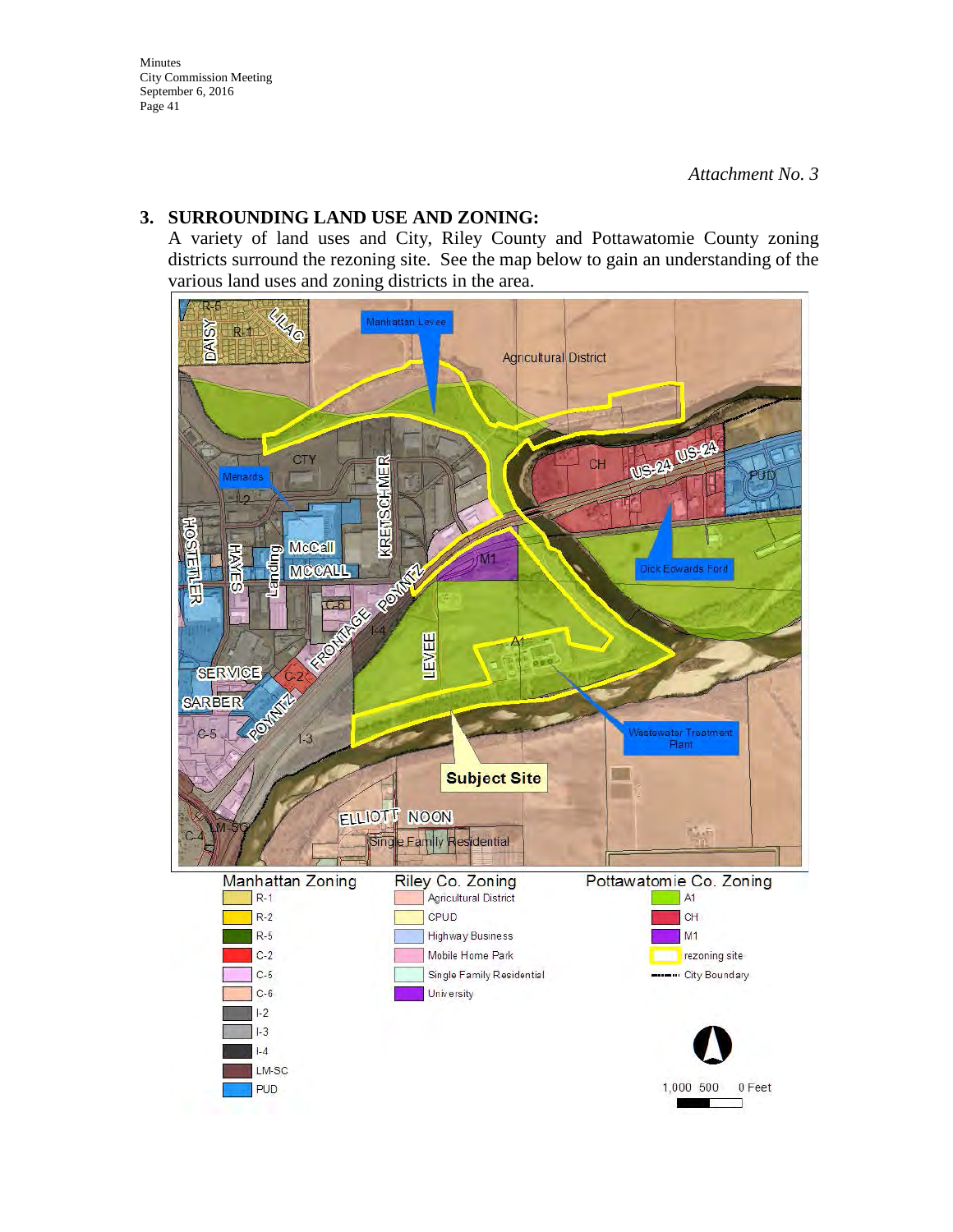**4. GENERAL NEIGHBORHOOD CHARACTER:** The area surrounding the subject site is a wide mix of commercial, industrial, residential and agricultural uses. The land adjacent to the Waste Water Treatment Center is generally agriculture land uses for row crops.

The land surrounding the levee system is commercial and industrial corridors along U.S. Highway 24 and McCall Road, vacant agricultural land in the Big Blue River Floodplain and the established residential neighborhood in the Dix and Northview Neighborhoods.

**5. SUITABILITY OF SITE FOR USES UNDER CURRENT ZONING:** The site is currently located in rural Pottawatomie and Riley County and zoned Pottawatomie County, A1, Agriculture District and Riley County AG, Agriculture District.

The existing use conforms to the current zoning district in Riley County.

**6. COMPATIBILITY OF PROPOSED DISTRICT WITH NEARBY PROPERTIES AND EXTENT TO WHICH IT MAY HAVE DETRIMENTAL AFFECTS:** No changes to the existing use is proposed at this time. The City is requesting the annexation and rezoning so that the City owner property is within the City's jurisdiction, which increase response times for emergency services, such a police and fire. No development is proposed on the subject site. The land will stay devoted to flood protection and for the treatment of waste water for the City and surrounding areas.

The applicant held a neighborhood meeting on June 2, 2016. No one attended the meeting.

The proposed rezoning should not adversely impact the nearby properties.

**7. CONFORMANCE WITH COMPREHENSIVE PLAN:** The unplatted City owned land where the Waste Water Treatment Plan is shown on the Future Land Use Map of the Manhattan Urban Area Comprehensive Plan as Public/Semi-Public. The area devoted to the Manhattan Levee System and Linear Trail is designated as Preserved Open Space with Special Floodway Overflow Area designations. No specific land use policies are established for these 3 land categories.

Chapter 4: Preserve and Enhance Natural Resources and Promote Resiliency establishes policies and goals to creating and maintaining open space for the preservation of environmentally sensitive areas and to make the communities more resilient. No developments are proposed for the subject site at this time. The land is owned by the City, who is devoted to maintaining the existing open space and trails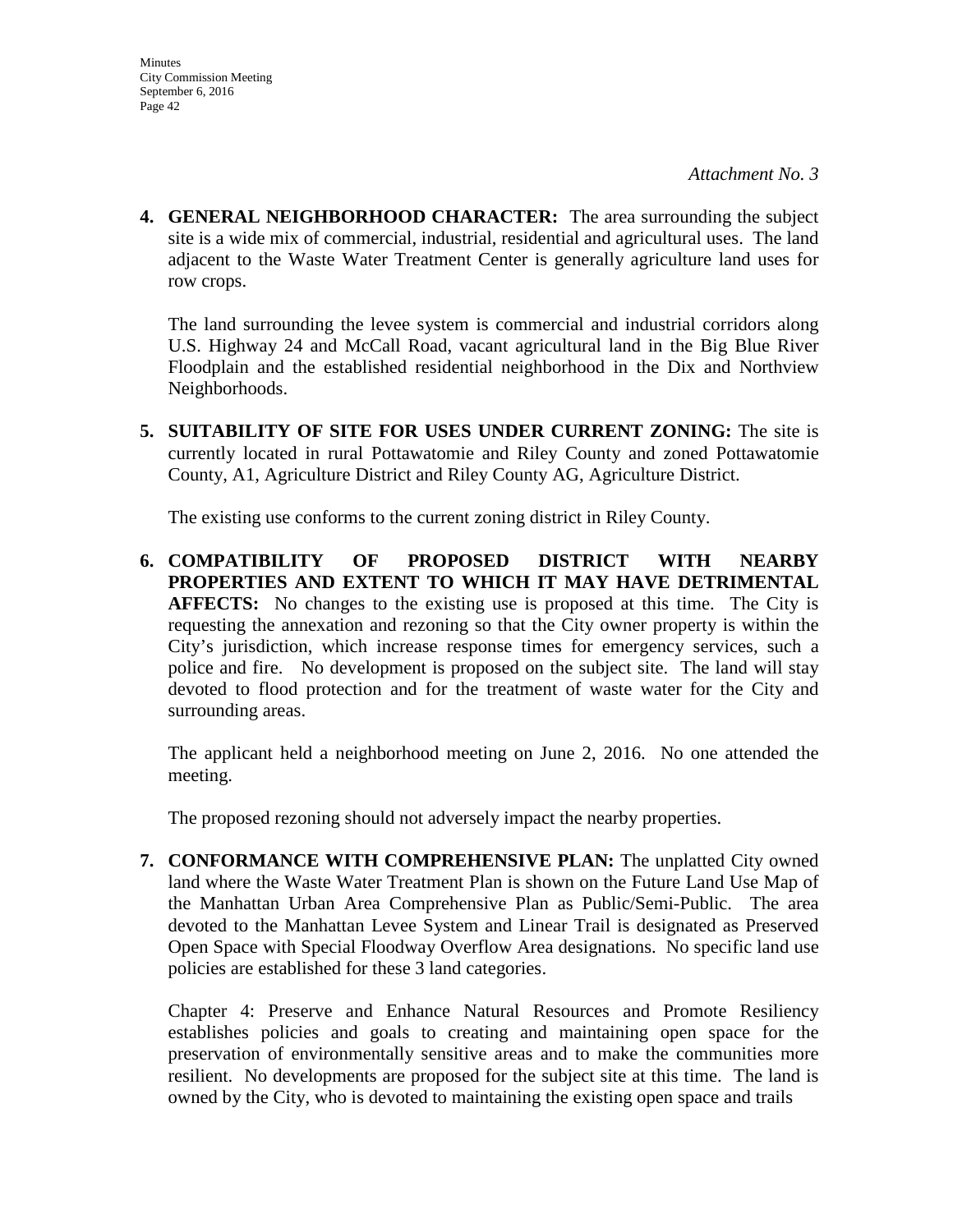along the levee system, as well as the on-going maintenance of the waste water treatment plant and the levee system to provide the required utility and flood protection.

The proposed annexation of subject site conforms to the policy of the Manhattan Urban Area Comprehensive Plan.

**8. ZONING HISTORY AND LENGTH OF TIME VACANT AS ZONED:** The Manhattan Levee System was completed in 1964 and has been maintained by the City ever since.

The Waste Water Treatment Plan was first constructed in 1974 by the City, with frequent facility updates. The most recent facility expansion and update was completed in 2013.

# **9. CONSISTENCY WITH INTENT AND PURPOSE OF THE ZONING ORDINANCE:**

The intent and purpose of the Manhattan Zoning Regulations is to protect the public health, safety, and general welfare; regulate the use of land and buildings within zoning districts to assure compatibility; and to protect property values.

The proposed rezoning is consistent with the intent and purpose of the Manhattan Zoning Regulations. The I-3 District designed to allow manufacturing, processing, assembly, and nonretail service activities. The rezoning site generally conforms to the requirements of the I-3 District.

- **10. RELATIVE GAIN TO THE PUBLIC HEALTH, SAFETY AND WELFARE THAT DENIAL OF THE REQUEST WOULD ACCOMPLISH, COMPARED WITH THE HARDSHIP IMPOSED UPON THE APPLICANT:** There appears to be no gain to the public that denial would accomplish. There are no expected adverse affects on the public health, safety and welfare as a result of the rezoning. The purpose of the rezoning is to improve public safety by bringing the 2 public infrastructure facilities into the City's jurisdiction so that emergency response times by Riley County Police Department, Manhattan Fire Department and other agencies are improved.
- **11. ADEQUACY OF PUBLIC FACILITIES AND SERVICES:** Adequate street, sanitary sewer, water and fire services are available to serve the rezoning site.
- **12. OTHER APPLICABLE FACTORS:** None.